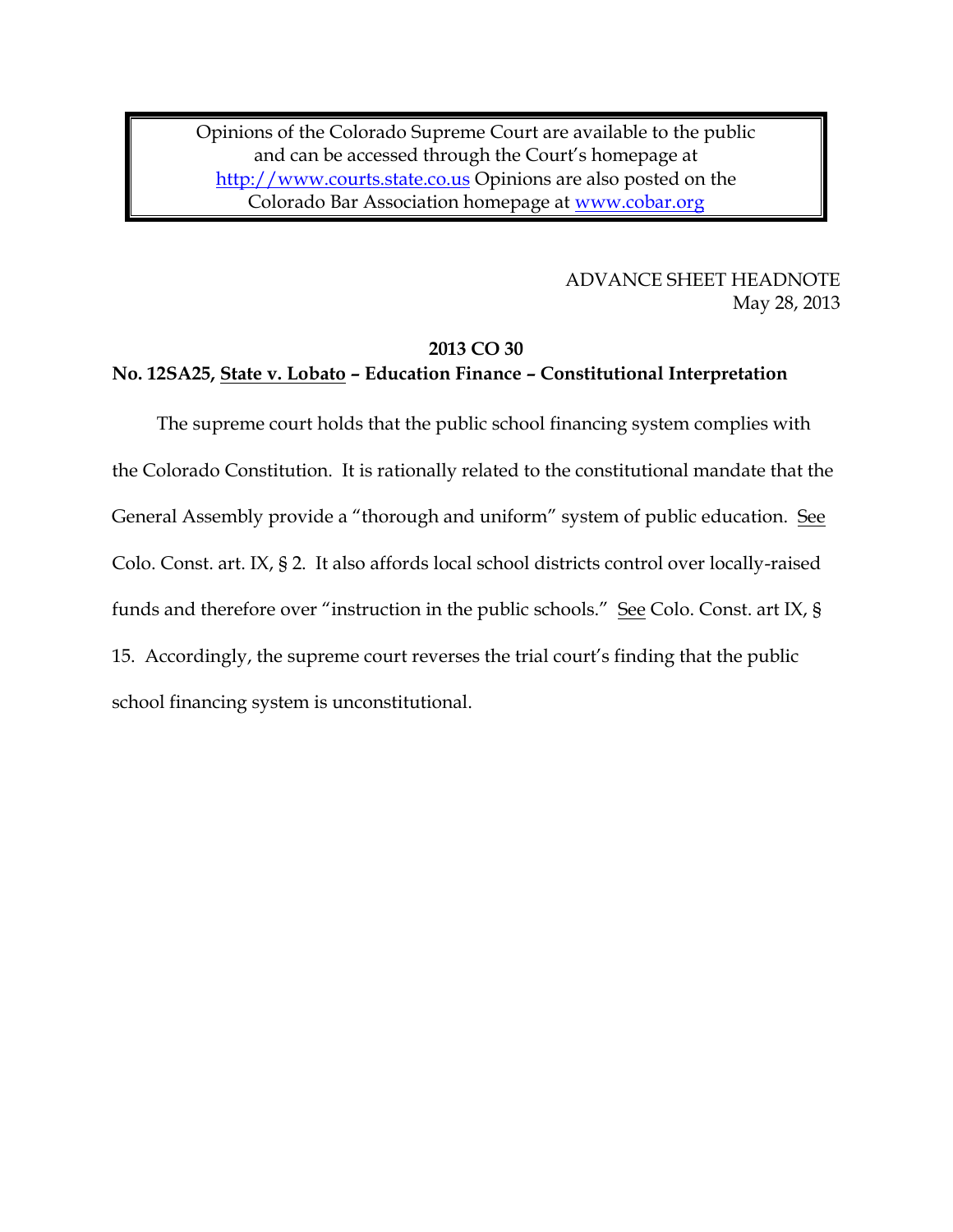#### **Supreme Court of the State of Colorado**

2 East 14th Avenue • Denver, Colorado 80203

#### **2013 CO 30**

#### **Supreme Court Case No. 12SA25**

District Court, City and County of Denver, Case No. 05CV4794 Honorable Sheila A. Rappaport, Judge

#### **Plaintiffs-Appellees:**

Anthony Lobato, as an individual and as parent and natural guardian of Taylor Lobato and Alexa Lobato; Denise Lobato, as an individual and as parent and natural guardian of Taylor Lobato and Alexa Lobato; Miguel Cendejas and Yuri Cendejas, individually and as parents and natural guardians of Natalia Cendejas and Salma Cendejas; Pantaleon Villagomez and Maria Villagomez, as individuals and as parents and natural guardians of Chris Villagomez, Monique Villagomez and Angel Villagomez; Linda Warsh, as an individual and as parent and natural guardian of Adam Warsh, Karen Warsh, and Ashley Warsh; Herbert Conboy and Victoria Conboy, as individuals and as parents and natural guardians of Tabitha Conboy, Timothy Conboy and Keila Barish; Terry Hart, as an individual and as parent and natural guardian of Katherine Hart; Larry Howe-Kerr and Anne Kathleen Howe-Kerr, as individuals and as parents and natural guardians of Lauren Howe-Kerr and Luke Howe-Kerr; Jennifer Pate, as an individual and as parent and natural guardian of Ethan Pate, Evelyn Pate and Adeline Pate; Robert L. Podio and Blanche J. Podio, as individuals and as parents and natural guardians of Robert T. Podio and Samantha Podio; Tim Hunt and Sabrina Hunt, as individuals and as parents and natural guardians of Darean Hunt and Jeffrey Hunt; Doug Vondy, as an individual and as parent and natural guardian of Hannah Vondy; Denise Vondy, as an individual and as parent and natural guardian of Hannah and Kyle Leaf; Brad Weisensee and Traci Weisensee, as individuals and as parents and natural guardians of Joseph Weisensee, Anna Weisensee, Amy Weisensee and Elijah Weisensee; Stephen Topping, as an individual and as parent and natural guardian of Michael Topping; Debbie Gould, as an individual and as parent and natural guardian of Hannah Gould, Ben Gould and Daniel Gould; Lillian Leroux Snr, as an individual and as parent and natural guardian of Lillian Leroux III, Ashley Leroux, Alixandra Leroux and Amber Leroux; Theresa Wrangham, as an individual and as parent and natural guardian of Rachel Wrangham; Lisa Calderon, as an individual and as parent and natural guardian of Savannah Smith; Jessica Spangler, as an individual and as parent and natural guardian of Rider Donovan Spangler; Jefferson County School District No. R-1; Colorado Springs School District No. 11, in the County of El Paso; Bethune School District No. R-5; Alamosa School District, No. RE-11J; Centennial School District No. R-1; Center Consolidated School District No. 26JT, of the Counties of Saguache and Rio Grande and Alamosa; Creede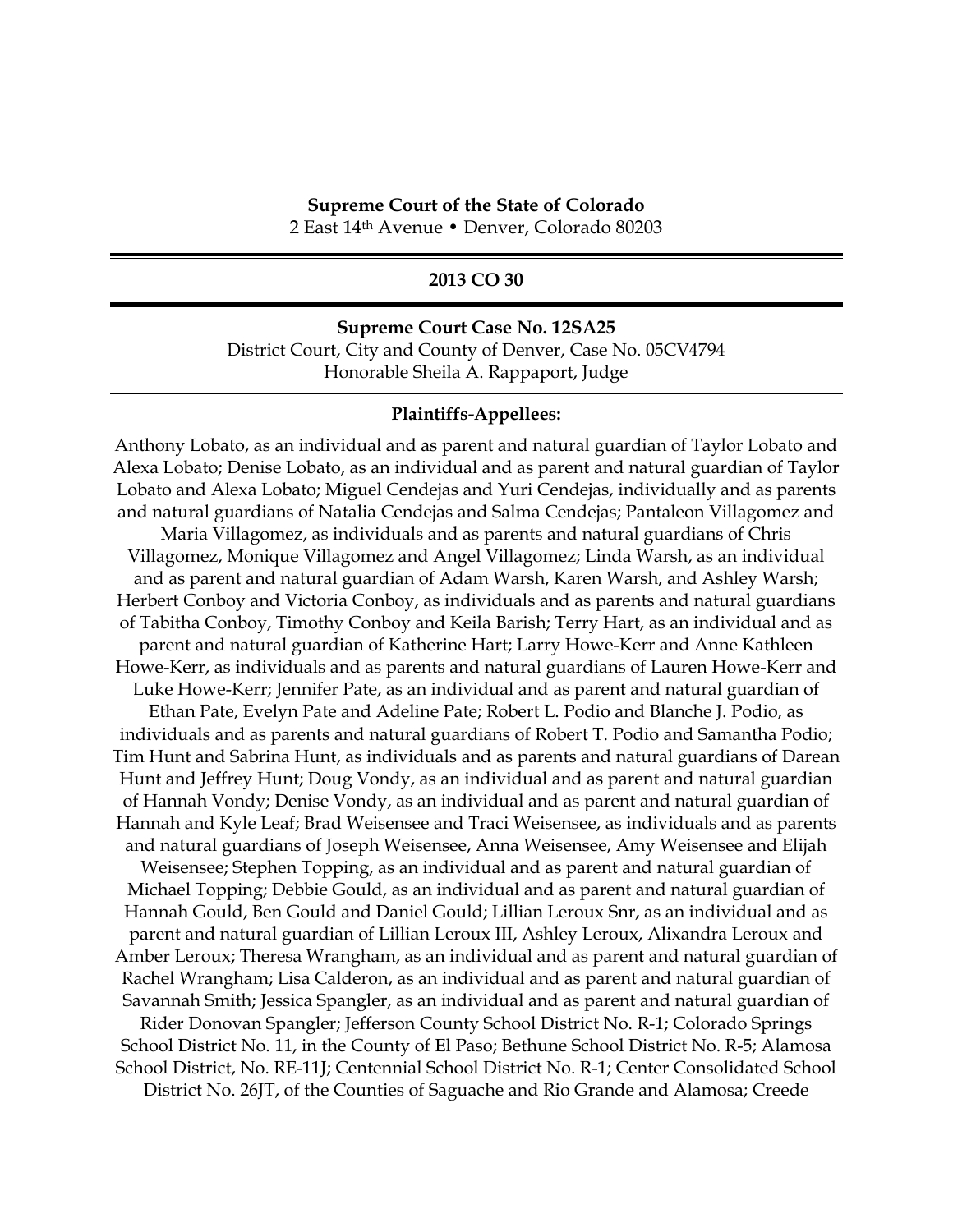Consolidated School District No. 1 in the County of Mineral and State of Colorado; Del Norte Consolidated School District No. C-7; Moffat, School District No. 2, in the County of Saguache and State of Colorado; Monte Vista School District No. C-8; Mountain Valley School District No. RE 1; North Conejos School District No. RE 1J; Sanford, School District No. 6, in the County of Conejos and State of Colorado; Sangre de Cristo School District, No. RE-22J; Sargent School District No. RE-33J; Sierra Grande School District No. R-30; South Conejos School District No. RE10; Aurora Joint School District No. 28 of the Counties of Adams and Arapahoe; Moffat County School District Re: No. 1; Montezuma-Cortez School District No. RE-1; and Pueblo, School District No. 60 in the County of Pueblo and State of Colorado,

#### **and**

#### **Plaintiffs-Intervenors-Appellees:**

Armandina Ortega, individually and as next friend for her minor children, S. Ortega and B. Ortega; Gabriel Guzman, individually and as next friend for his minor children, G. Guzman, Al. Guzman and Ar. Guzman; Robert Pizano, individually and as next friend for his minor children, Ar. Pizano and An. Pizano; Maria Pina, individually and as next friend for her minor children, Ma. Pina and Mo. Pina; and Martha Lopez, individually and as next friend for her minor children, S. Lopez and L. Lopez,

#### **v.**

#### **Defendants-Appellants:**

The State of Colorado; Colorado State Board of Education; Robert K. Hammond, in his official capacity as Commissioner of Education of the State of Colorado; and John Hickenlooper, in his official capacity as Governor of the State of Colorado.

# **Judgment Reversed** *en banc* May 28, 2013

## **Attorneys for Plaintiffs-Appellees:**

Kathleen J. Gebhardt LLC Kathleen J. Gebhardt Jennifer Weiser Bezoza *Boulder, Colorado*

Holland & Hart LLP Marcy G. Glenn Craig Stewart Mark B. Wiletsky Brooke H. McCarthy Clarissa M. Raney *Denver, Colorado*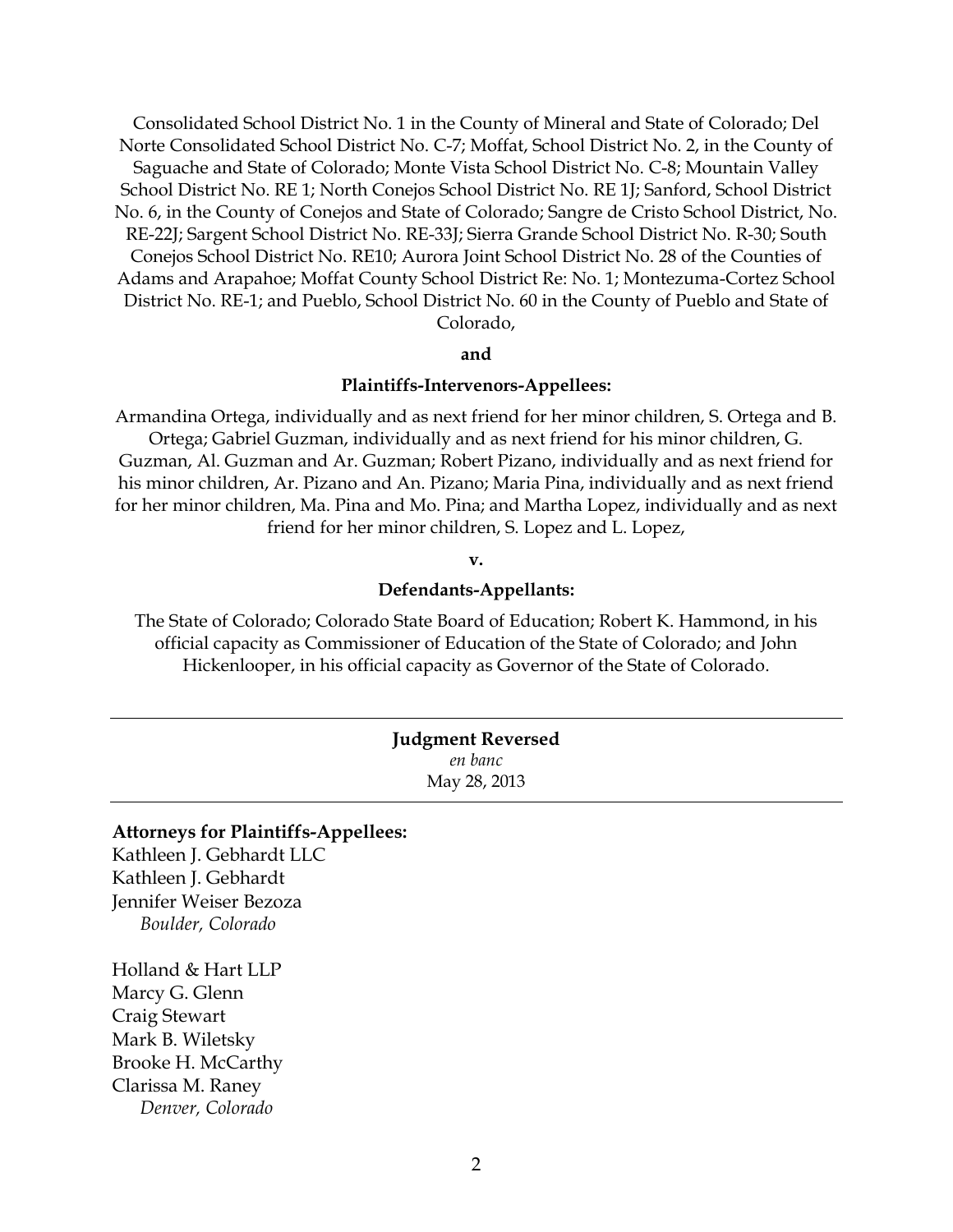Halpern Meacham Alexander Halpern *Boulder, Colorado*

**Attorneys for Plaintiffs-Appellees Anthony Lobato, Denise Lobato, Taylor Lobato, Alexa Lobato, Aurora Joint School District No. 28, Jefferson County School District No. R-1, Colorado Springs School District No. 11, Alamosa School District No. RE-11J, and Monte Vista School District No. C-8:**

Davis Graham & Stubbs, LLP Kenzo S. Kawanabe Terry R. Miller *Denver, Colorado*

**Attorneys for Plaintiffs-Appellees Sanford School District 6J, North Conejos School District RE-1J, South Conejos School District RE-10, and Centennial School District No. R-1:**

Perkins Coie, LLP Jess A. Dance Zane Gilmer *Denver, Colorado*

**Attorneys for Plaintiffs-Appellees Alixandra, Amber, Ashley, Lillian III, and Lillian Leroux Sr.:** Snell & Wilmer LLP

Jessica E. Yates *Denver, Colorado*

**Attorneys for Plaintiffs-Appellees Creede Consolidated School District No. 1 in the County of Mineral and State of Colorado; Del Norte Consolidated School District No. C-7; Moffat, School District No. 2, in the County Saguache and State of Colorado, and Mountain Valley School District No. RE 1:**

University of Denver, Sturm College of Law Kyle C. Velte *Denver, Colorado*

# **Attorneys for Plaintiffs-Intervenors-Appellees:**

Bryan Cave HRO Manuel L. Martinez Steven J. Perfrement *Denver, Colorado*

Mexican American Legal Defense & Educational Fund (MALDEF) David G. Hinojosa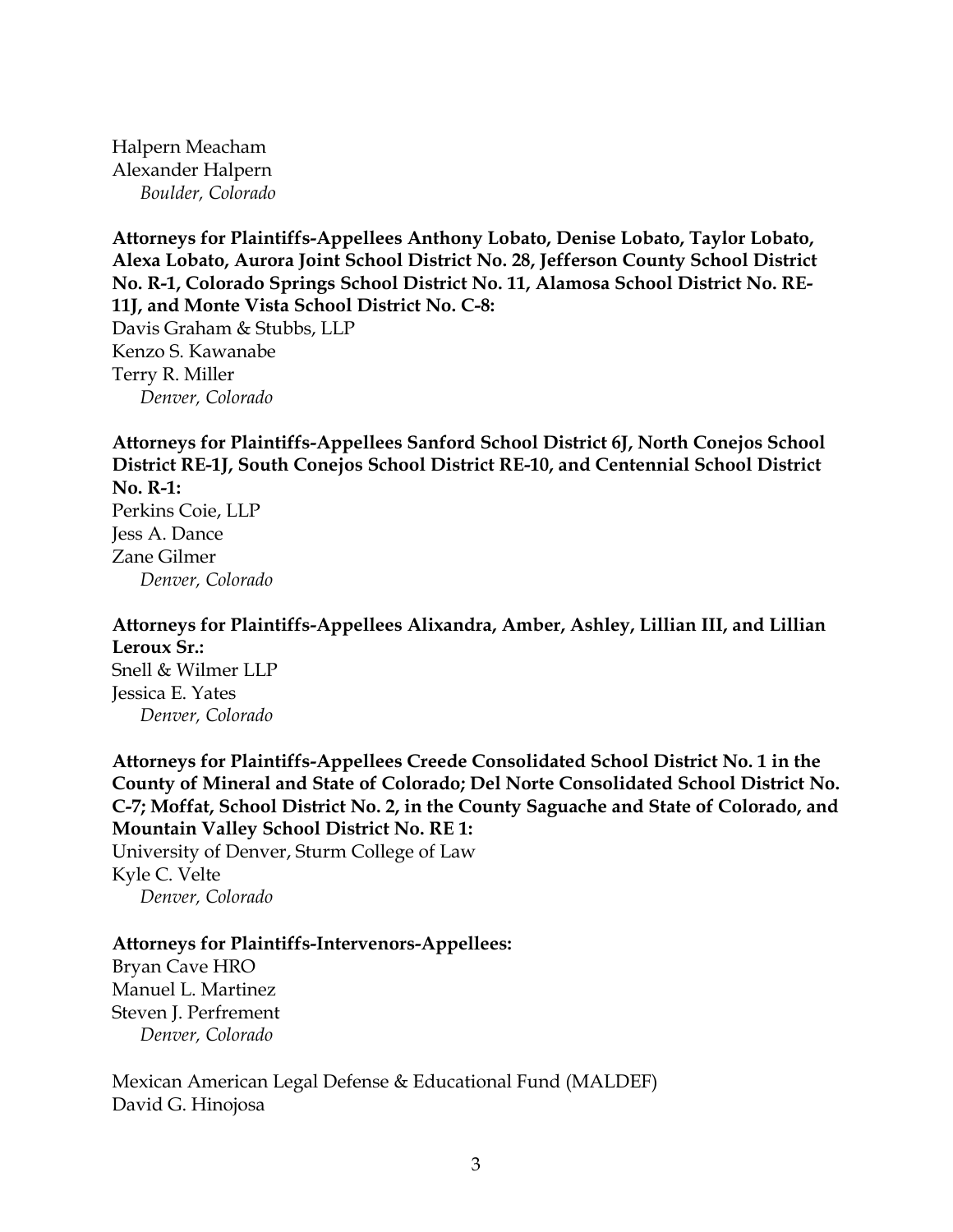Marisa Bono Rebecca M. Couto *San Antonio, Texas*

## **Attorneys for Defendants-Appellants:**

John W. Suthers, Attorney General Daniel D. Domenico, Solicitor General Jonathan P. Fero, Assistant Solicitor General John T. Lee, Assistant Attorney General Erica Weston, Assistant Attorney General Carey Taylor Markel, Special Assistant Attorney General *Denver, Colorado*

# **Attorneys for Amici Curiae The Colorado Union of Taxpayers and The Tabor Foundation:**

Rebecca R. Sopkin *Lakewood, Colorado*

## **Attorneys for Amicus Curiae Colorado Education Association:**

Martha R. Houser Bradley Bartels *Denver, Colorado*

# **Attorneys for Amici Curiae Great Education Colorado, Colorado Parent-Teachers Association, and Colorado Association of Gifted and Talented:**

The Harris Law Firm, P.C. John H. Tatlock *Denver, Colorado*

# **Attorneys for Amici Curiae Colorado Behavioral Healthcare Council and Alliance:**

Hale Westfall, LLP Richard Allen Westfall Peter Krumholz Matthew W. Spengler *Denver, Colorado*

# **Attorneys for Amici Curiae The Bell Policy Center and American Civil Liberties Union of Colorado:**

Faegre Baker Daniels LLP David W. Stark *Denver, Colorado*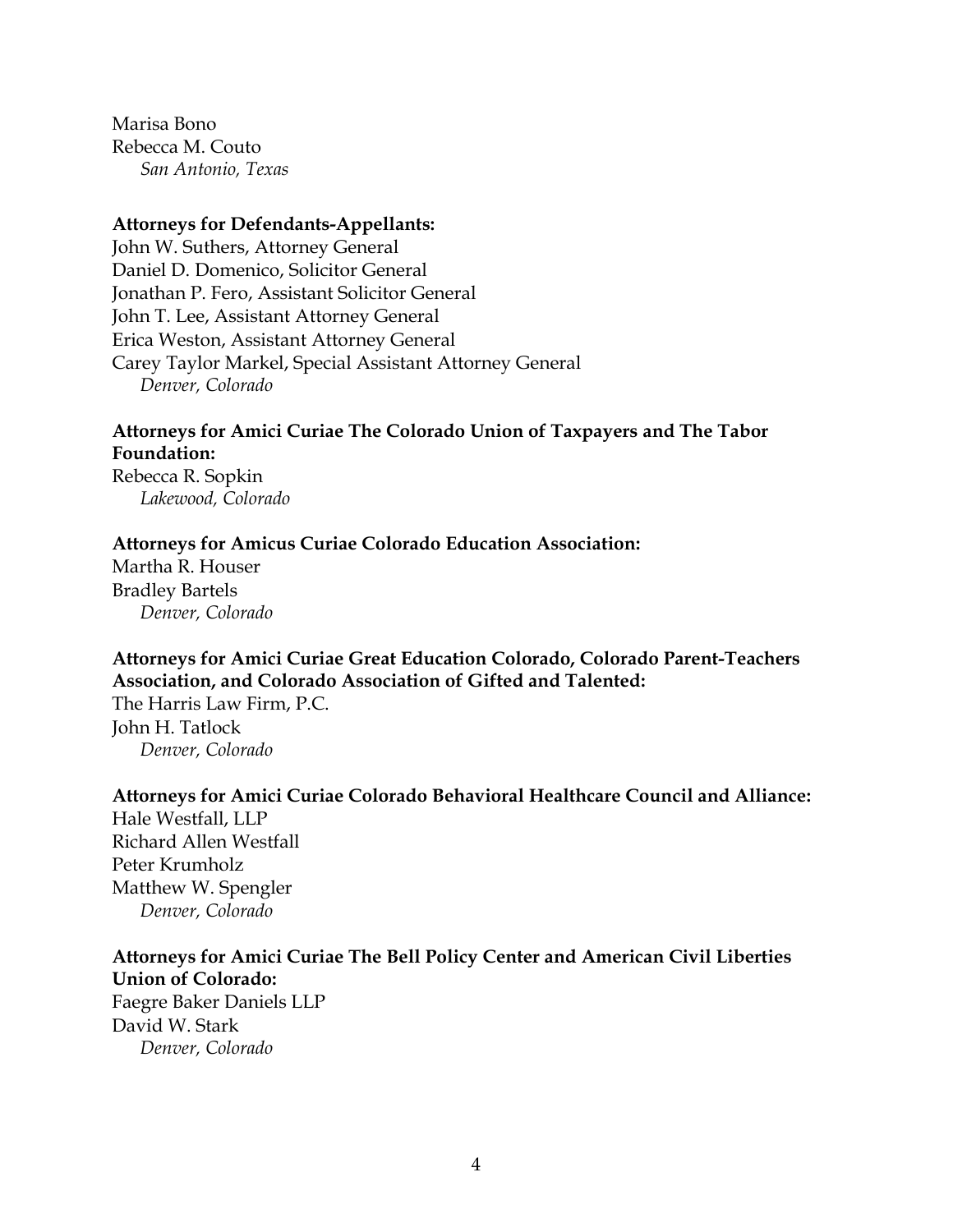**Attorneys for Amici Curiae Colorado Boards of Cooperative Educational Services Association, Colorado Rural Schools Caucus, and Rural School and Community Trust:** Kaplan Kirsch & Rockwell LLP John E. Putnam Lala T. Wu *Denver, Colorado*

# **Attorneys for Amici Curiae Brennan Center for Justice and Professors of Constitutional Law and Civil Procedure:**

Melissa Hart *Boulder, Colorado*

Alicia L. Bannon *New York, New York*

**Attorneys for Amicus Curiae Campaign for Educational Equity at Teachers College, Columbia University and the National Educational Access Network:**

Blain Myhre LLC Blain Myhre *Englewood, Colorado*

Michael A. Rebell *New York, New York*

# **Attorneys for Amicus Curiae Colorado Women's Bar Association:**

Patricia M. Jarzobski, P.C. Patricia M. Jarzobski *Denver, Colorado*

**Attorneys for Amicus Curiae Colorado Hispanic Bar Association:**

Winter L. Torres *Denver, Colorado*

# **Attorneys for Amicus Curiae Colorado Lawyers Committee:**

Elkind Alterman Hartson PC Nancy Elkind *Denver, Colorado*

# **Attorneys for Amicus Curiae Colorado Gay Lesbian Bisexual Transgendered Bar Association:**

The Harris Law Firm, P.C. J. Ryann Peyton *Denver, Colorado*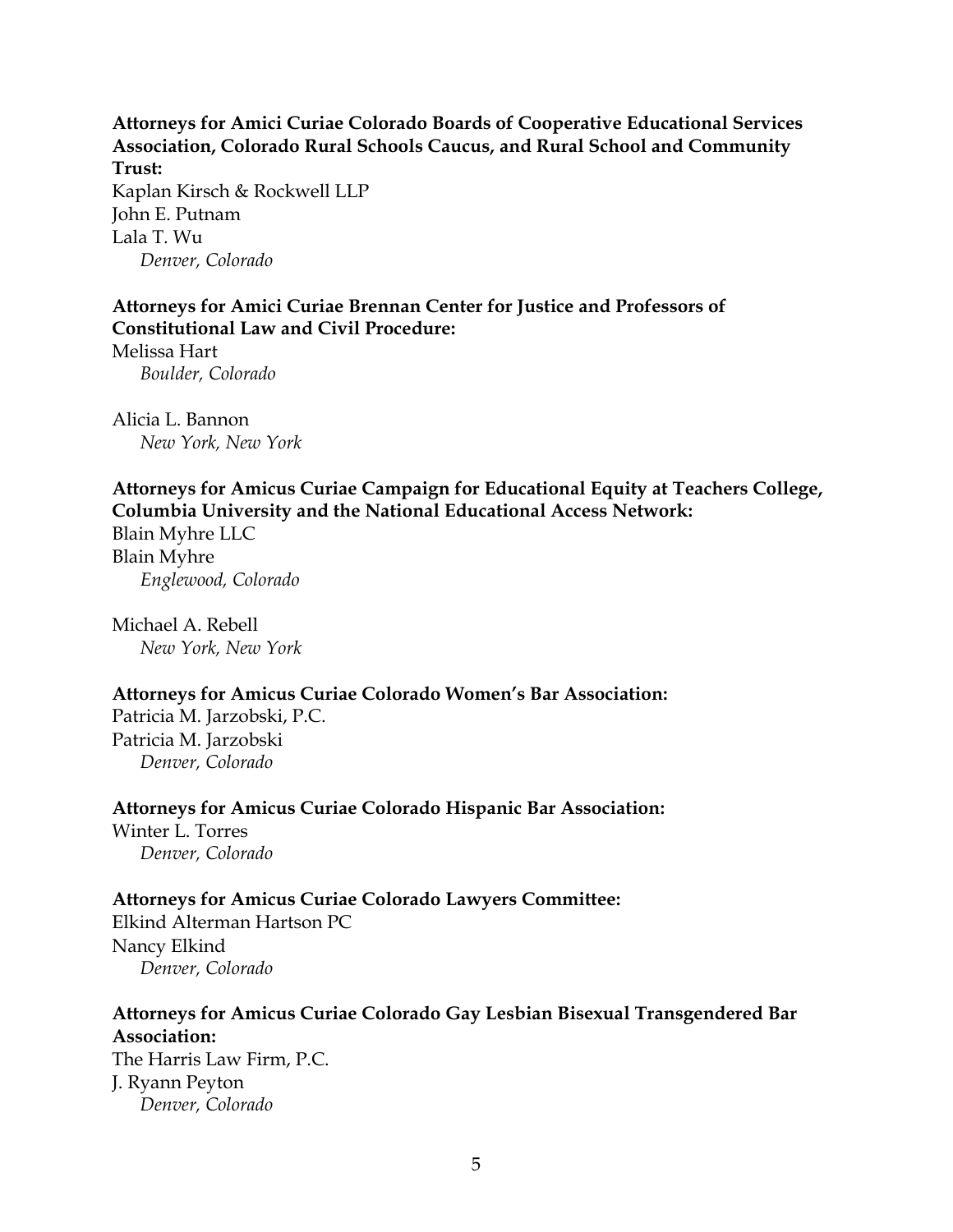**Attorneys for Amicus Curiae Colorado Center on Law and Policy:**

James W. Hubbell *Denver, Colorado*

**Attorneys for Amici Curiae Colorado Association of School Boards and Colorado Association of School Executives:**

Kathleen Sullivan Elizabeth R. Friel *Denver, Colorado*

**Attorneys for Amici Curiae Colorado Concern, Colorado Hospital Association, Denver Metro Chamber of Commerce, Colorado Contractors Association, Colorado Competitive Council, Colorado Association of Commerce and Industry, Progressive 15, Colorado Mining Association, Colorado Association of Mechanical and Plumbing Contractors, Colorado Bankers Association, Colorado Association of Health Plans, Denver South Economic Development Partnership, National Federation of Independent Business, Associated General Contractors of Colorado:** Brownstein Hyatt Farber Schreck, LLP Jason R. Dunn Michael D. Hoke *Denver, Colorado*

**Attorneys for Amici Curiae Colorado Cross-Disability Coalition, The Legal Center for People with Disabilities and Older People, and The Arc of Colorado:**

Heizer Paul Grueskin LLP Edward T. Ramey Lila M. Bateman *Denver, Colorado*

**Attorneys for Amicus Curiae The Regents of the University of Colorado:** Office of University Counsel

Patrick T. O'Rourke Jeremy Hueth *Denver, Colorado*

# **Attorneys for Amicus Curiae Education Justice at Education Law Center:**

Heizer Paul Grueskin LLP Martha M. Tierney *Denver, Colorado*

Lowenstein Sandler PC Stephen R. Buckingham *Roseland, New Jersey*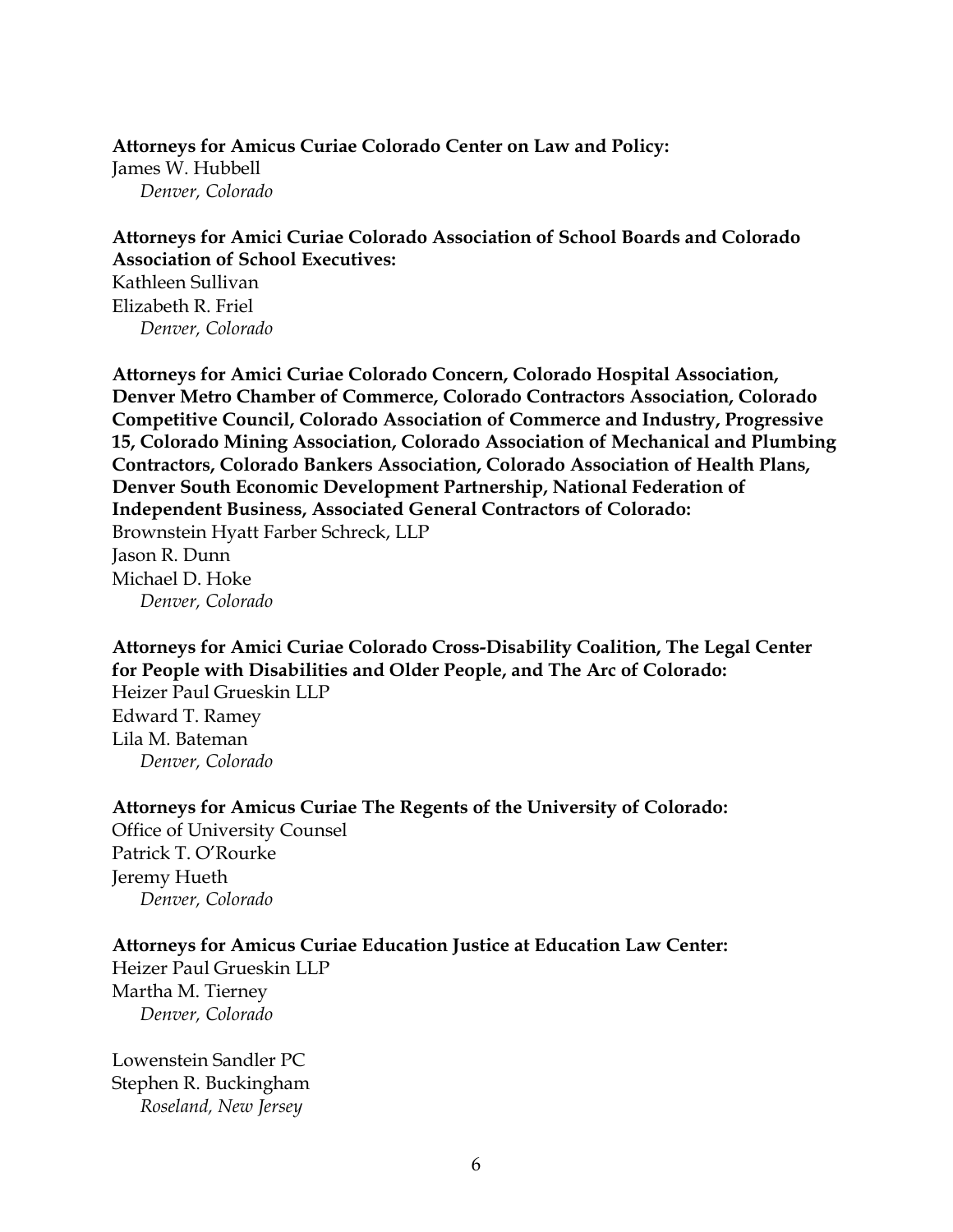# **Attorneys for Amici Curiae Former Colorado Governors Bill Ritter, Bill Owens, and Richard Lamm:**

Foster Graham Milstein & Calisher, LLP David Wm. Foster Chip G. Schoneberger *Denver, Colorado*

**Attorneys for Amici Curiae Colorado League of Charter Schools and National Alliance for Public Charter Schools:** Kutz & Bethke LLC William P. Bethke *Lakewood, Colorado*

**Attorneys for Amici Curiae Kim Reorganized School District 88, Lake County School District R-1, Limon Public School District RE-4J District:**

Lyons Gaddis Kahn & Hall, PC Catherine A. Tallerico *Longmont, Colorado*

Matthew D. Samelson *Boulder, Colorado*

# **Attorneys for Amici Curiae Padres Unidos and Colorado Association for Bilingual Education:**

Padres Unidos, Inc. Winter L. Torres *Denver, Colorado*

**JUSTICE RICE** delivered the Opinion of the Court.

**CHIEF JUSTICE BENDER** dissents, and **JUSTICE HOBBS** joins in the dissent. **JUSTICE HOBBS** dissents, and **CHIEF JUSTICE BENDER** joins in the dissent. **JUSTICE MÁRQUEZ** does not participate.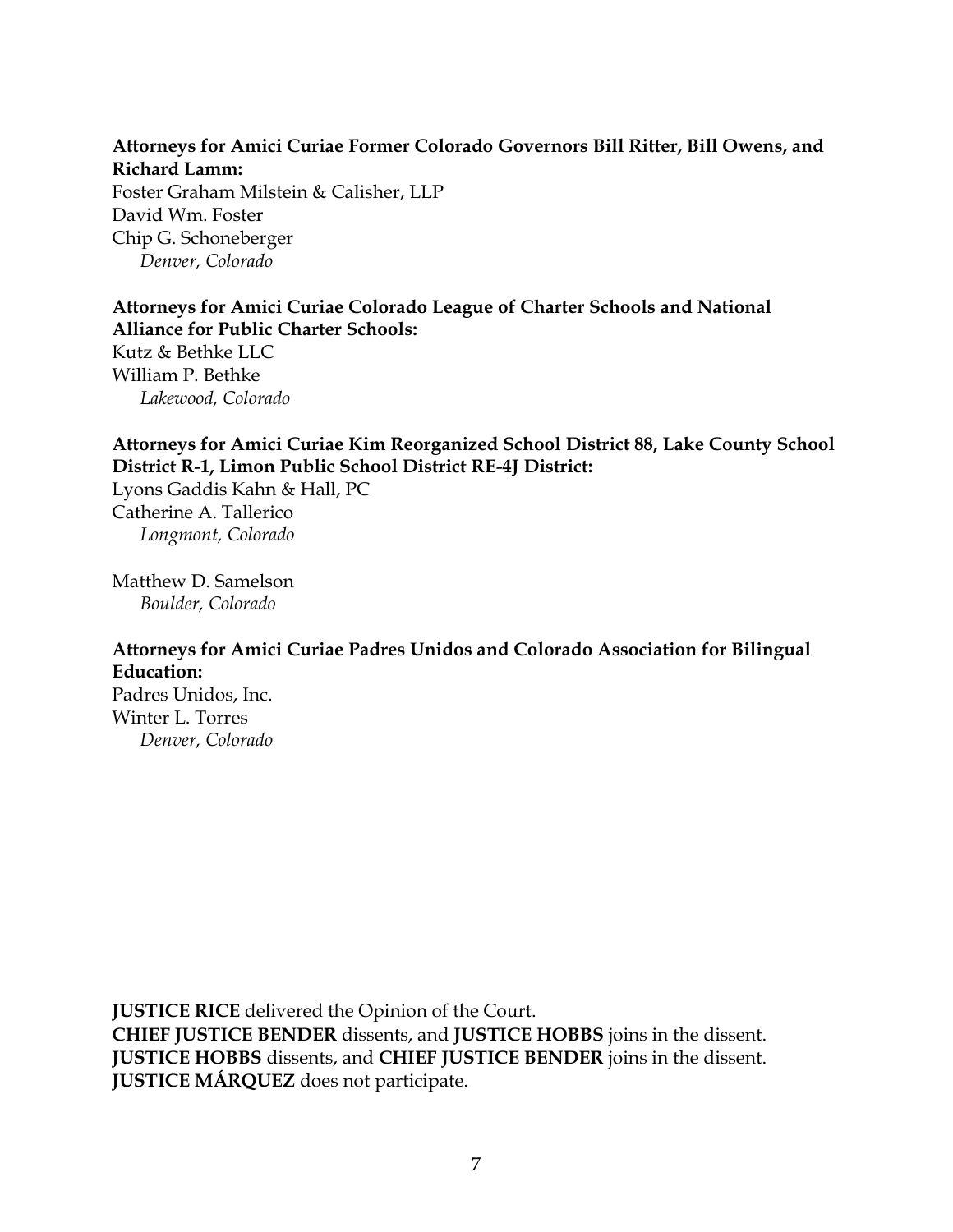¶1 The public school financing system enacted by the General Assembly complies with the Colorado Constitution. It is rationally related to the constitutional mandate that the General Assembly provide a "thorough and uniform" system of public education. Colo. Const. art. IX, § 2 (the "Education Clause"). It also affords local school districts control over locally-raised funds and therefore over "instruction in the public schools." Colo. Const. art. IX, § 15 (the "Local Control Clause"). As such, the trial court erred when it declared the public school financing system unconstitutional. We accordingly reverse.

## **I. Facts and Procedural History**

¶2 Respondent Plaintiffs, Anthony Lobato, et al. (the "Plaintiffs"), initiated this action for declaratory and injunctive relief in 2005. They claimed that the current public school financing system violates the Education Clause because the system fails to provide sufficient funding to support a "thorough and uniform" system of free public schools. Plaintiffs also claimed that local school districts' lack of sufficient financial resources, coupled with the public school financing system's restrictions on spending, prevents the districts from exerting meaningful control over educational instruction and quality in violation of the Local Control Clause.

¶3 Petitioner Defendants, the State of Colorado, et al. (the "Defendants"), moved to dismiss the complaint. Without taking evidence, the trial court granted the Defendants' motion to dismiss on both standing and non-justiciable political question grounds. Plaintiffs appealed the trial court's ruling to the court of appeals. The court of appeals affirmed the trial court's standing and political question conclusions and upheld the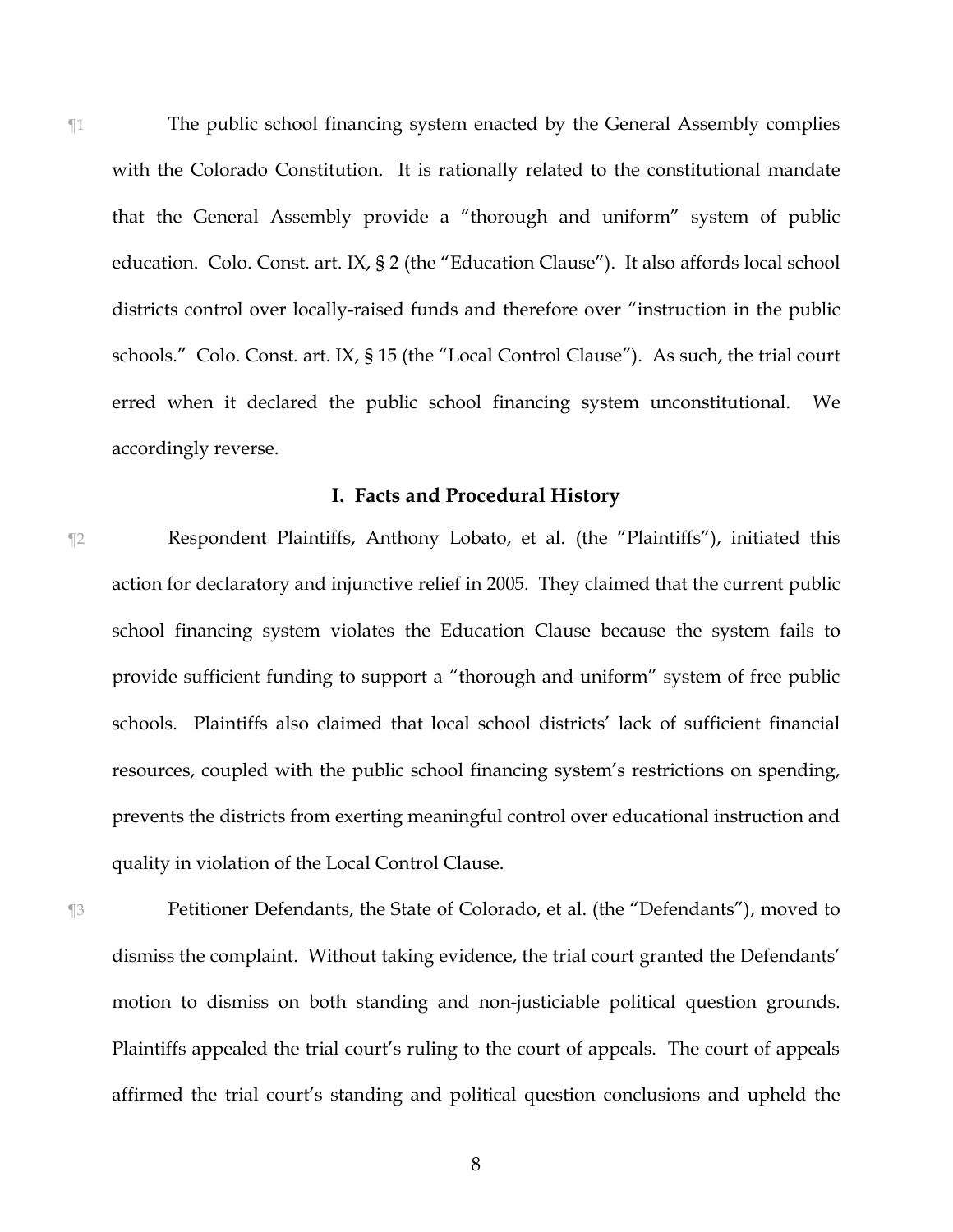trial court's decision to dismiss Plaintiffs' complaint. Lobato v. State, 216 P.3d 29, 32 (Colo. App. 2008). Plaintiffs petitioned this Court for certiorari review of the standing and political question issues.

¶4 We granted certiorari and reversed the court of appeals. Lobato v. State, 218 P.3d 358, 364 (Colo. 2008) ("Lobato I"). As a threshold matter, we declined to address the constitutional standing question related to the plaintiff school districts because the Court had subject matter jurisdiction to hear the case on account of the undisputed standing of the plaintiff parents. Id. at 367-68.

¶5 With respect to the political question issue, the Court interpreted its decision in Lujan v. Colorado State Board of Education, 649 P.2d 1005 (Colo. 1982), and held that Plaintiffs presented a justiciable claim because "determin[ing] whether the state's public school financing system is rationally related to the constitutional mandate that the General Assembly provide a 'thorough and uniform' system of public education" does not "unduly infring[e] on the legislature's policymaking authority." Lobato I, 218 P.3d at 363. Having decided the standing and justiciability issues, we remanded the case to the court of appeals with instructions to remand to the trial court to provide the Plaintiffs an opportunity to prove their allegations. Id. at 364.

¶6 The case proceeded to trial. Plaintiffs and Defendants presented extensive evidence addressing the constitutionality of the public school financing system. Adopting the Plaintiffs' proposed findings of fact and conclusions of law almost verbatim, the trial court held that Colorado's current public school financing system is not rationally related to the General Assembly's constitutional mandate to provide a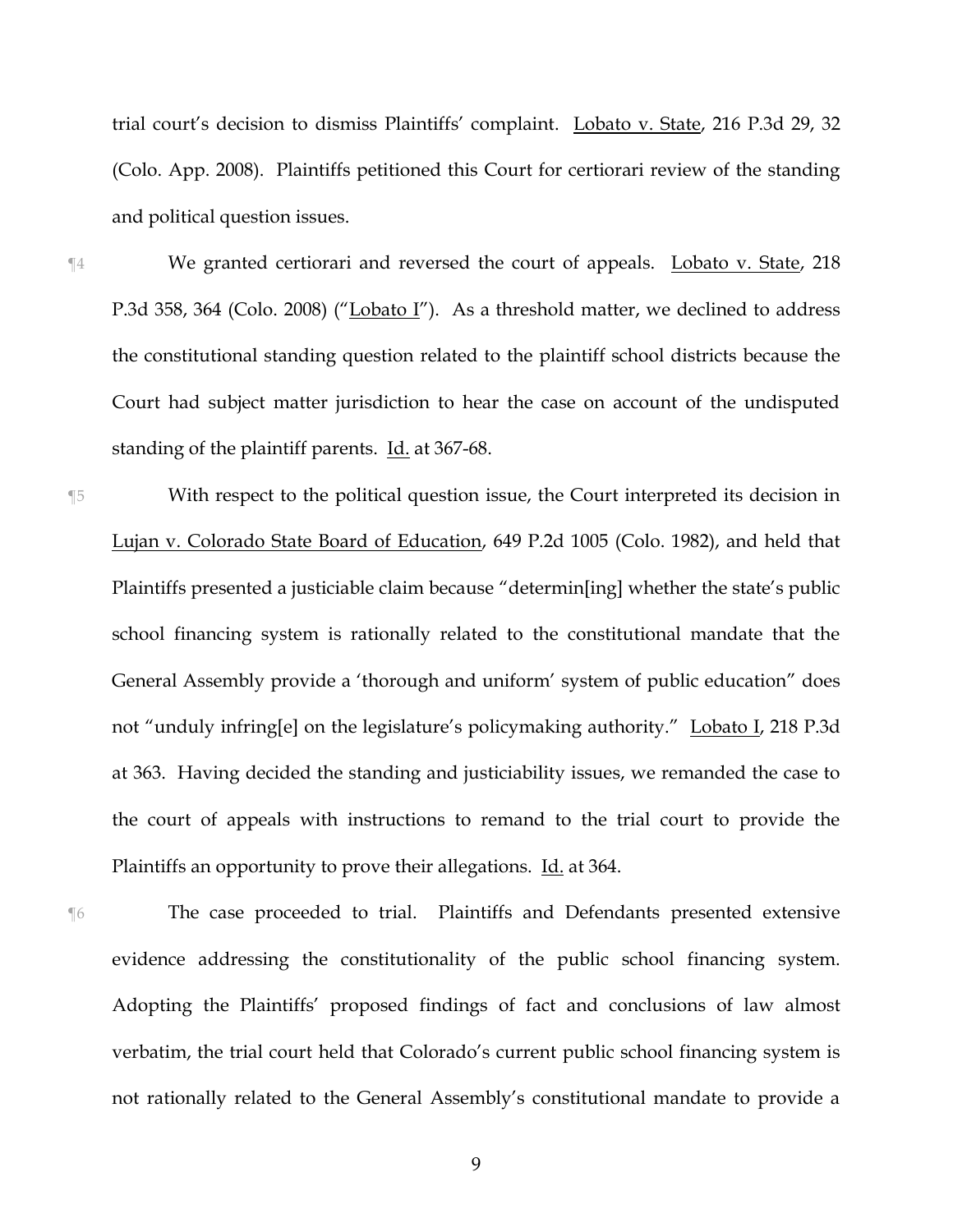"thorough and uniform" system of free public schools. The trial court also held that the "irrational" public school financing system violates the Local Control Clause because it deprives individual school districts of the opportunity to implement the Education Clause's "thorough and uniform" mandate. Accordingly, the trial court enjoined Defendants from continuing to execute the current public school financing system. The trial court stayed enforcement of this injunction to provide the state reasonable time to create and implement a system of public school financing that complies with the Colorado Constitution.

¶7 Defendants appealed the trial court's order directly to this Court pursuant to section 13-4-102(1)(b), C.R.S. (2012). This appeal presents three issues for our review: (1) whether the Plaintiffs' claims present a nonjusticiable political question; (2) whether the public school financing system satisfies the rational basis test articulated in Lobato I and therefore complies with the Education Clause; and (3) whether the public school financing system is constitutional under the Local Control Clause.

# **II. Analysis**

¶8 As a threshold matter, and consistent with this Court's decision in Lobato I, we hold that Plaintiffs' claims are justiciable. Addressing the substance of this appeal, we hold that the current public school financing system is rationally related to the constitutional mandate that the General Assembly provide a "thorough and uniform" system of public education. We also hold that the dual-funded public school financing system complies with the Local Control Clause because it affords local school districts control over locally-raised funds and therefore over "instruction in the public schools."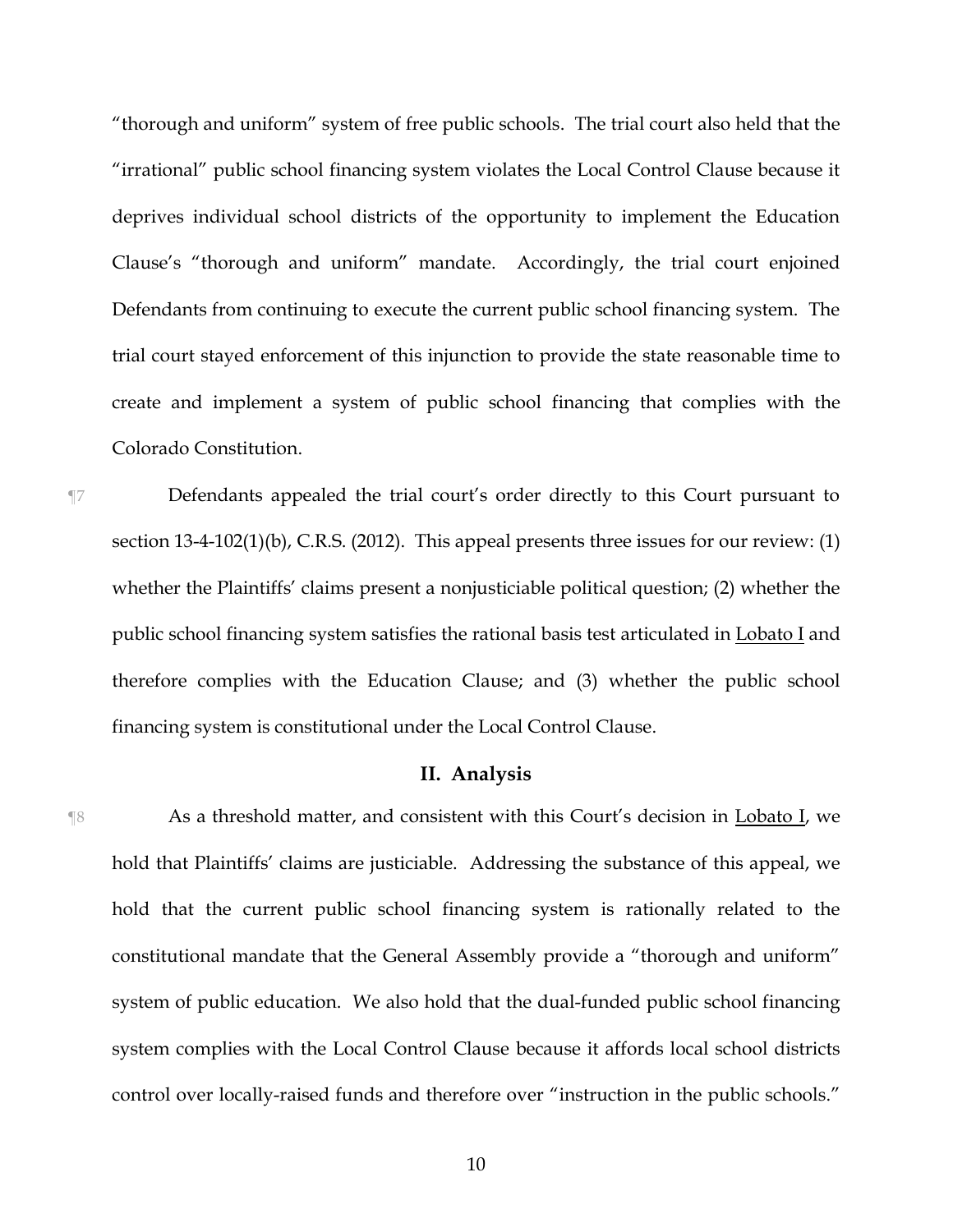As such, the trial court reversibly erred when it declared the public school financing system unconstitutional.

¶9 We first describe this Court's jurisdiction and the applicable standard of review. We then discuss the three substantive issues in turn.

## **A. Jurisdiction and Standard of Review**

- ¶10 The court of appeals typically maintains "initial jurisdiction over appeals from final judgments of . . . the district courts." § 13-4-102(1). We invoke our jurisdiction over this direct appeal, however, because the trial court declared the statutes that delineate the public school financing system unconstitutional. § 13-4-102(1)(b); see Town of Telluride v. San Miguel Valley Corp., 185 P.3d 161, 164 (Colo. 2008) ("We review the judgment of the district court pursuant to our jurisdiction over cases in which a statute has been declared unconstitutional, as set forth in section  $13-4-102(1)(b)$ [.]").
- ¶11 This case requires us to interpret relevant portions of the Colorado Constitution, assess the trial court's application of the rational basis test stated in Lobato I, and review the trial court's legal conclusion that the state public school financing system is unconstitutional. We review these questions of law de novo. Freedom Colo. Info., Inc. v. El Paso Cnty. Sheriff's Dep't, 196 P.3d 892, 897 (Colo. 2008); Colo. Dep't of Revenue v. Garner, 66 P.3d 106, 109 (Colo. 2003).

# **B. Justiciability**

¶12 The questions presented in this appeal are justiciable pursuant to the law of the case doctrine. Giampapa v. Am. Family Mut. Ins. Co., 64 P.3d 230, 243 (Colo. 2003)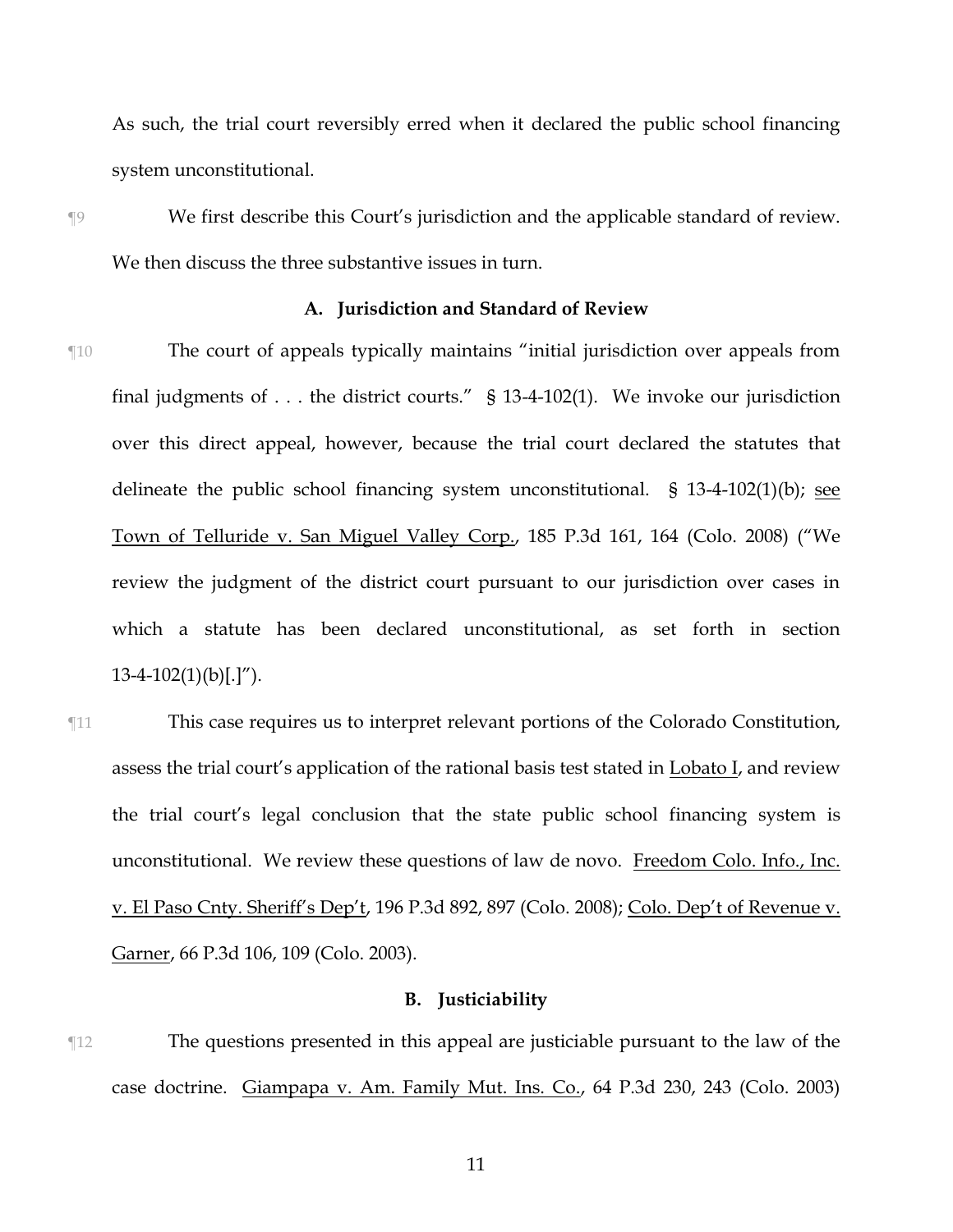(describing law of the case doctrine); see Lobato I, 218 P.3d at 363. This Court will generally adhere to a prior ruling on a question of law that it made at an earlier stage of the same litigation. Giampapa, 64 P.3d at 243. We have discretion, however, to deviate from this "law of the case" principle if we determine that the prior ruling at issue is no longer sound because of changed conditions, factual errors, intervening changes in the law, or resulting manifest injustice. See People of the City of Aurora, ex rel. State v. Allen, 885 P.2d 207, 212 (Colo. 1994) (describing the exceptions to law of the case doctrine).

**This Court held in Lobato I that the Plaintiffs' claims were justiciable.** Lobato I, 218 P.3d at 368. We perceive no changed conditions, factual errors, intervening changes in the law, or evidence of manifest injustice that might call this prior ruling into question. Thus, we refuse to reconsider the justiciability issue and instead adhere to Lobato I as the law of the case. We now consider the substance of the justiciable issues that constitute the heart of this appeal.

# **C. The Public School Financing System is Rationally Related to the "Thorough and Uniform" Mandate**

¶14 The Education Clause of the Colorado Constitution directs the General Assembly to "provide for the establishment and maintenance of a thorough and uniform system of free public schools throughout the state." Colo. Const. art. IX, § 2. This mandate requires the General Assembly to enact education policy that furnishes a "thorough and uniform" free education to "all residents of the state, between the ages of six and twenty-one years." Id. We held in Lobato I that the legislative scheme that makes up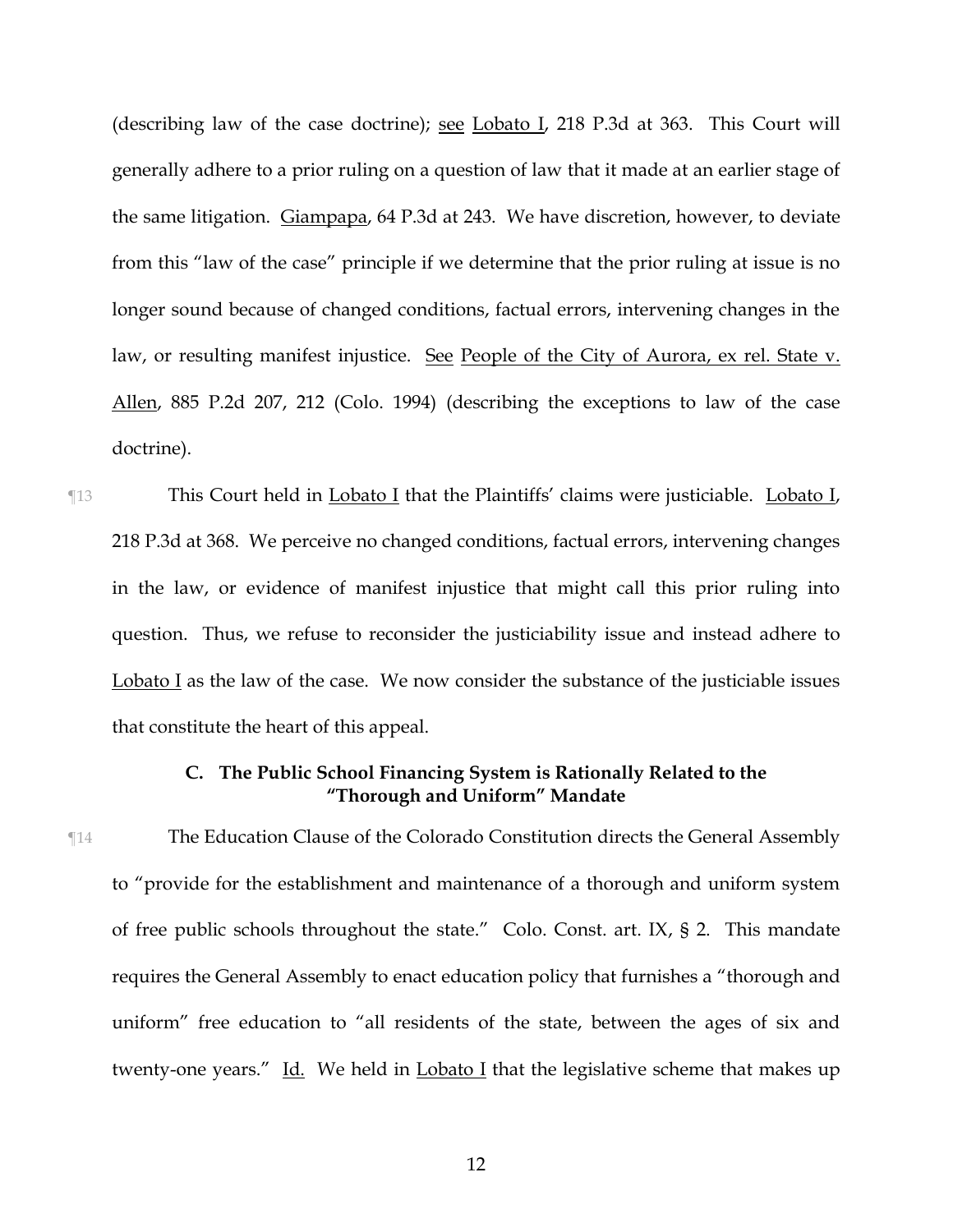Colorado's public school financing system must be "rationally related to the constitutional mandate that the General Assembly provide a 'thorough and uniform' system of public education" to comply with the Education Clause. 218 P.3d at 363.

¶15 Despite articulating this custom-tailored rational basis test, this Court did not expressly interpret the Education Clause or define the phrase "thorough and uniform" in Lobato I. Therefore, before addressing the public school financing system, we interpret the plain meaning of "thorough and uniform" as it appears in the Education Clause. We then briefly discuss the unique type of rational basis review set out in Lobato I in light of our definition of "thorough and uniform." Finally, we apply the Lobato I test and conclude that the public school financing system is "rationally related to the constitutional mandate that the General Assembly provide a 'thorough and uniform' system of public education." See id.

## **1. Thorough and Uniform**

- ¶16 We hold that the phrase "thorough and uniform" in the Education Clause describes a free public school system that is of a quality marked by completeness, is comprehensive, and is consistent across the state.
- ¶17 The Colorado Constitution tasks the judicial branch with construing the meaning of constitutional language. See Colo. Const. art. VI, § 1. "In giving effect to a constitutional provision, we employ the same set of construction rules applicable to statutes." Danielson v. Dennis, 139 P.3d 688, 691 (Colo. 2006). We begin by giving the relevant constitutional terms "their plain and commonsense meaning." Id. (citing Bd.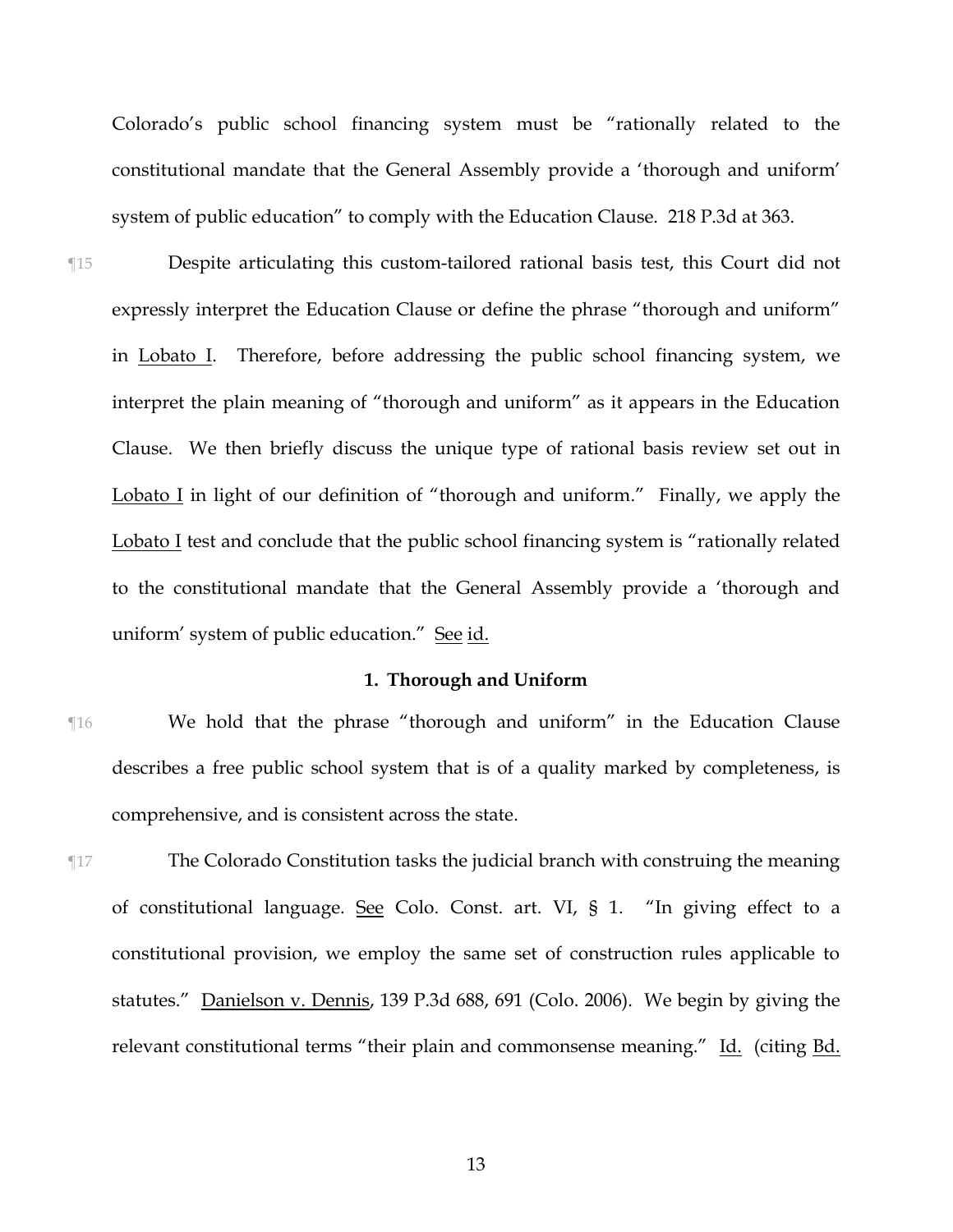of Cnty. Comm'rs v. Vail Assocs., Inc., 19 P.3d 1263, 1273 (Colo. 2001)). We also read the applicable constitutional provisions as a whole. Id.

- ¶18 Although this Court has discussed the "thorough and uniform" mandate on many occasions, we have not explicitly interpreted the phrase "thorough and uniform." Therefore, we review the plain and commonsense meaning of the words "thorough" and "uniform" in the context of the Education Clause to reach our interpretation. The adjective "thorough" commonly refers to something of a quality that is "marked by completeness." Webster's Third New International Dictionary 2380 (1971). It also refers to something that is "marked by attention to many details," or is, in other words, comprehensive. Id. The term "uniform" connotes something that is characterized "by a lack of variation, diversity, [or] change in form" or that is "consistent . . . in character." Id. at 2498. Thus, a "thorough and uniform" system of public education is of a quality marked by completeness, is comprehensive, and is consistent across the state.
- ¶19 Reading the "thorough and uniform" mandate in context supports our plain language construction. First, the Education Clause requires the state to provide public school opportunities to "all residents of the state, between the ages of six and twenty-one years." Colo. Const. art. IX, § 2. This language supports our interpretation of "thorough and uniform" because a public school system that serves all Colorado residents between the ages of six and twenty-one is of a quality marked by completeness, is comprehensive, and is consistent across the state by providing educational opportunities to all Colorado residents within a broad age-range. In addition, the Education Clause provides that "[o]ne or more public schools" be open "at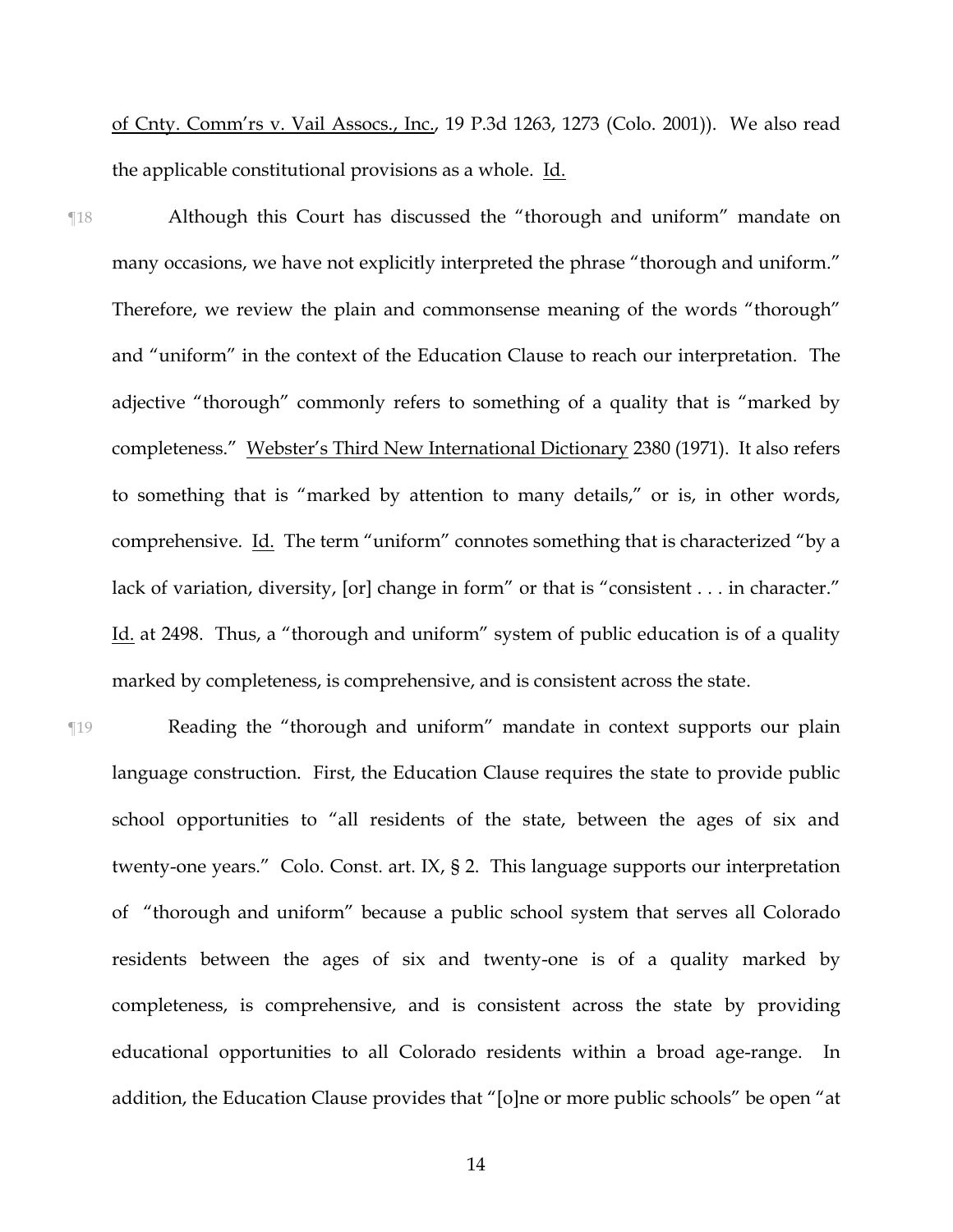least three months in each year" in each school district to receive state funding. Id. This minimal requirement also supports our interpretation of the phrase "thorough and uniform" because it, together with the "thorough and uniform" mandate, simply establishes the constitutional floor upon which the General Assembly must build its education policy.

¶20 Our interpretation of "thorough and uniform" is consistent with this Court's previous treatment of the "thorough and uniform" mandate. For example, instead of affirmatively defining "through and uniform" in Lujan, this Court described what a "thorough and uniform" system of public schools does not require. 649 P.2d at 1024-25. The Court held that the "thorough and uniform" mandate does not necessitate "absolute equality in educational services or expenditures," nor does it direct "the General Assembly [to] establish a central public school finance system restricting each school district to equal expenditures per student." Id. at 1017-18. Furthermore, the Lujan Court noted that "'thorough and uniform' does not require complete equality in the sense of providing free textbooks to all students." Id. (citing Marshall v. Sch. Dist. RE # 3 Morgan Cnty., 191 Colo. 451, 553 P.2d 784 (1976)). Our interpretation of "thorough and uniform" is consistent with the exclusions described in Lujan because providing a public school system that is of a quality marked by completeness, is comprehensive, and is consistent across the state does not demand absolute equality in the state's provision of educational services, supplies, or expenditures.

¶21 Having defined the phrase "thorough and uniform," we now discuss the rational basis test delineated in Lobato I.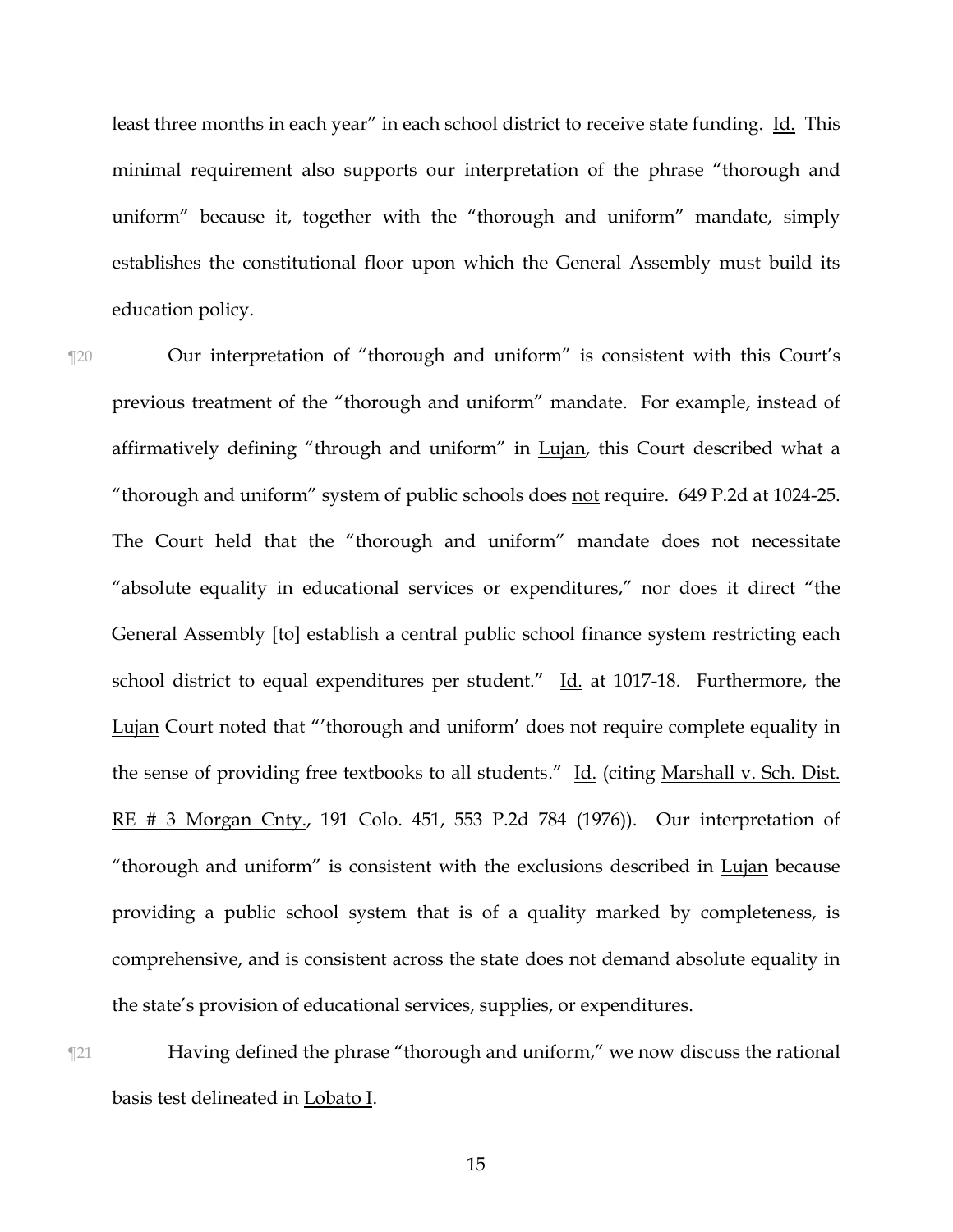## **2. The Lobato I Rational Basis Test**

¶22 This Court held in Lobato I that the judiciary must "determine whether the state's public school financing system is rationally related to the constitutional mandate that the General Assembly provide a 'thorough and uniform' system of public education." 218 P.3d at 363. Inserting our interpretation of "thorough and uniform" into this test and clarifying the meaning of "rationally related" in this unique context, we hold that Colorado's public school financing system is rationally related to the "thorough and uniform" mandate of the Education Clause if it funds a public school system that is of a quality marked by completeness, is comprehensive, and is consistent across the state.

¶23 As this Court stated in Lobato I, our custom-tailored form of rational basis review "satisfies the judiciary's obligation to evaluate the constitutionality of the state's public school financing system without unduly infringing on the legislature's policymaking authority." Id. In applying this test to the public school financing system, our task is not to determine "'whether a better financing system could be devised,'" but rather to determine "whether the system passes constitutional muster." Id. (quoting Lujan, 649 P.2d at 1025). We presume that the statutes that make up the public school financing system are constitutional, and we will uphold the legislation unless the Plaintiffs have proven beyond a reasonable doubt that the statutes fail to pass the Lobato I rational basis test, and are therefore unconstitutional. See Owens v. Colo. Cong. of Parents, Teachers & Students, 92 P.3d 933, 942 (Colo. 2004).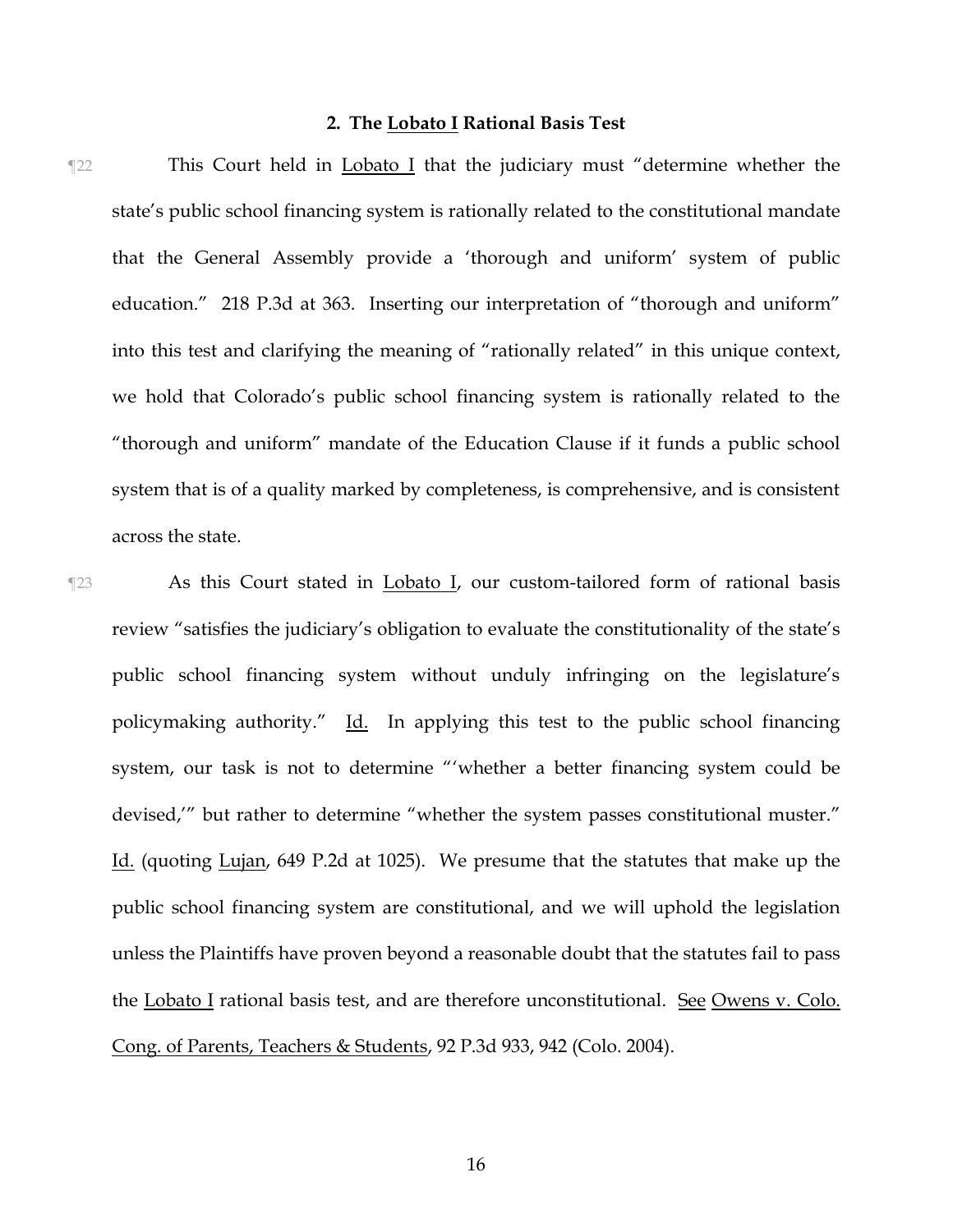# **3. Application**

¶24 The current public school financing system is rationally related to the "thorough and uniform" mandate because it funds a system of free public schools that is of a quality marked by completeness, is comprehensive, and is consistent across the state. Therefore, the financing system satisfies the Lobato I rational basis test and complies with the Education Clause. We describe the basic components of the public school financing system and then analyze its rational relationship to the "thorough and uniform" mandate in the following subsections.

## **a. Colorado's Public School Financing System**

¶25 The public school financing system combines local taxes, state appropriations, and federal monies to fund the statewide standards-based public education system. The Public School Financing Act of 1994 ("PSFA") governs the majority of state and local funding for education. §§ 22-54-101 to -135, C.R.S. (2012). The PSFA sets out a uniform per-pupil formula that the state uses to calculate the amount of education funding each school district shall receive in a given year. § 22-54-104(1)(a); see, e.g., § 22-54-104(5)(XIX). This formula requires the state to multiply a statutory per-pupil base level of funding by the number of students enrolled in the subject school district. § 22-54-104(1)(a). The state then adjusts the resulting product to account for districtspecific "factors" such as personnel costs, cost of living, concentrations of at-risk students, online education enrollment, and the number of fifth-year high school pupils enrolled in the district. § 22-54-104(2)-(4). The money each school district receives as a result of these calculations is called the district's "total program." § 22-54-104(1)(a). In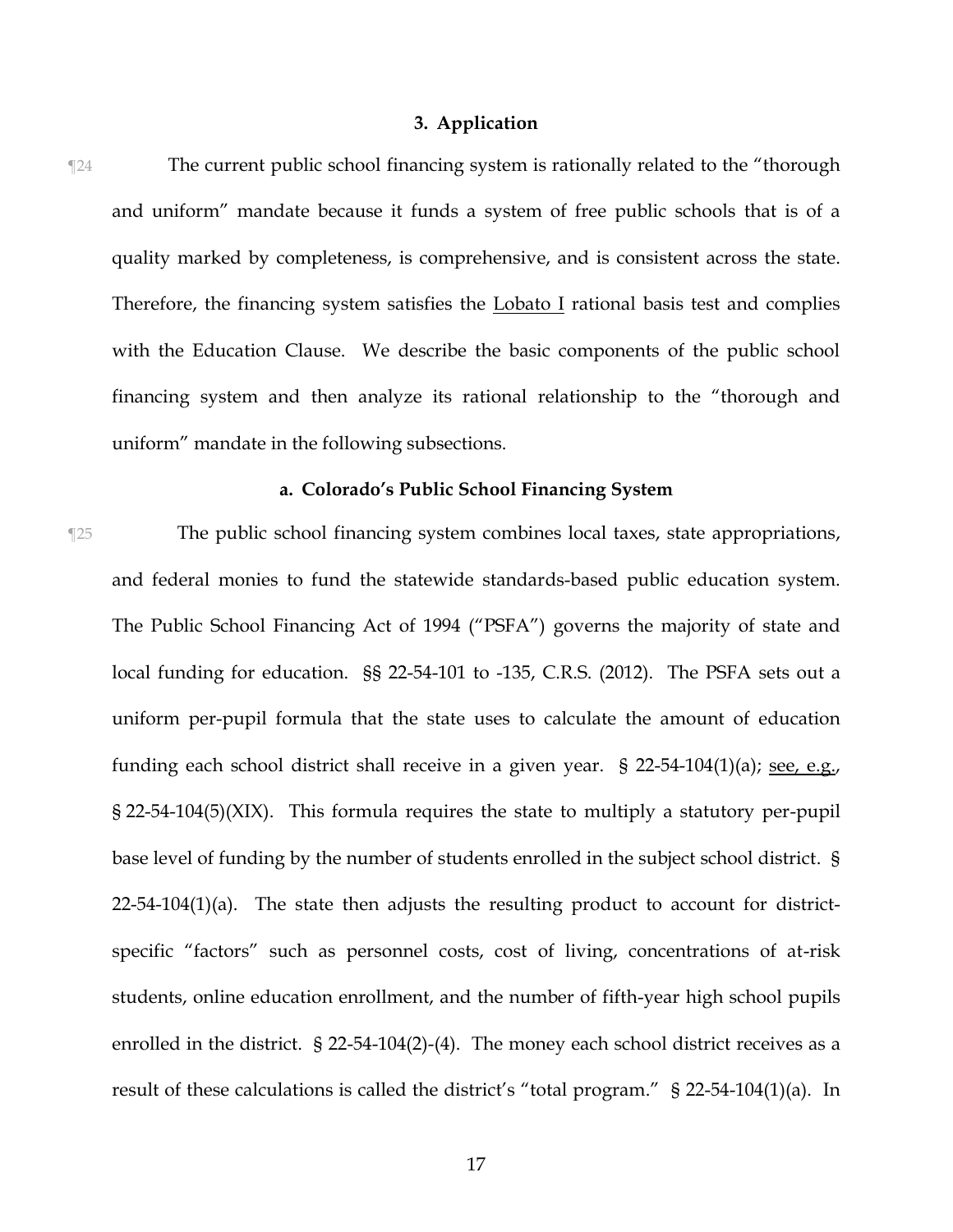response to the reality of statewide budget reductions in recent years, the state now uniformly reduces each district's total program by a "negative factor" that reflects statewide funding cuts.  $\S$  22-54-104(5)(g)(1).

¶26 The PSFA also defines the contours of the dual-funded public school financing system by describing the sources of revenue needed to ensure that each school district receives its total program. The "local share" of a school district's total program consists of proceeds from a mill levy upon the assessed valuation of the taxable property within a school district's boundaries and, to a lesser degree, a "specific ownership tax." See § 22-54-106(1)(a)(I). Although the statutes restrict the amount of money school districts may raise using mill levies, see § 22-54-106(2)(a), the PSFA permits school districts to supplement their total programs with additional local revenues by asking their electorates to approve additional mill levies for education purposes, see § 22-54-108. This supplemental form of local revenue for education is known as a "mill levy override." See id.

¶27 The "state share" of a school district's allocated funding is derived by subtracting the district's "local share" from its total program.  $\S 22-54-106(1)(b)(I)$ . The money for each school district's "state share" comes from the state general fund, the Education Fund, and from a portion of the rents generated by state school lands and federal mineral leases. See § 22-55-105, C.R.S. (2012) (general fund appropriation requirements for education).

# ¶28 In addition to the total program funding provided by the PSFA, the public school financing system provides "categorical" funding to serve particular groups of students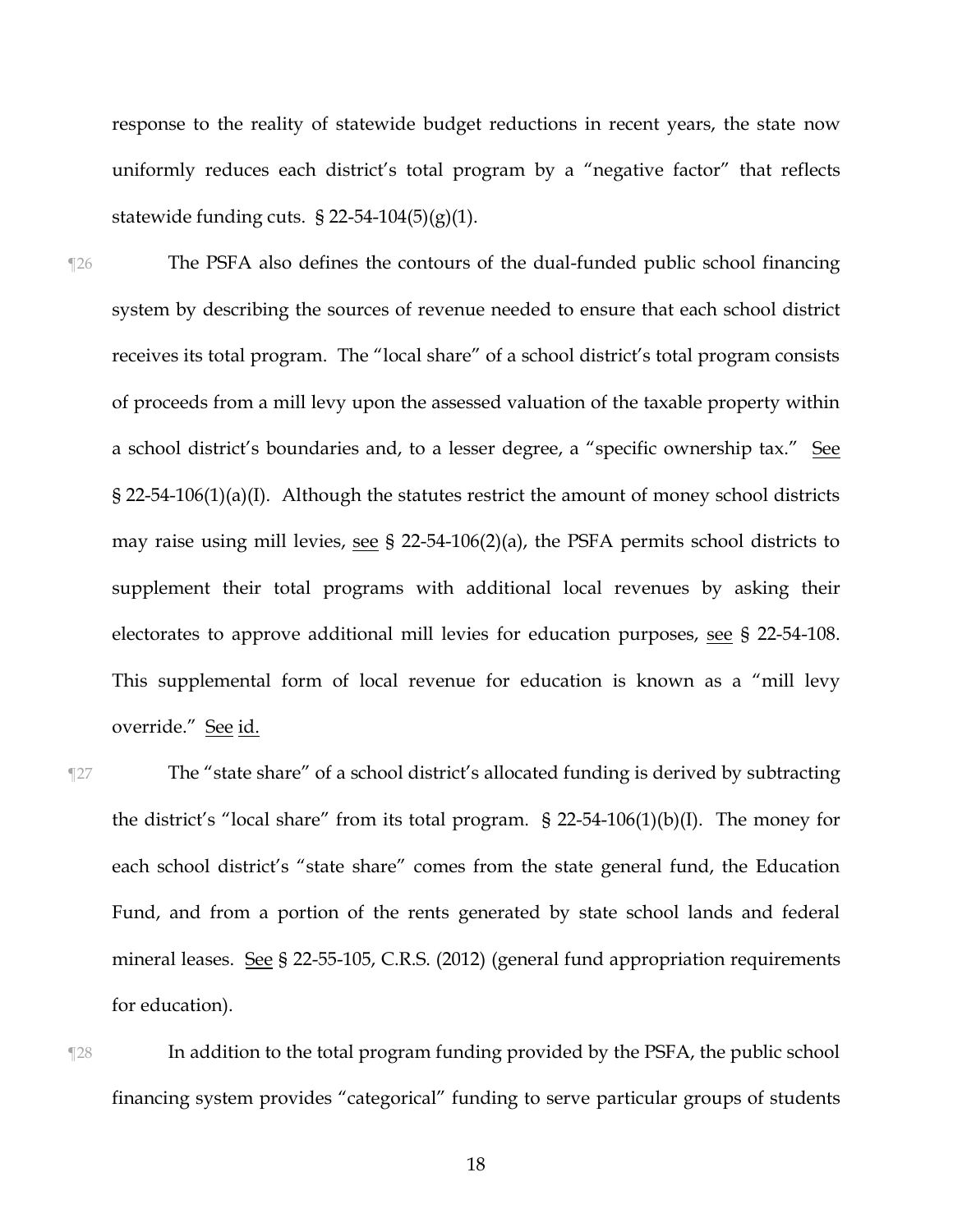and particular student needs. § 22-55-102(4), C.R.S. (2012) (defining "categorical programs"); § 22-55-107, C.R.S. (2012) (describing funding for categorical programs). For example, categorical funding is available for English language learners, at-risk students, and disabled children. § 22-55-102(4). The system also permits school districts to contract bonded indebtedness for education-related capital improvements or construction with voter approval. § 22-42-102(2)(a), C.R.S. (2012).

# **b. The System is Rationally Related to the "Thorough and Uniform" Mandate**

- ¶29 The public school financing system is rationally related to the "thorough and uniform" mandate because it funds a system of free public schools that is of a quality marked by completeness, is comprehensive, and is consistent across the state. It does so using a multi-faceted statutory approach that applies uniformly to all of the school districts in Colorado.
- ¶30 The primary component of the public school finance system, the PSFA, uses a standard formula that incorporates enrollment numbers, a per-pupil base amount of money, and applicable statutory factors to calculate an amount of money each district will receive in a given year from a combination of state and local sources. By supplying the single statutory framework whereby the state may calculate every district's total program, and by describing the sources of state and local revenue that make up the calculated amounts, the PSFA applies uniformly to all of Colorado's school districts and serves as the cornerstone of a public school financing system that funds a public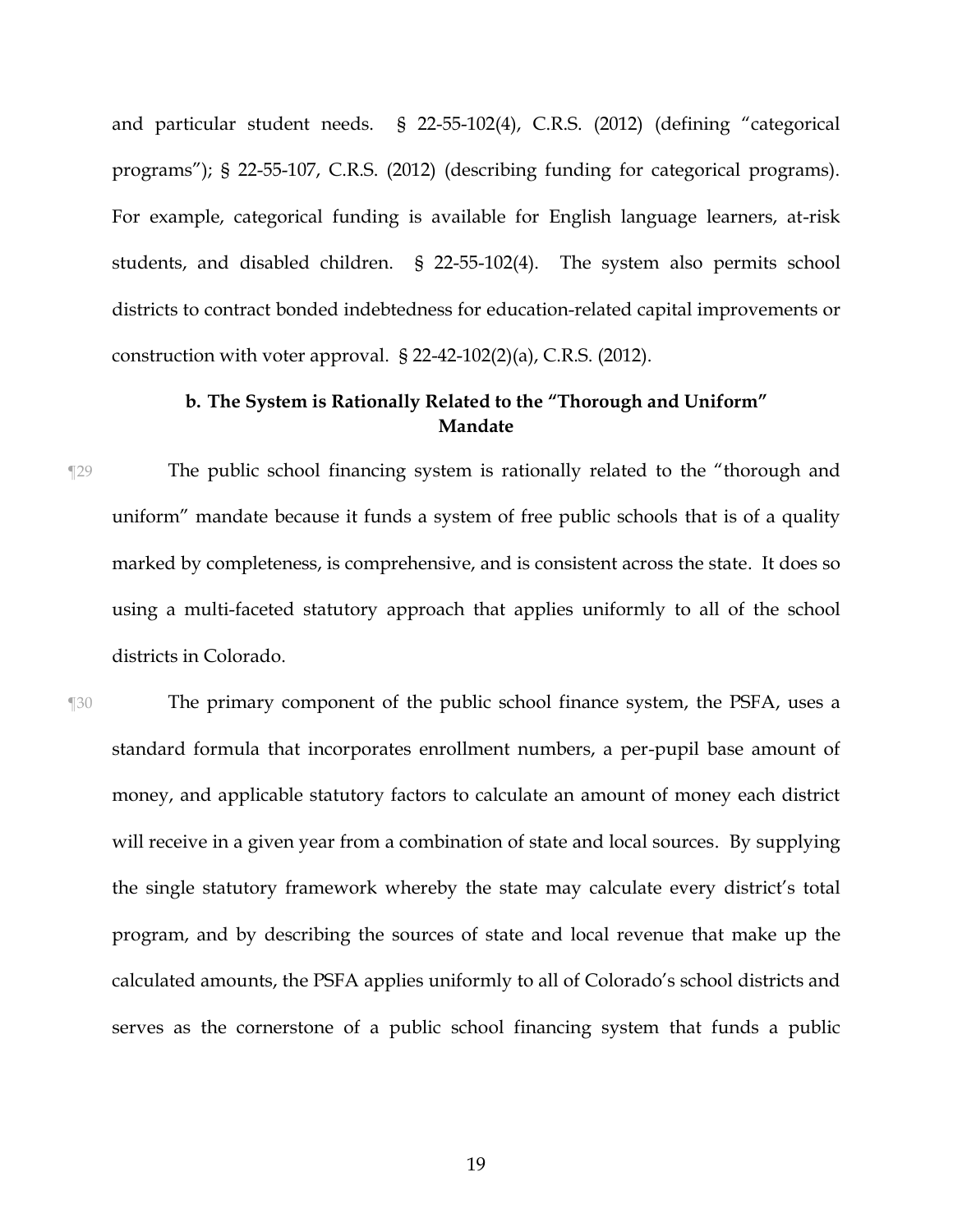education system that is of a quality marked by completeness, is comprehensive, and is consistent across the state.

¶31 In addition, the public school financing system's "categorical" funding for particular groups of students -- for example, English language learners, at-risk students, and children with disabilities -- also contributes to the public school financing system's rational relationship to the "thorough and uniform" mandate. Categorical funding allocates money beyond the base PSFA amount for children that require supplemental resources. It therefore assists in providing every child in Colorado, including children with greater needs than the general student population, with educational opportunities. Thus, categorical funding contributes to the public school financing system's rational relationship to the "thorough and uniform" mandate by helping fund a statewide public school system that is more complete and comprehensive.

¶32 Furthermore, the public school financing system provides a mechanism - contracting for bonded indebtedness -- whereby individual school districts may ask their constituents to fund capital improvements or the construction of new school facilities. This mechanism contributes to the rational relationship between the public school financing system and the "thorough and uniform" mandate because bonded indebtedness gives local school districts the authority to generate funding for capital improvements that help facilitate the implementation of a public school system that is of a quality marked by completeness, is comprehensive, and is consistent across the state.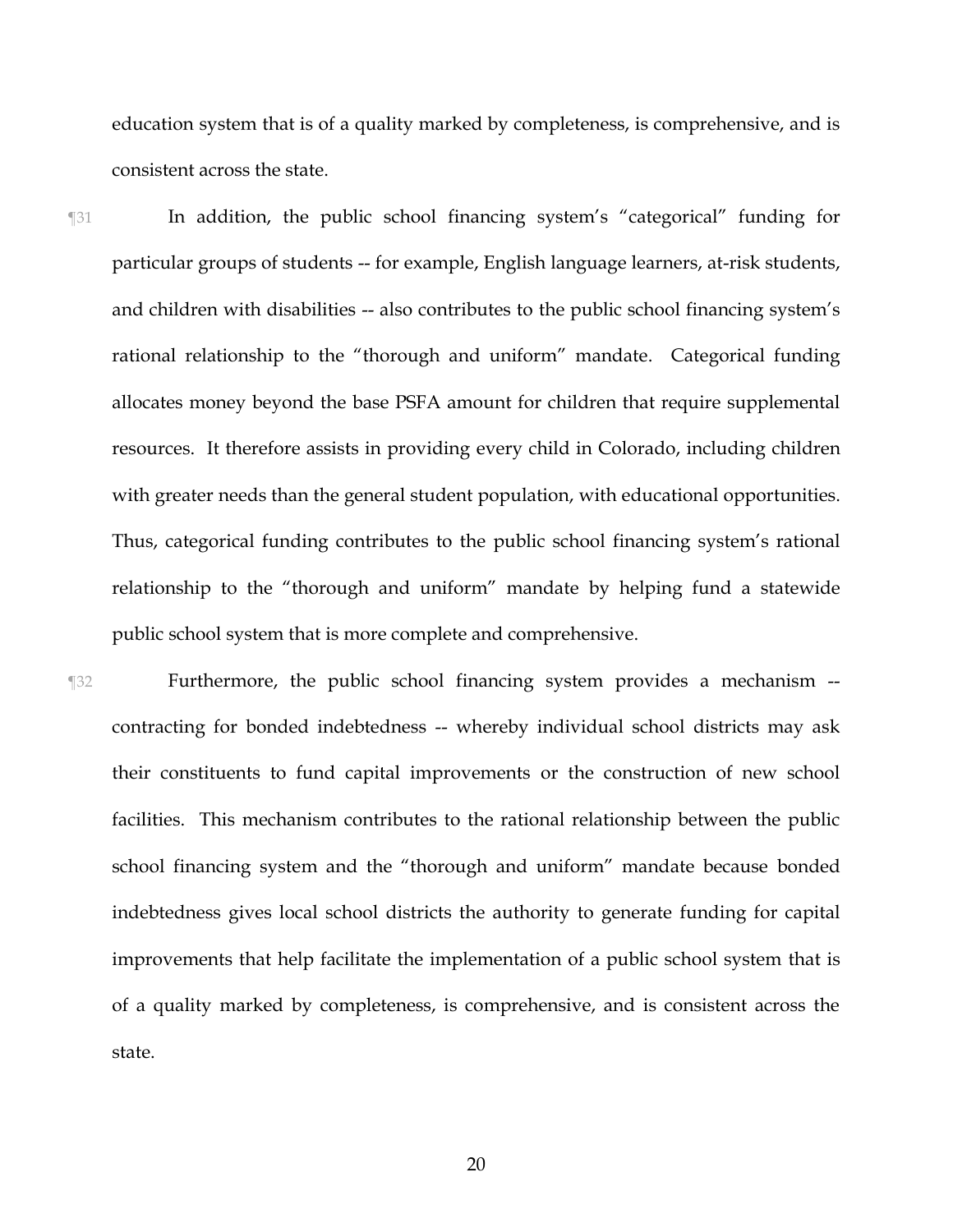¶33 In sum, our de novo review of the relevant legislation reveals that the public school financing system is rationally related to the "thorough and uniform" mandate. The Plaintiffs did not establish beyond a reasonable doubt that the system fails to pass constitutional muster under the Lobato I rational basis test. While we sympathize with the Plaintiffs and recognize that the public school financing system might not provide an optimal amount of money to the public schools, the statutory public school financing system itself is constitutional. Accordingly, we reverse the trial court's holding that "the entire system of public school financing is not rationally related to the mandate of the Education Clause."

# **D. Local Control**

- ¶34 The dual-funded public school financing system complies with the Local Control Clause because it affords local school districts control over locally-raised funds and therefore over "instruction in the public schools."
- ¶35 We presume that the statutes that make up the public school financing system are constitutional, and we will uphold the legislation unless the Plaintiffs have proven the statutes are unconstitutional beyond a reasonable doubt. See Owens, 92 P.3d at 942. The Local Control Clause limits the state's power over instruction in each district's public schools. To determine whether the dual-funded public school financing system complies with the Local Control Clause, we analyze whether that system affords local school districts control over locally-raised funds and therefore over "instruction in the public schools." Id. at 935.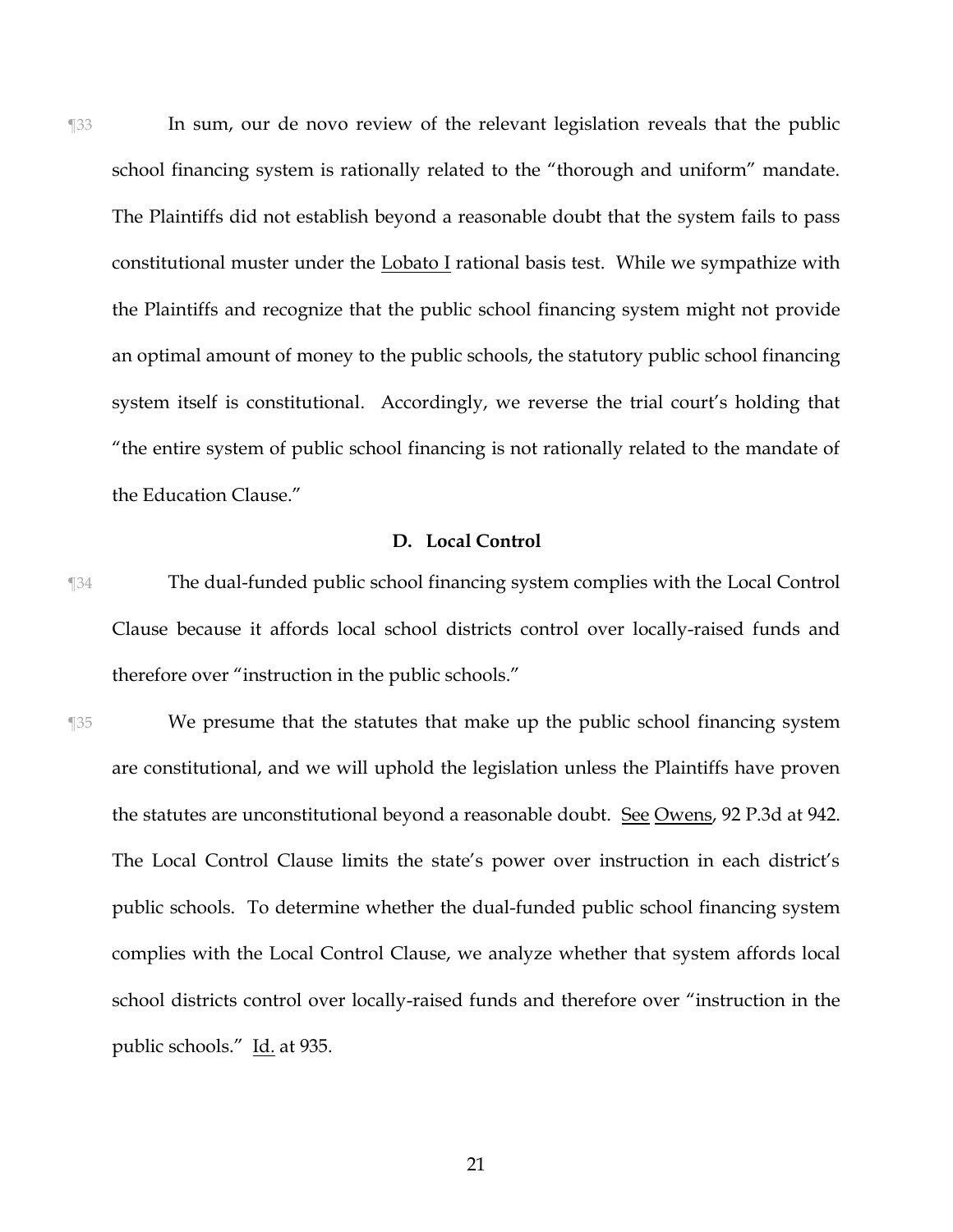¶36 We first describe the historic importance of local control to Colorado's public education system, and highlight the role that local control plays in the constitutionality of dual-funded state programs. We then discuss how this Court applied local control principles in Lujan, 649 P.2d at 1022-24, and Owens, 92 P.3d at 942-44. Finally, we assess the public school financing system within this legal framework and conclude that it is constitutional under the Local Control Clause.

# **1. Local Control Principles and Precedent**

¶37 The Local Control Clause of the Colorado Constitution provides:

The general assembly shall, by law, provide for organization of school districts of convenient size, in each of which shall be established a board of education, to consist of three or more directors to be elected by the qualified electors of the district. Said directors shall have control of instruction in the public schools of their respective districts.

Colo. Const. art. IX, § 15 (emphasis added).

¶38 "'[T]he historical development of public education in Colorado has been centered on the philosophy of local control'" due to the freedom and flexibility local control provides. Owens, 92 P.3d at 941 (quoting Lujan, 649 P.2d at 1021). "The use of local taxes affords a school district the freedom to devote more money toward educating its children than is otherwise available in the state-guaranteed minimum amount." Lujan, 649 P.2d at 1023. Prioritizing local control "also enables the local citizenry greater influence and participation in the decision making process as to how the[ir] local tax dollars are spent. Some communities might place heavy emphasis on schools, while others may desire greater police or fire protection, or improved streets or public transportation." Id.; see Owens, 92 P.3d at 941 ("Allowing a district to raise and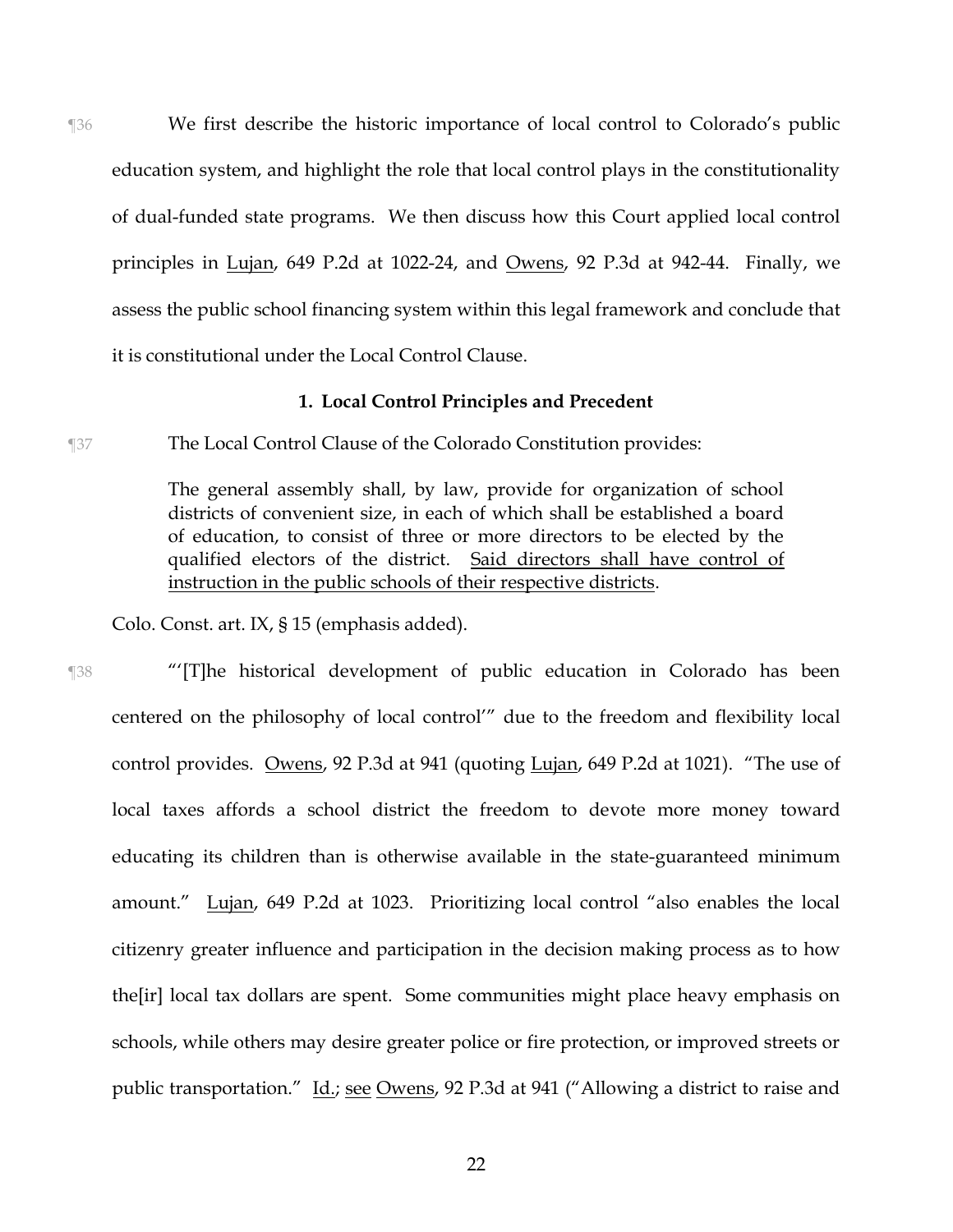disburse its own funds enables the district to determine its own education policy, free from restrictions imposed by the state or any other entity."). Furthermore, "local control provides each district with the opportunity for experimentation, innovation, and a healthy competition for educational excellence." Lujan, 649 P.2d at 1023. Thus, the question of whether the General Assembly has afforded school districts local control over instruction in the public schools plays a crucial role in this Court's constitutionality analysis of public school financing legislation.

¶39 This Court recently discussed the importance of local control to the modern dual-funded public school financing system during its review of the 2007 amendments to the PSFA. See Mesa Cnty. Bd. of Cnty. Comm'rs v. State, 203 P.3d 519, 527-30 (Colo. 2009). Referring to dual-funded state programs dating back to the Great Depression, the Court reiterated its long-standing conclusion that a "state can require the local government to pay its statutorily mandated share under a dual funding formula," so long as the local entity remains "responsible for imposing, collecting and expending local property taxes." Id. at 528 (citation omitted).

¶40 Reflecting the Court's propensity to uphold dual-funded programs that comply with this principle, the Lujan Court held during its equal protection analysis that an earlier version of the PSFA was "constitutional as rationally related to [the] legitimate state purpose" of promoting local control over instruction because "utilizing local property taxation to partly finance Colorado's schools is rationally related to effectuating local control over public schools." 649 P.2d at 1023. Although the Court recognized that "due to disparities in wealth, the present finance system can lead to the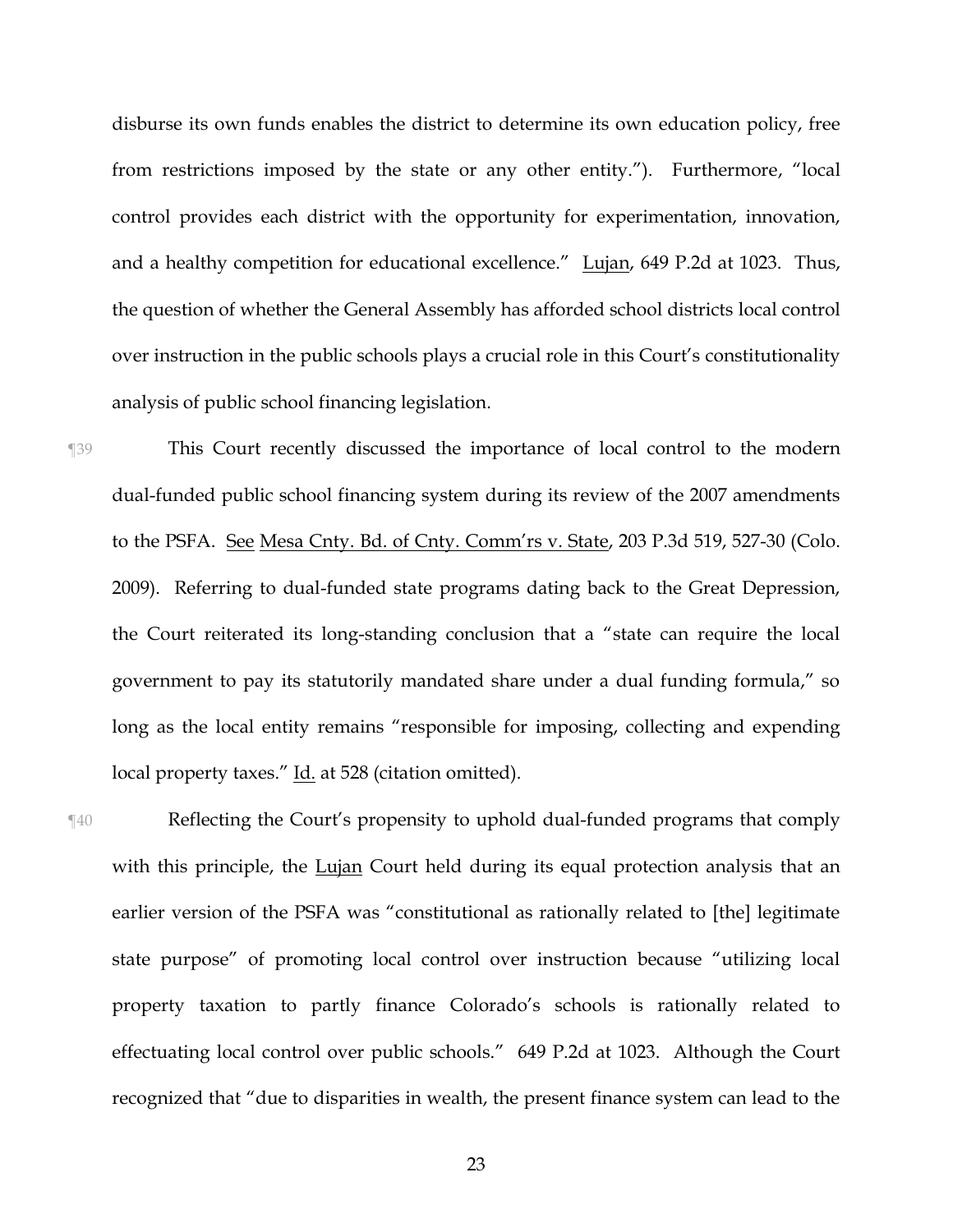low-wealth district having less fiscal control than wealthier districts," it also held that "this result, by itself, does not strike down the entire school finance system" under the equal protection rational basis standard. Id.

¶41 Unlike its decision to uphold the PSFA on equal protection grounds in Lujan, this Court held in Owens that a statewide pilot program violated the Local Control Clause. 92 P.3d at 944. The pilot program essentially required school districts to pay the parents of eligible children locally-raised funds to cover the costs for those children to attend nonpublic schools. Id. at 943. In concluding that the pilot program was unconstitutional, the Court reiterated that local "control over instruction requires the local boards to retain substantial discretion 'as to the character of . . . instruction . . . pupils shall receive at the cost of the district.'" Id. (quoting Bd. of Educ. of Sch. Dist. No. 1 in City & Cnty. of Denver v. Booth, 984 P.2d 639, 648 (Colo. 1999) (internal quotation omitted)). It also emphasized that local "control over instruction is inextricably linked to control over locally-raised funds," id. at 941, and reasoned that by affirmatively depriving the school districts of control over their locally-raised funds, the General Assembly deprived those districts of local control over instruction in their public schools. Id. at 942-43. In essence, then, a dual-funded public school financing system is constitutional so long as it allows the local districts to retain control over how they spend locally-generated tax revenue. See Mesa Cnty., 203 P.3d at 527-30.

# **2. Application**

¶42 The dual-funded public school financing system at issue in this case complies with the Local Control Clause because it affords local school districts control over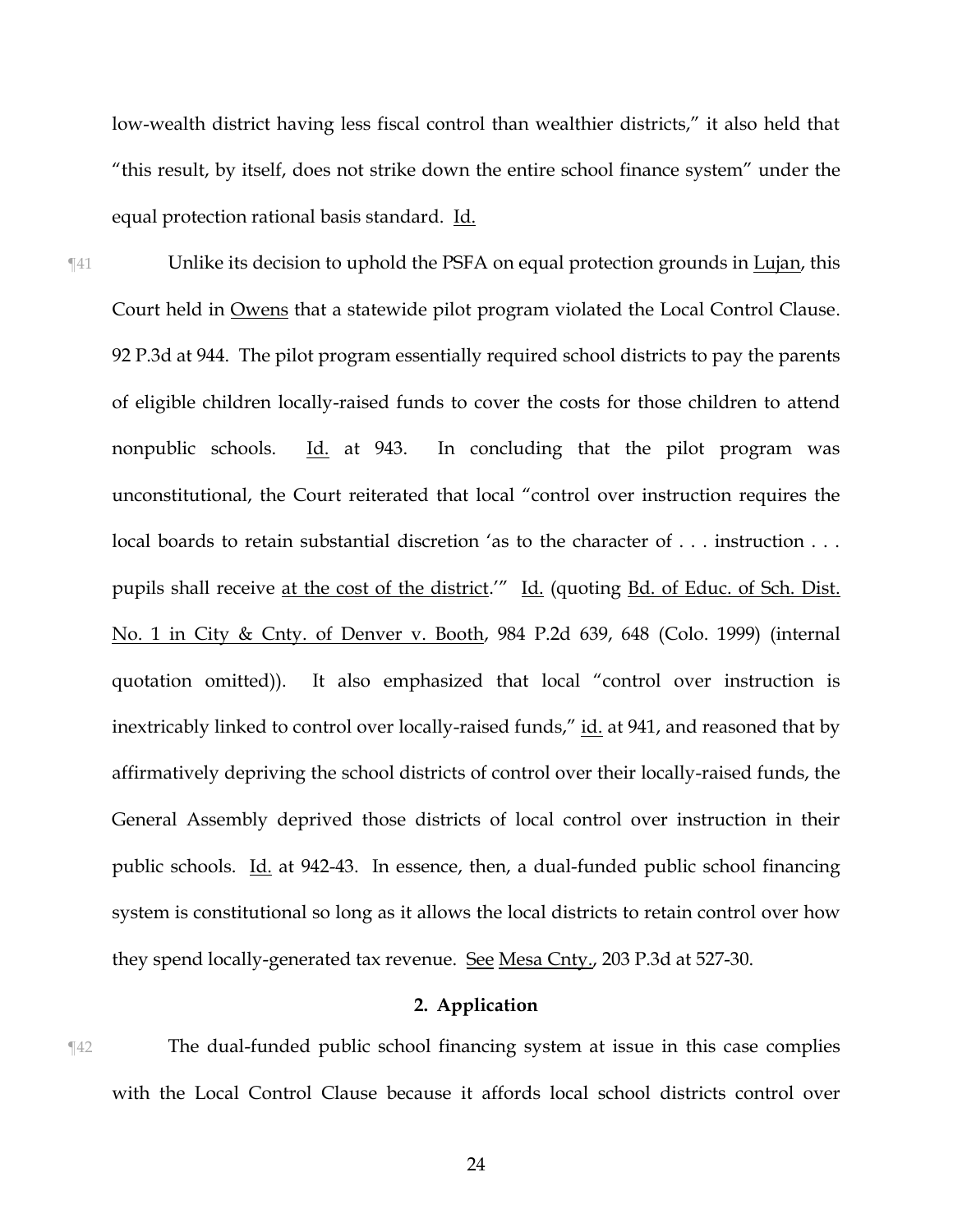locally-raised funds and therefore over instruction in the public schools. As it did when this Court decided Lujan and Mesa County, the PSFA permissibly requires that the money comprising the total program for each school district in a given year come from a combination of state and local revenues, with the local districts retaining responsibility for imposing, collecting, and expending local property taxes collected for education purposes. See § 22-54-106.

- ¶43 Unlike the unconstitutional pilot program in Owens, however, the public school financing system does not affirmatively require school districts to use their locally-raised revenue in any particular manner. Even if school districts use a substantial portion of their locally-raised funds to help their students achieve state standards -- as the trial court found they do -- nothing in the public school financing system itself requires a particular allocation of local funds.
- ¶44 The system also provides mill levy override and bonded indebtedness mechanisms which authorize school districts to raise additional revenue beyond their total programs. These mechanisms afford school districts the opportunity to exert additional local control over instruction by generating and using supplemental local funds. While we recognize that "disparities in wealth" may impair a low-wealth district's ability to pass mill levy overrides and bonded indebtedness, such a "result, by itself, does not strike down the entire school finance system" on Local Control grounds, just as the same result did not strike down the entire school finance system for equal protection purposes in Lujan. 649 P.2d at 1023 (citations omitted). Therefore, the public school financing system does not unconstitutionally usurp local control over instruction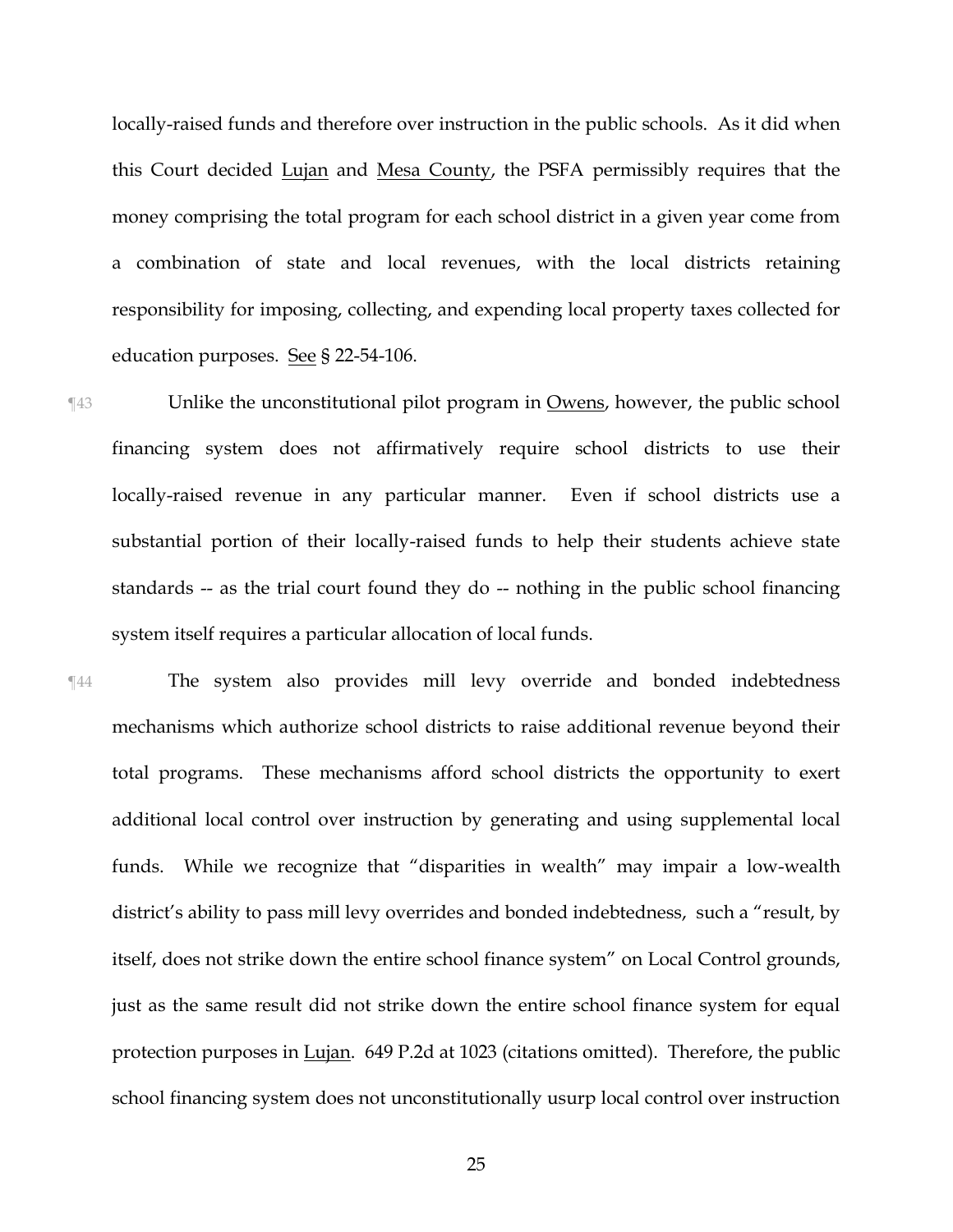in the public schools. Instead, it affords local school districts control over locally-raised funds, and therefore over "instruction in the public schools," by providing a dualfunded financing regime that refrains from affirmatively directing school districts to use their locally-raised revenues in any particular fashion. See Mesa Cnty., 203 P.3d at 530; Owens, 92 P.3d at 943. While we do not dispute that public education in Colorado would benefit from additional funding, the local control built into the public school financing system "provides each district with the opportunity for experimentation [and] innovation" in using limited resources to achieve educational excellence. Lujan, 649 P.2d at 1023. The public school financing system is therefore constitutional under the Local Control Clause.

# **III. Conclusion**

¶45 We have held that "courts must avoid making decisions that are intrinsically legislative. It is not up to the court to make policy or to weigh policy." Town of Telluride v. Lot Thirty-Four Venture, L.L.C., 3 P.3d 30, 38 (Colo. 2000); see also Lobato I, 218 P.3d at 381 (Rice, J., dissenting). While the trial court's detailed findings of fact demonstrate that the current public school financing system might not be ideal policy, this Court's task is not to determine "'whether a better financing system could be devised, but rather to determine whether the system passes constitutional muster.'" Lobato I, 218 P.3d at 374 (quoting Lujan, 649 P.2d at 1025) (internal citation omitted).

¶46 Our holding today that the current public school financing system complies with the Education and Local Control Clauses of the Colorado Constitution satisfies this Court's duty "to say what the law is," see Marbury v. Madison, 5 U.S. 137, 177 (1803),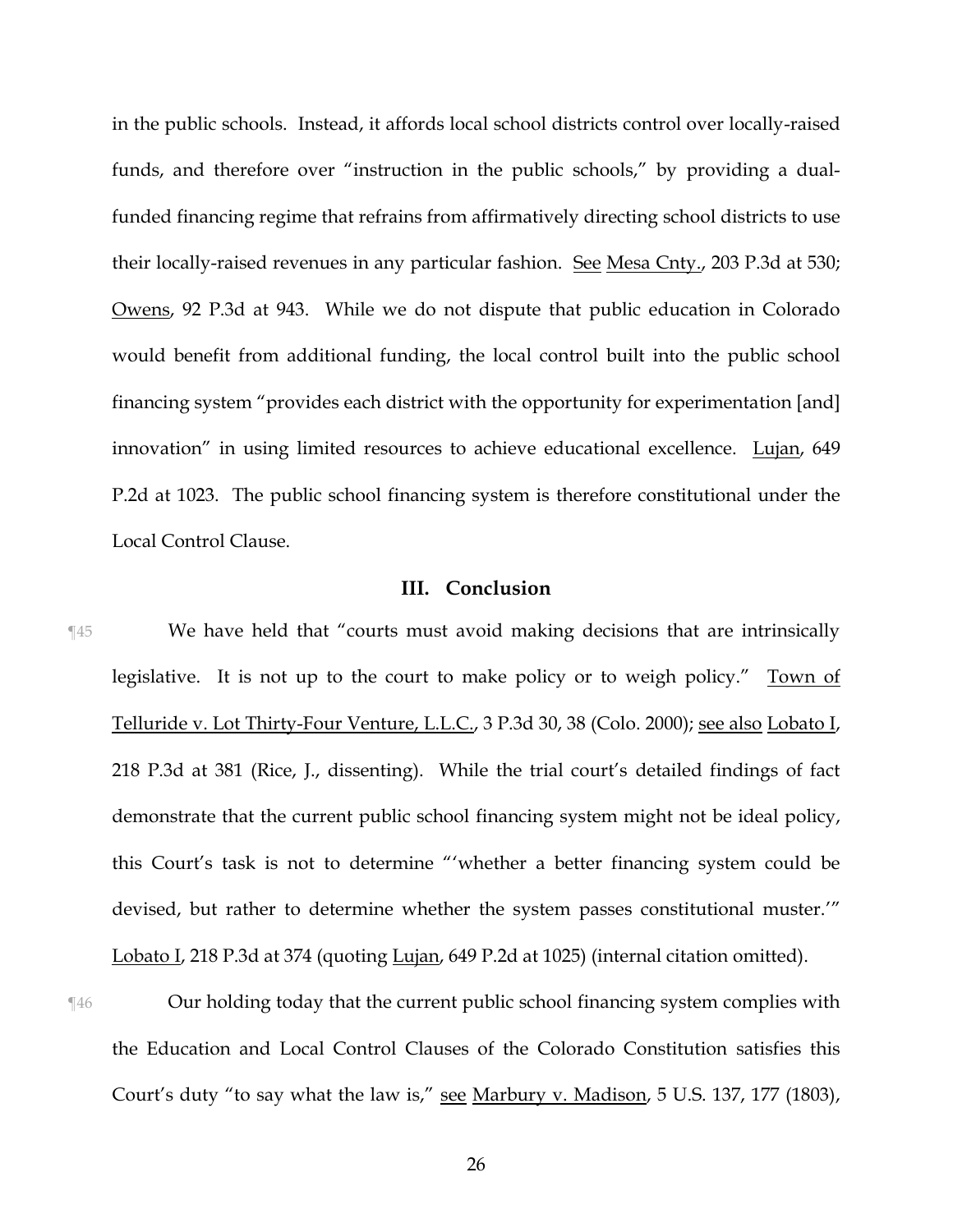without unduly infringing upon the policy-making power of the General Assembly. It thereby affords the General Assembly an opportunity to reform Colorado's education policy, including the public school financing system, consistent with this opinion.

¶47 **CHIEF JUSTICE BENDER** dissents, and **JUSTICE HOBBS** joins in the dissent.

¶48 **JUSTICE HOBBS** dissents, and **CHIEF JUSTICE BENDER** joins in the dissent.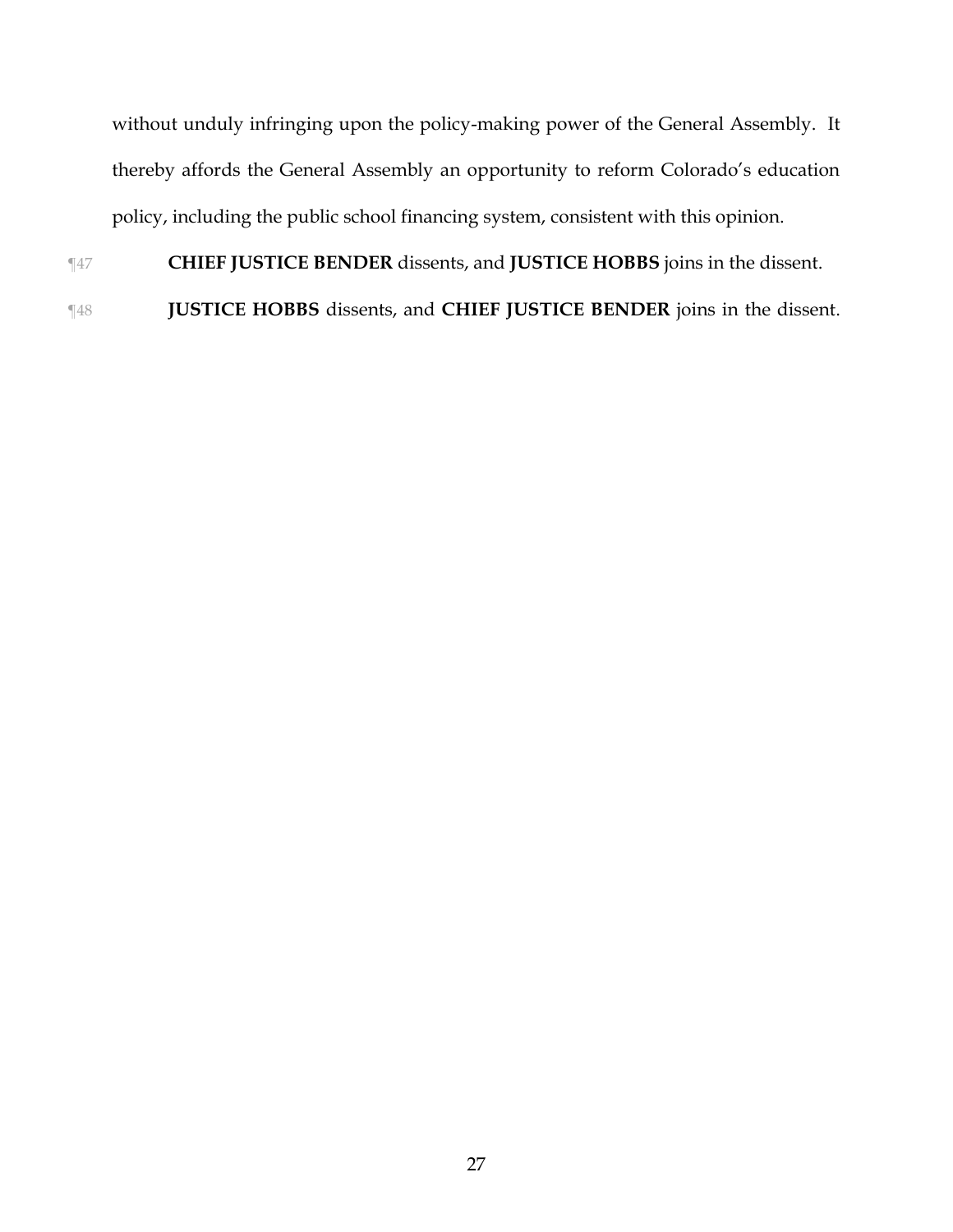## CHIEF JUSTICE BENDER, dissenting.

¶49 Today, the majority abdicates this court's responsibility to give meaningful effect to the Education Clause's guarantee that all Colorado students receive a thorough and uniform education. In my view, a thorough and uniform system of education must include the availability of qualified teachers, up-to-date textbooks, access to modern technology, and safe and healthy facilities in which to learn. The record, however, reveals an education system that is fundamentally broken. It is plagued by underfunding and marked by gross funding disparities among districts. Colorado's school-age population has exploded, with dramatic increases in the number of Hispanic students, low-income students, English language learners, and students with special needs. The General Assembly has failed to recognize these changes and to fund the increased costs necessary to educate these children. Colorado's education system is, beyond any reasonable doubt, neither thorough nor uniform. I would hold that Colorado's method for financing public education is not rationally related to the General Assembly's affirmative duty to provide and to maintain a thorough and uniform system of free public schools. This affirmative obligation requires the General Assembly to implement a finance system that provides Colorado's students the education system to which they are constitutionally entitled. Hence, I respectfully dissent.

**I.**

¶50 Since statehood, the Colorado Constitution has required the General Assembly to "provide for the establishment and maintenance of a thorough and uniform system of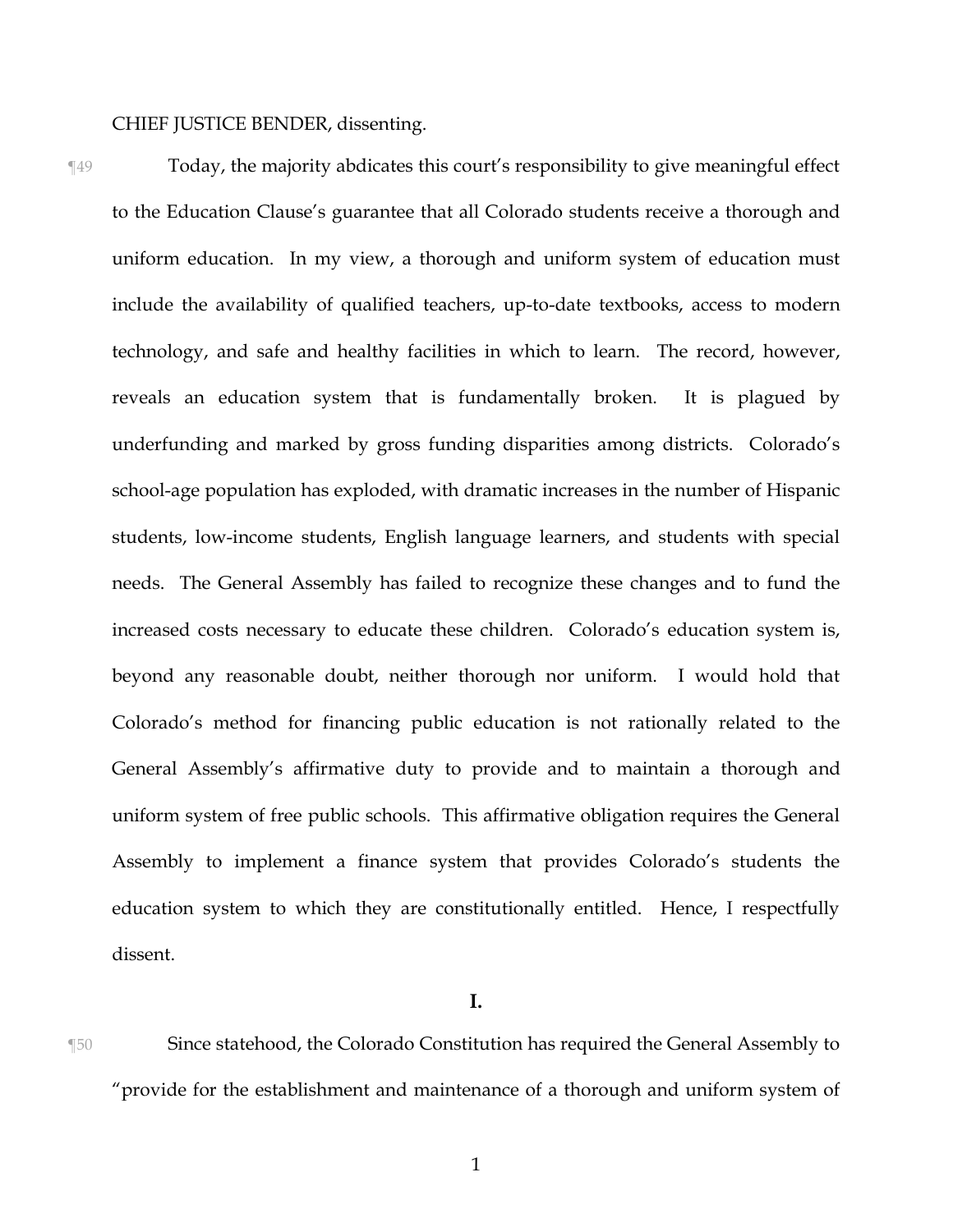free public schools throughout the state." Colo. Const. art. IX, § 2. This Education Clause reflected the framers' deeply held belief that an educated citizenry was essential to Colorado's success as a democratic society and as a state. Professor Tom Romero, an expert in Colorado constitutional history, testified that one of the provision's authors stated that the Education Clause was intended to "erect a superstructure upon a solid footing and lasting foundation, a system of education as high as our snowcapped mountains, as broad as our boundless prairies, and as free to all as the air of heaven."

¶51 Then, as now, this affirmative constitutional right to public education in Colorado is of paramount importance.<sup>1</sup> Education is required for exercising our most basic civic responsibilities. "It is the very foundation of good citizenship." Brown v. Bd. of Educ., 347 U.S. 483, 493 (1954). Education provides our youth with the skills and knowledge necessary to be productive members of society and to be competitive in our modern, global economy. "[I]t is doubtful that any child may reasonably be expected to succeed in life if he [or she] is denied the opportunity of an education." Id. The Colorado Department of Education's "vision statement" echoes these concerns: "All students in Colorado will become educated and productive citizens capable of succeeding in a globally competitive workforce."

¶52 These aspirational sentiments, however, do not correspond to the reality of public education in Colorado at the time of trial in August 2011. The following facts are taken from the extensive record of that 25-day trial—during which more than 80

 $\overline{a}$ 

<sup>&</sup>lt;sup>1</sup> See Lobato v. State, 218 P.3d 358, 371 (Colo. 2009) ("Lobato I") (discussing affirmative constitutional rights as those "that the government must secure for its citizens").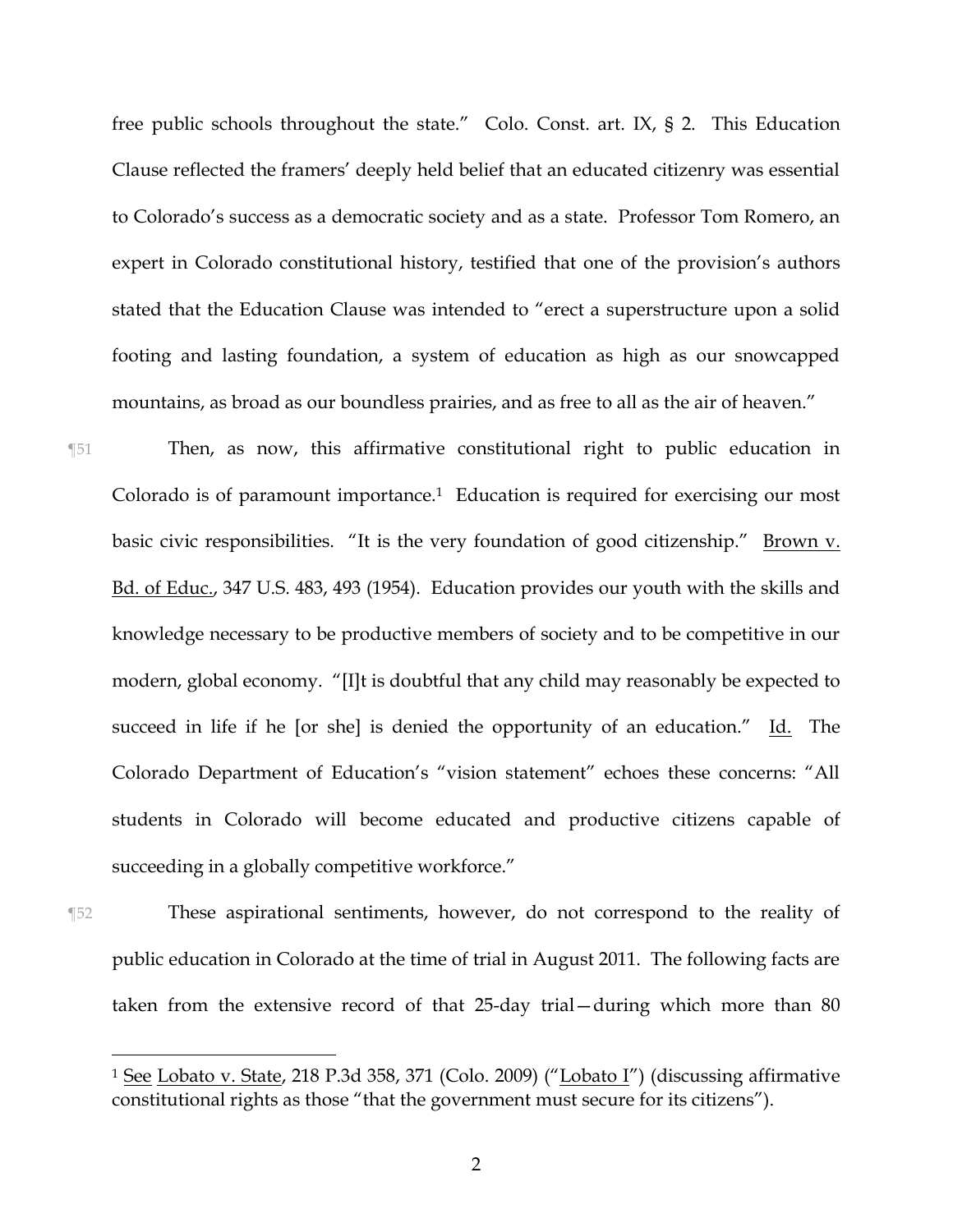witnesses testified, more than 2,000 exhibits were admitted, and almost 7,000 pages of transcribed testimony were produced—and from the trial court's 183-page order summarizing this record. On appeal, the defendants do not contest these facts.

¶53 Since the late 1970s, education funding in Colorado has been in steady decline:



Cary Kennedy, former treasurer for the State of Colorado, laid the foundation for admission of the above exhibit. Kennedy testified that, although the graph represented

the most up-to-date data then available, Colorado has continued to make "significant cuts in education funding since 2008."

¶54 Colorado is one of the wealthiest states in the nation, but it ranks 49th in the country in per-pupil spending per \$1,000 of personal income. Colorado ranks 45th in the country for the amount of taxable resources dedicated to public education. In one national study, Colorado received an "F" for funding "effort"—a measure of whether a state takes advantage of its fiscal capacity to fund public education—because Colorado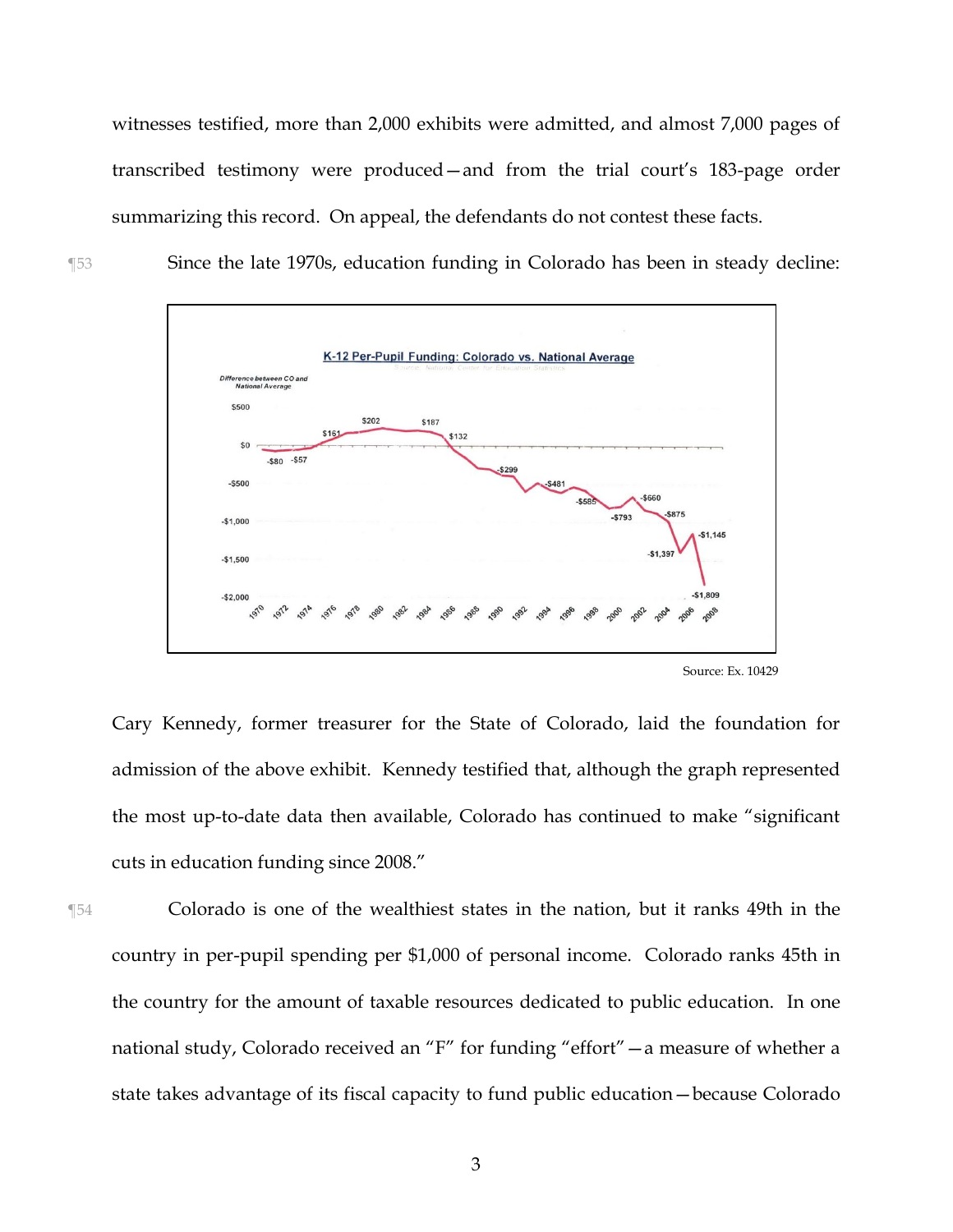spends such a small percentage of its gross state product on public schools. By almost any measure, Colorado ranks in the bottom third nationally in education spending.

¶55 And the cost of educating Colorado's changing population continues to increase. Colorado's population of students requiring more expensive education services—such as English language learners (ELL), low-income children, and special education students—has exploded. Since 1995, Colorado's ELL population has grown 250%. In some districts, the ELL population has grown by as much as 800% in the last decade. Colorado has the fastest growing rate of childhood poverty in the nation. Across the state, 30% of students are eligible for the federal free lunch program. In the last 20 years, the percentage of "majority low income" schools has risen from 7% to 25%. In Cherry Creek School District, assistant superintendent Eliot Asp testified that nearly 30% of his students are living below poverty level. The number of special education students continues to increase, as does the cost of educating them.

¶56 Meanwhile, the General Assembly continues to promulgate new education standards. These standards require all Colorado students to attain proficiency in a broad range of subjects and be ready for postsecondary education or entry into the "twenty-first-century workforce" by graduation. They stress "information technology application" and other modern skills. To conform to these new standards, school districts must develop updated curricula, buy new instructional materials, train teachers, and have access to modern technology. Monte Moses, the former deputy superintendent of the Cherry Creek School District, testified that his district's ability to serve its students had been "compromised dramatically" by the state's implementation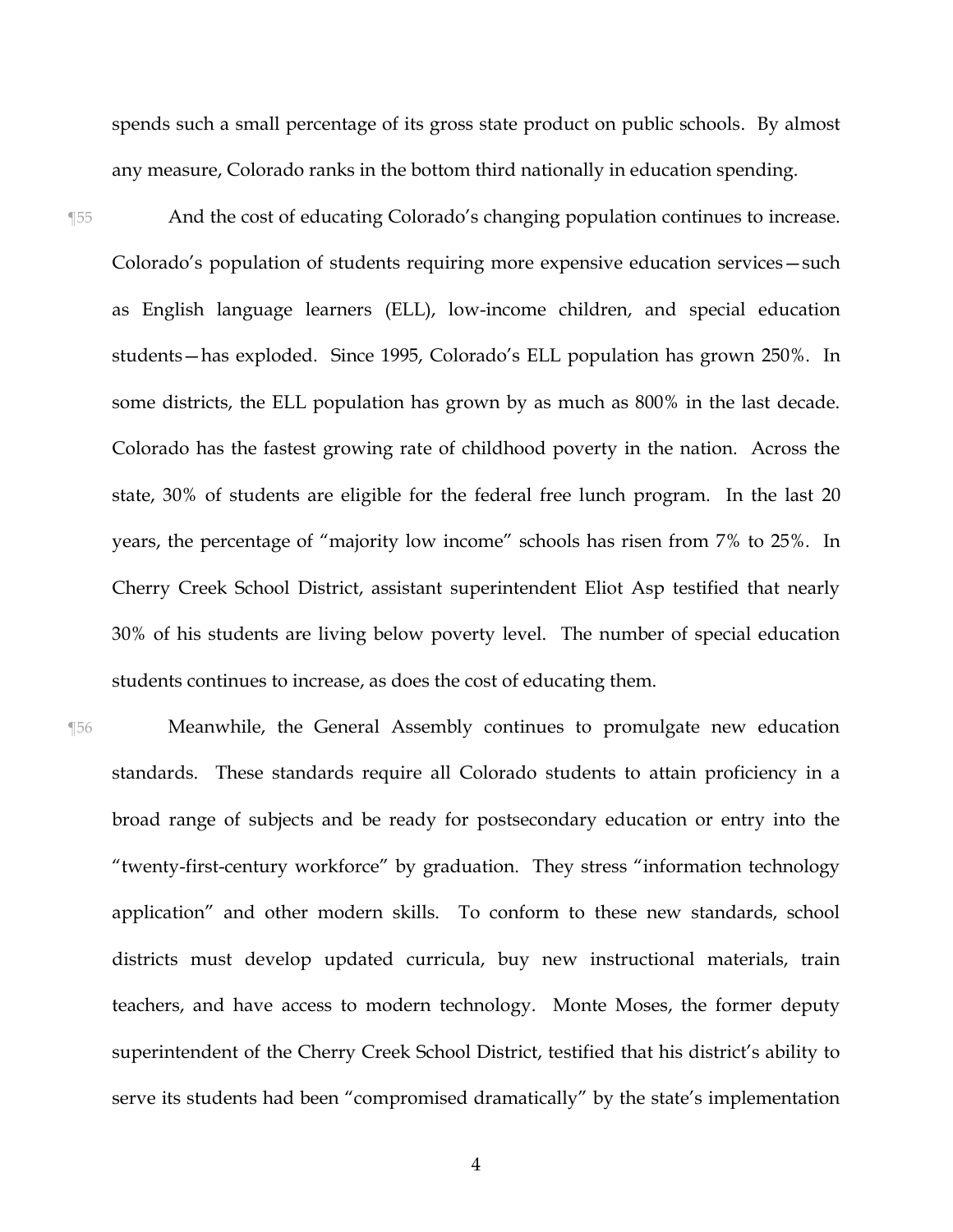of unfunded education standards. He testified that these standards require more funding, but the General Assembly has provided school districts with less.

¶57 These historical developments have not occurred in a vacuum. Student performance rates continue to decline. Colorado ranks 46th in the nation in the rate of high school completion. For those students who do graduate high school, 29% are not college-ready, meaning they must take remedial classes before taking college-level courses. In some districts, over 50% of students are not college-ready by graduation. According to Lieutenant Governor Joe Garcia, who testified as an expert in Colorado education policy, these percentages significantly increase for African-American and Hispanic students and for low-income students. White students are 36% more likely to complete college than Hispanic students. This is the largest "degree attainment gap" in the country and twice the national average. Additional funding is required to close these achievement gaps, but, according to John Barry, superintendent of Aurora Public Schools, "we have been on a steady decline on our resources available to move student achievement and close the achievement gap." Despite these gaps, Colorado boasts one of the most college-educated populations in the country, but most of Colorado's college graduates are from other states. According to former state Senator Keith King, this "Colorado Paradox" shows that Colorado has not prepared its own students for college. Dr. Steven Murdock, an expert in demographics, stated the problem in stark terms: "[W]e're looking at the potential for Colorado to be a poorer and less competitive state in the future than it is today."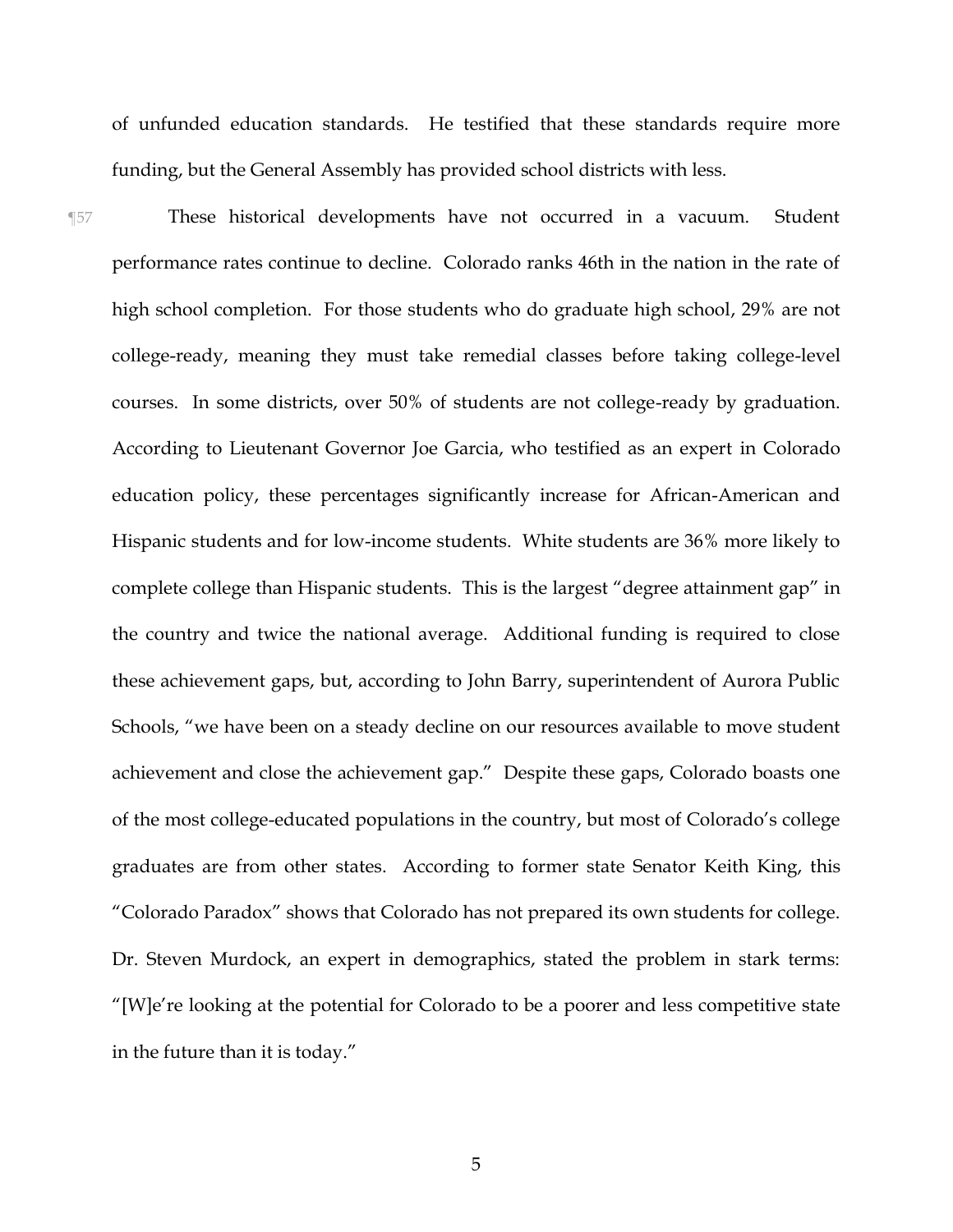¶58 This failure to educate our students has real economic and social costs. Every year, about 11,500 Colorado students drop out of high school. In some districts, Hispanic students drop out at a rate of over 50%. Studies show that high school dropouts pay fewer taxes, have higher health care costs, and are more likely to engage in criminal activity. Taking these factors into account, they result in an economic burden to the state, by conservative estimates, of \$6 billion. By contrast, each college graduate represents a \$44,346 benefit to the state. According to Dr. Henry Levin, an expert in the economic consequences of inadequate education, these numbers present a clear choice between investing in education now and facing heavier debt in the future. As of now, "Colorado is trading off short run budget savings for potentially much larger long run economic burdens."

 $\overline{a}$ 

¶59 Having reviewed the extensive record in this case, I reach a conclusion that is, in my view, inescapable: Colorado's method of financing public education is not rationally related to providing the thorough and uniform education guaranteed by the Education Clause of the Colorado Constitution. Hence, I would affirm the order of the trial court<sup>2</sup> and respectfully dissent.

<sup>2</sup> Although not significant to the thrust of this dissent, I note that I would supplement the trial court's order by granting the General Assembly five years to change the finance system so it complies with the Colorado Constitution. See Lobato I, 218 P.3d at 363–64; Evans v. Bd. of Cnty. Comm'rs of El Paso Cnty., 482 P.2d 968, 972, 174 Colo. 97, 105 (1971). I would retain jurisdiction over this case to monitor the General Assembly's reforms and ensure compliance with its affirmative constitutional duty. See McCleary v. Washington, 269 P.3d 227, 261 (Wash. 2012).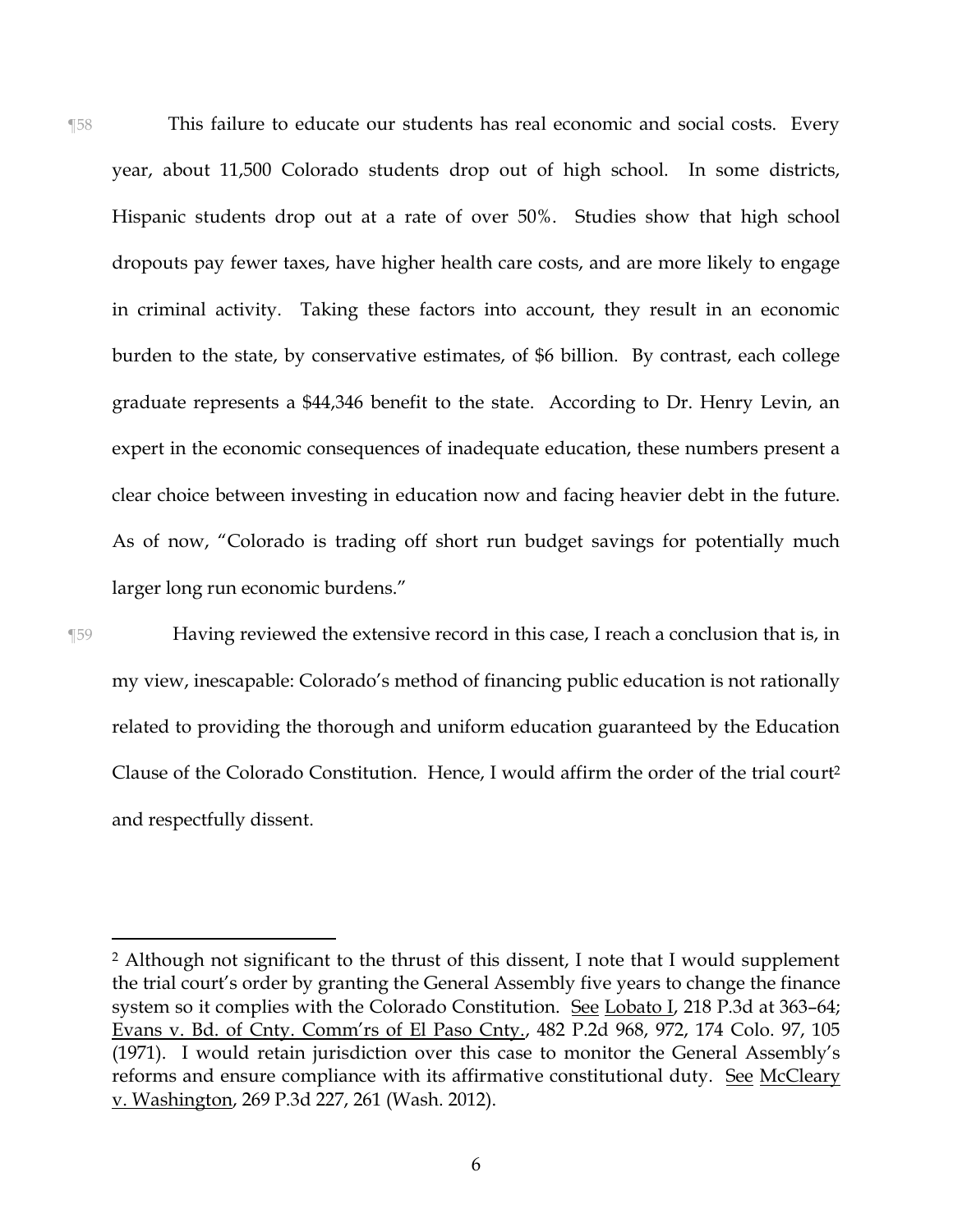**II.**

- ¶60 The majority holds that Colorado's public school finance system is rationally related to the thorough and uniform mandate because it "funds a system of free public schools that is of a quality marked by completeness, is comprehensive, and is consistent across the state." Maj. op. ¶ 29. The record belies this conclusion.
- 

¶61 Many of Colorado's students lack safe and healthy school buildings. Mary Wickersham, who worked for Governors Ritter and Hickenlooper as an education policy advisor, testified that "the literature was uniform in its finding that [school] facilities had a direct impact on student achievement." A 2010 study found that Colorado's schools needed just under \$18 billion in repairs and upgrades. The average school building is nearly 40 years old, and many have architectural problems and inadequate heating, lighting, and plumbing systems. Several witnesses testified to leaking roofs and falling ceiling tiles. The ceiling at the K-12 school in Sanford School District in the San Luis Valley caved in during standardized testing. Two schools in the Greeley area require new roofs. Many of the ceilings in that district are coated with asbestos and when parts of these asbestos-coated ceilings collapse, the school must close entire hallways to conduct air testing. A water main broke under Sheridan High School in the southwest Denver metro area, and the high school is sinking. Former state Speaker of the House Andrew Romanoff reported seeing classrooms where children "had worn a dent in the floorboards around a heater they had to huddle around during the cold of winter." Some schools are infested with mice, bats, or rattlesnakes.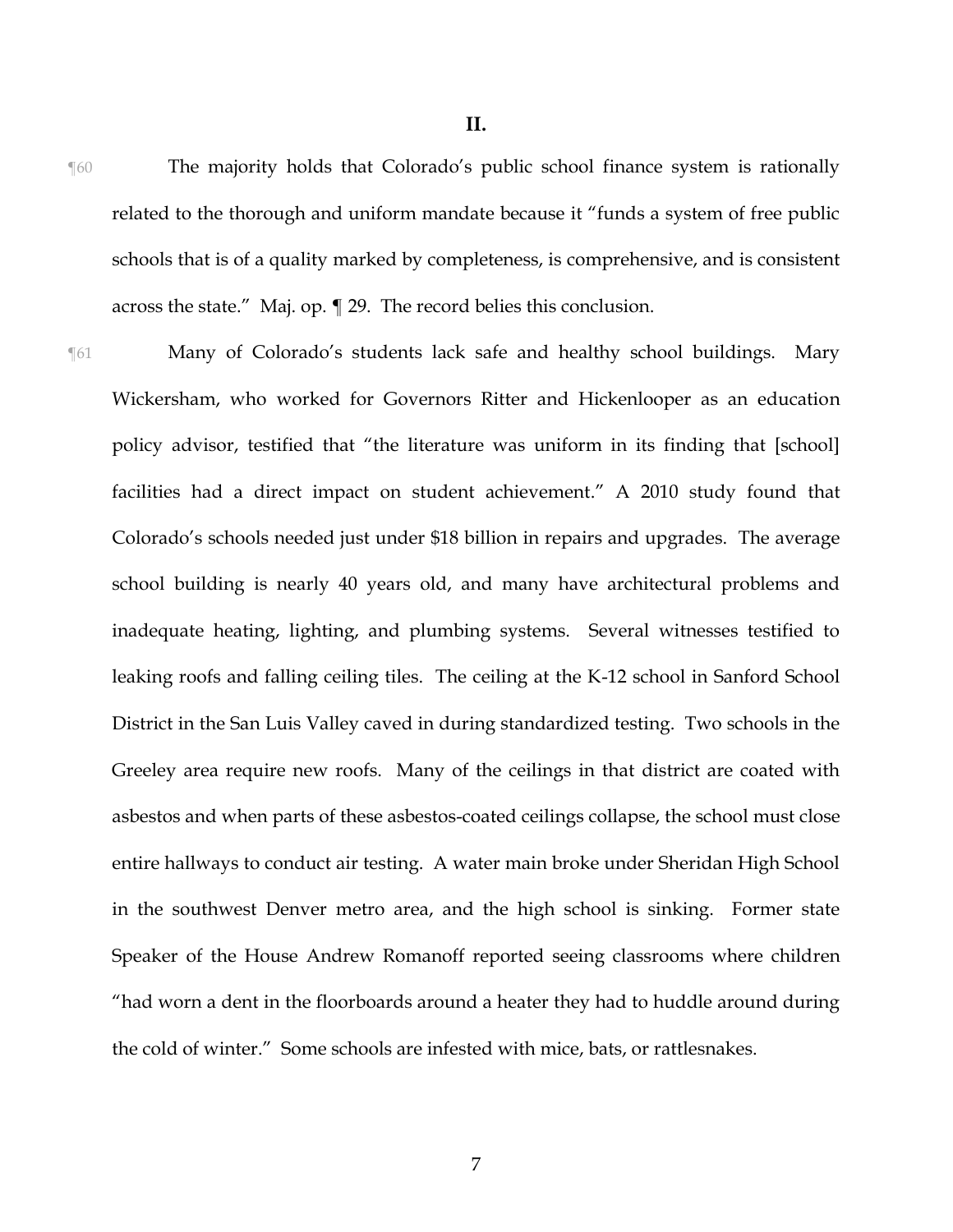¶62 Many schools do not comply with the Americans with Disabilities Act and are largely inaccessible to students with special needs. Keila Barish, a recent graduate of Pueblo West High School, has a form of dwarfism, is three feet tall, and uses a scooter to move from place to place. She could not reach, let alone open, many of the doors at school. She could not reach bathroom sinks to wash her hands. When the elevator was broken, which happened several times a week, she relied on fellow students to carry her to second-floor classrooms.

¶63 Students lack books and basic supplies. Schools in Adams County, Boulder, Colorado Springs, Greeley, Pueblo, and rural areas do not have enough textbooks for each student to have one. Some schools allow students to take books home only on a first-come, first-served basis. Other schools employ strict no-take-home policies because if a student loses or damages a book, they do not have money to replace it. Like many teachers who testified, Anastasia Campbell, a teacher at Nikola Tesla High School in Colorado Springs, buys school supplies for her students with her own money. She also collects half-used notebooks and other slightly used supplies for her students. Jefferson High School in Greeley stocks its school library using community donations. In the Boulder Valley School District, Fairview High School has to, in the words of principal Donald L. Stensrud, "choose desks or choose books."

¶64 The textbooks that districts do have are often out of date. Kevin Edgar, the superintendent of Sanford, testified that a high school student approached him with a physics book and said, "I'm using the same book you did." Edgar had used that same book as a junior in 1980. Justine Bayles, a teacher at Cortez Middle School in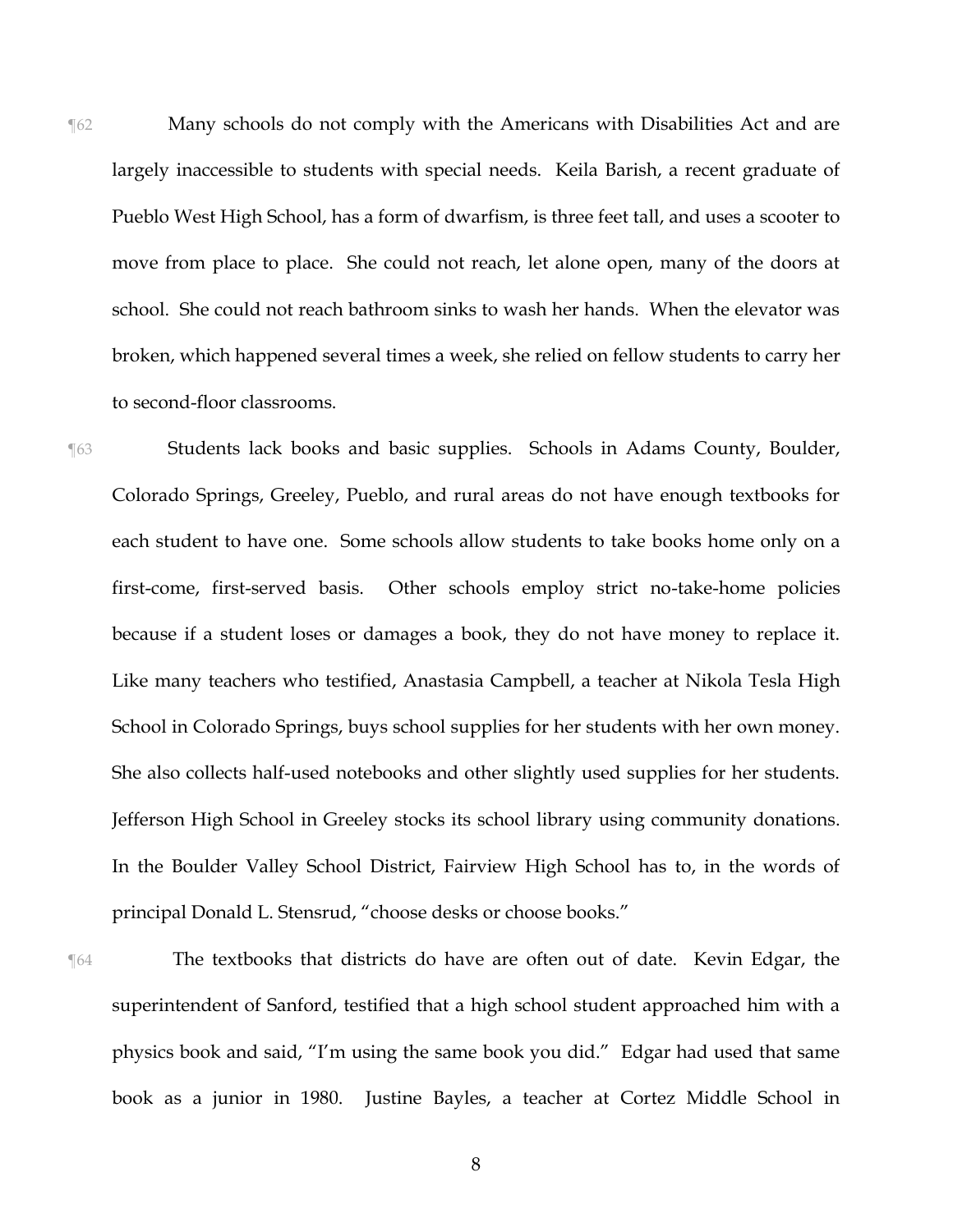southwestern Colorado, found a student's drawing of an airplane on a picture of the World Trade Center twin towers in a textbook predating the September 11 terrorist attacks. She left the drawing in the book as an "update." The history textbooks at Nikola Tesla High School identify Bill Clinton as the current president. In the Boulder Valley School District, the math textbooks are ten years old.

¶65 In the opinion of Daniel Maas, a technology expert with the Littleton School District, Colorado's education standards require every student, from 4th grade on, to have access to a computer all day, but many schools lack current technology. Teachers at Sheridan Middle School have an unofficial "try twice" rule to deal with their aging computers. If they do not boot up on the second try, then the teacher moves on. The school district in Greeley attempts to replace computers on a five-year cycle but has never had the money to do so. Maas testified that meeting the new education standards requires a reliable network and broadband capacity, but many rural districts lack the broadband capacity to stream online classes. In some cases, online classes are students' only opportunity to take a foreign-language or advanced-math class. One school district spent a year on a capital campaign to purchase new computers only to discover that the school's electrical system could not support them.

¶66 Students who require additional support, such as ELL students, special education students, and gifted and talented students, do not receive it. At best, Colorado funds two years of English-language instruction despite expert testimony that ELL students need between four and seven years of instruction to become proficient. Several parents testified that their children, who did not speak English when they began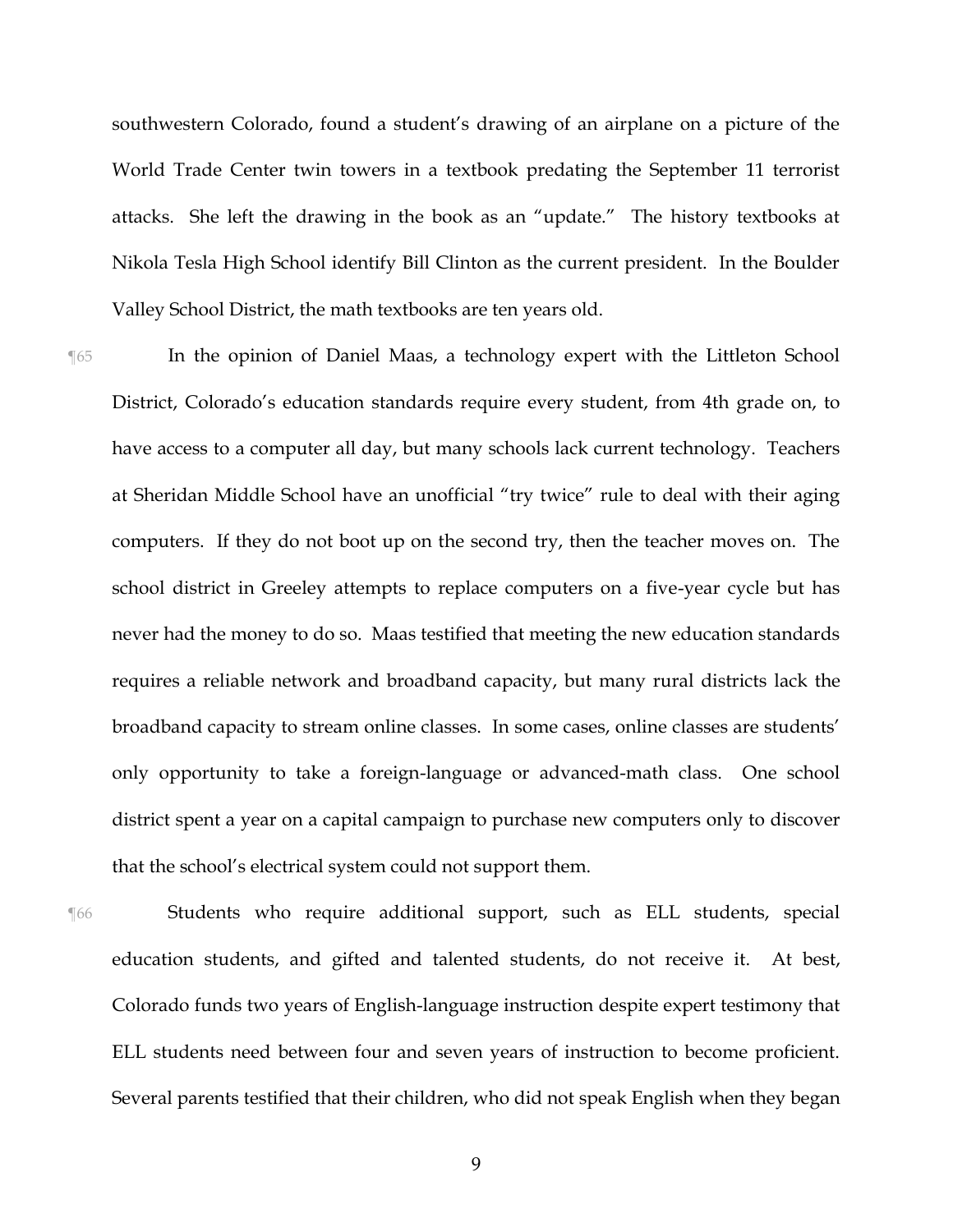school, received only one or two years of English-language instruction and still struggle to speak English in high school. One Aurora high school has one full-time and one part-time teacher to serve about 800 ELL students. In Aurora Public Schools, however, ELL students speak almost 100 different languages. In some schools in Colorado Springs, students speak more than 100. The chief accountability officer for Aurora Public Schools, Lisa Escarcega, testified that, in her expert opinion, no district in Colorado is capable of meeting the needs of its ELL students.

¶67 Colorado ranks 51st, or last, among all states and the District of Columbia in state spending on special education students. The reading and math scores for Colorado's special education students have remained flat and are starting to decline. Parents in the Boulder and Denver school districts testified that their special-needs children were shunted from school to school and had to leave programs that were working because the programs were deemed too expensive. One plaintiff was not identified as a special education student until 10th grade, at which time she read at a 2nd-grade level. At first, she received five hours a week of specialized instruction, but her time was reduced to one hour a week in 11th grade and a half-hour a week in 12th grade. Her grades did not improve. She scored an 11 on the ACT,<sup>3</sup> and no Colorado college has accepted her. In Bethune School District in eastern Colorado, counseling sessions were carried out in

 $\overline{a}$ 

<sup>3</sup> The ACT, a standardized test that all Colorado students must take, is required by many colleges for admission. In Colorado, the average score is 19. Most colleges require a score in the mid-20s. At the University of Colorado-Boulder, the middle 50% of admitted students scored in the 24–30 range for most majors.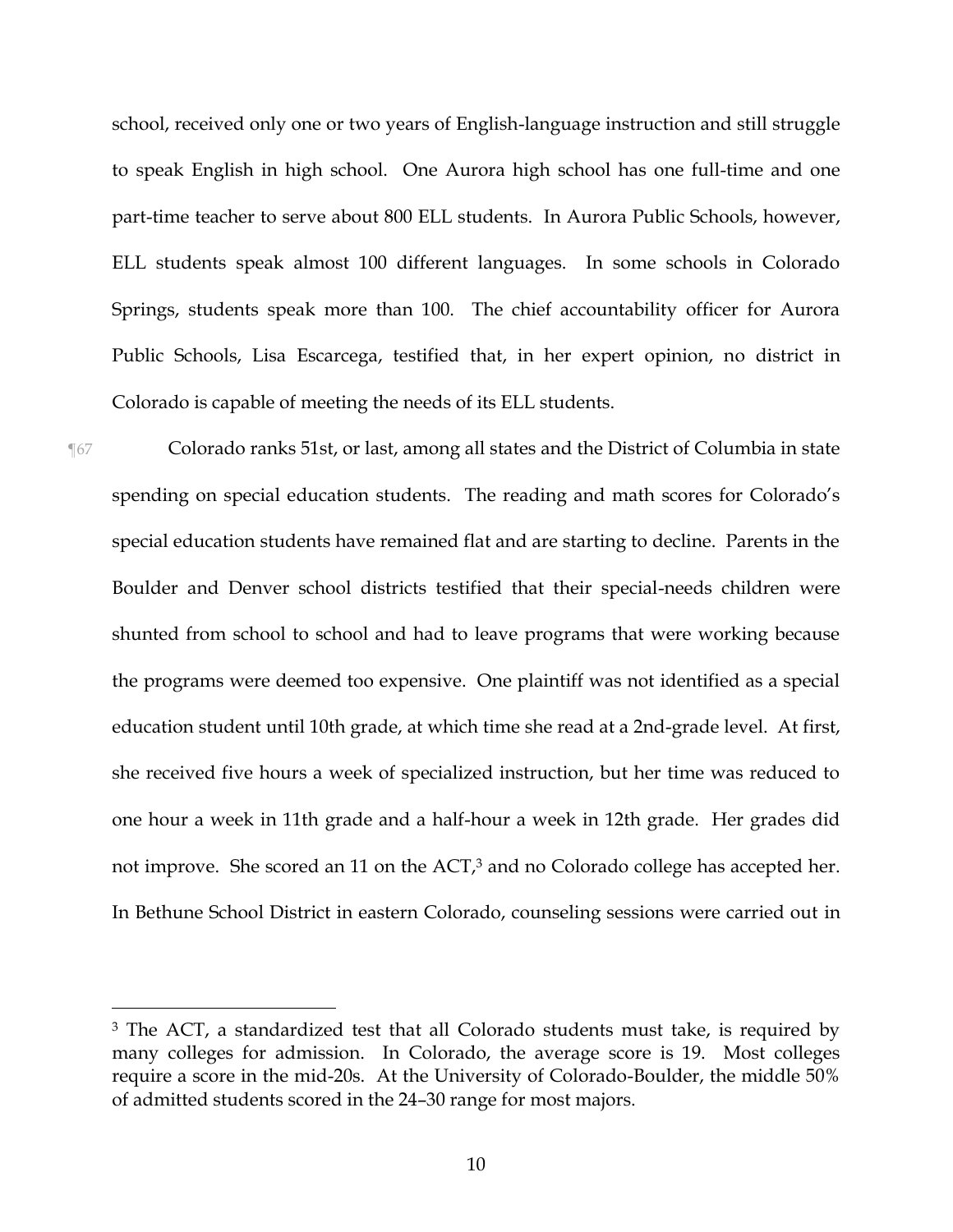the lunchroom in front of other students until private space was created in a cleanedout closet.

¶68 Colorado's director for gifted and talented programs, Jacquelin Medina, testified to a lack of funding for gifted and talented programs. Two Boulder elementary schools rely on parent volunteers to help with gifted and talented programming because the schools do not have money to hire enough teachers. Many rural districts do not offer advanced placement classes because they do not have the teachers to teach them. At one rural school, 8th graders identified as gifted and talented in math were given a CD and sent to the library to teach themselves algebra. Taylor Lobato, the named plaintiff in this case, graduated first in her class and was, according to Superintendent George Welsh, one of the best students he had ever seen. Still, as a freshman at the University of Denver, her professors sent her to the grammar center because she lacked grammar skills. Whereas her college roommate received 45 college credits for advanced placement classes she took in high school, Lobato took no advanced placement classes because her district, like many others, could not afford to offer them.

# **III.**

¶69 The majority interprets "thorough" to mean "complete" and "comprehensive" and "uniform" to mean "consistent," holding that a constitutionally adequate system of free public education is "of a quality marked by completeness, is comprehensive, and is consistent across the state." Maj. op. ¶ 18. For the purposes of this dissent, I need not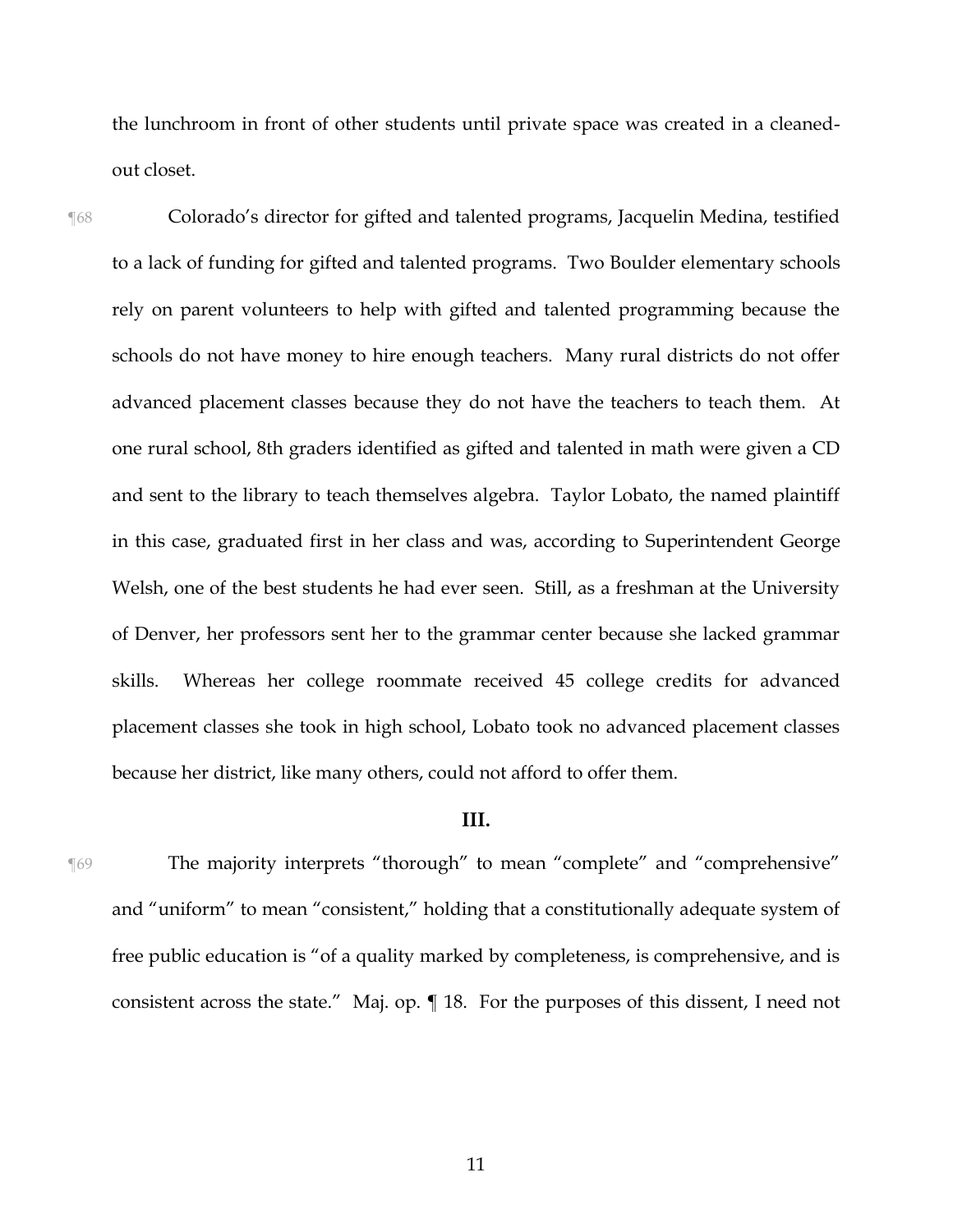quarrel with the majority's definition.<sup>4</sup> I agree with the majority that a thorough system of education must be complete and comprehensive—especially insofar as those terms require an education system to be of a certain quality to be constitutionally adequate and I also agree that a uniform system of education requires some degree of consistency across districts. However, I cannot conclude, as the majority does, that the finance system is rationally related to providing a thorough and uniform education when the record reveals an education system so crippled by underfunding and so marked by gross disparities among districts that access to educational opportunities is determined

 $\overline{a}$  $4$  Other states have interpreted similar constitutional provisions in various ways. See, e.g., Roosevelt Elementary Sch. Dist. No. 66 v. Bishop, 877 P.2d 806, 814 (Ariz. 1994) (interpreting "general and uniform" to require a finance system that "provide[s] sufficient funds to educate children on substantially equal terms"); Idaho Sch. for Equal Educ. Opportunity v. Evans, 850 P.2d 724, 734 (Idaho 1993) (interpreting "thorough" in light of the legislature's educational standards and concluding that the standards' requirements of school facilities, instructional programs, and textbooks are "consistent with our view of thoroughness"); Abbott v. Burke, 693 A.2d 417, 425 (N.J. 1997) (interpreting "thorough and efficient" in light of the legislature's education standards); Robinson v. Cahill, 287 A.2d 187, 211 (N.J. Super. Ct. Law Div. 1972) (interpreting "thorough" to mean "more than simply adequate or minimal"); DeRolph v. State, 677 N.E.2d 733, 741 (Ohio 1997) (interpreting a "thorough and efficient" system as one in which no school district is "starved for funds" or "lack[s] teachers, buildings, or equipment"); Pauley v. Kelly, 255 S.E.2d 859, 877 (W. Va. 1979) (defining "thorough and efficient" to require, "as best the state of education expertise allows," a system that prepares students for "useful and happy occupations" and "recreation and citizenship"); Campbell Cnty. Sch. Dist. v. State, 907 P.2d 1238, 1258–59 (Wyo. 1995) (defining a "thorough and efficient" system of public schools as one marked by completeness and productivity without waste and that is "reasonably sufficient for the appropriate or suitable teaching/education/learning of the state's school age children"). Justice Erickson, in his concurrence in Lujan v. Colorado State Board of Education, adopted the following definition: "A general and uniform system [is] one in which every child in the state has free access to certain minimum and reasonably standardized educational and instructional facilities and opportunities to at least the 12th grade." Lujan, 649 P.2d 1005, 1028 (Colo. 1982) (quoting Northshore Sch. Dist. No. 417 v. Kinnear, 530 P.2d 178, 202 (Wash. 1974)).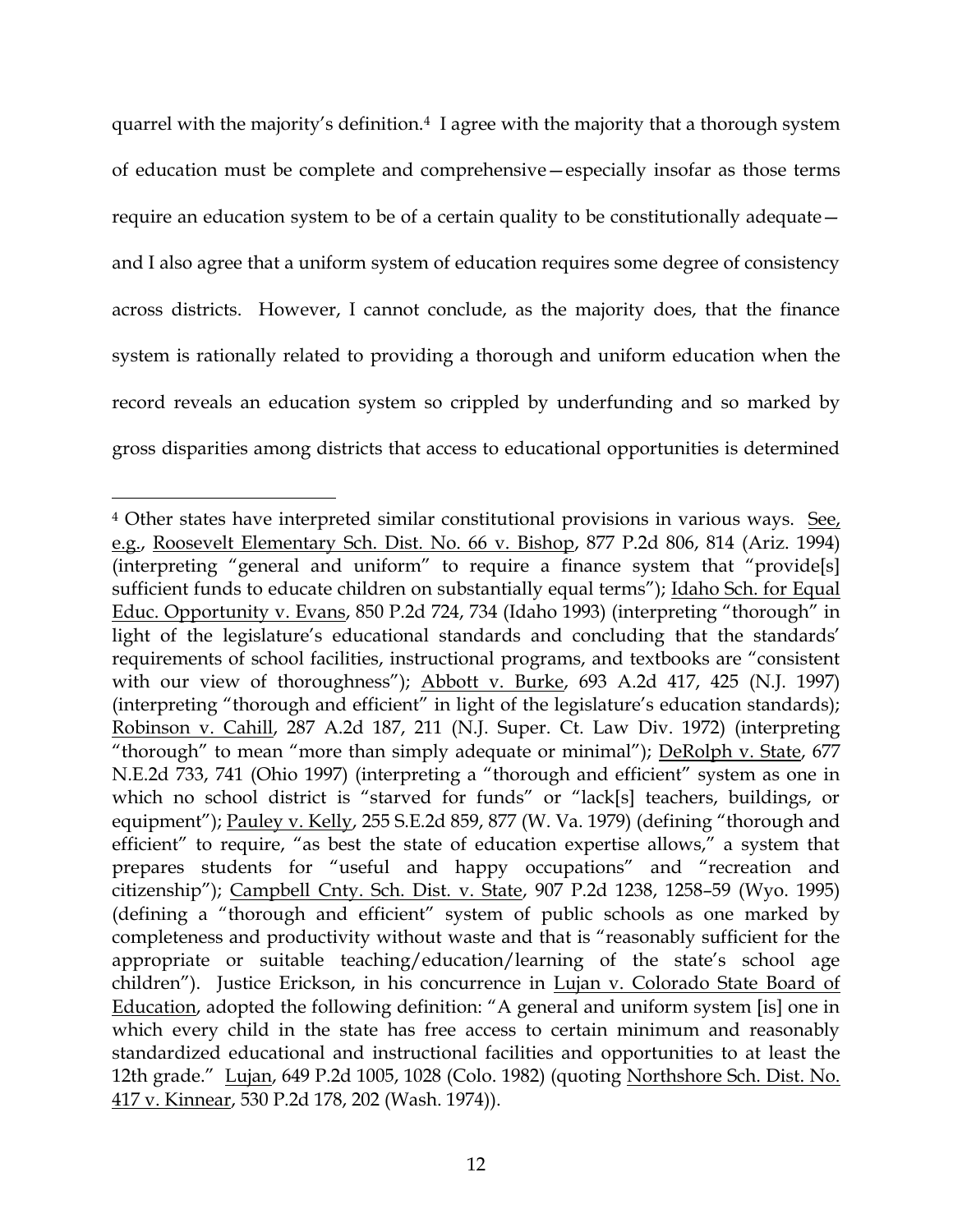not by a student's interests or abilities but by where he or she happens to live. In my view, Colorado's constitutional guarantee demands something more.

¶70 Colorado could achieve a constitutionally thorough system of education with adequate funding. Colorado could achieve a constitutionally uniform system of education with an equitable method to distribute available funds. Having reviewed the extensive trial record, the Public School Finance Act (PSFA), and the other funding statutes, I am convinced that Colorado has done neither.

## **A. Thorough**

- ¶71 Since the inception of the PSFA, the base amount of per-pupil funding has never been determined in relation to the costs necessary to educate Colorado's students. It was born out of political compromise and budgetary wrangling. The PSFA has never been significantly revised. No adjustments have been made to account for Colorado's changing demographics, the increased costs associated with educating Colorado's changing student population, or the increased funds necessary to implement the new state-mandated education standards. The funding provided by the PSFA bears no rational relationship to the actual cost of providing a thorough and uniform education.
- ¶72 The PSFA contains weighted factors that are intended to address disparities in education costs among districts based on cost of living, personnel, size, and the concentration of at-risk students. But, as the majority notes, the PSFA also employs a "negative factor" that reduces each district's total program by a certain percentage. In operation, the negative factor acts as a reduction of other existing factors. It does not affect the base per-pupil amount. Applying the negative factor thus largely counteracts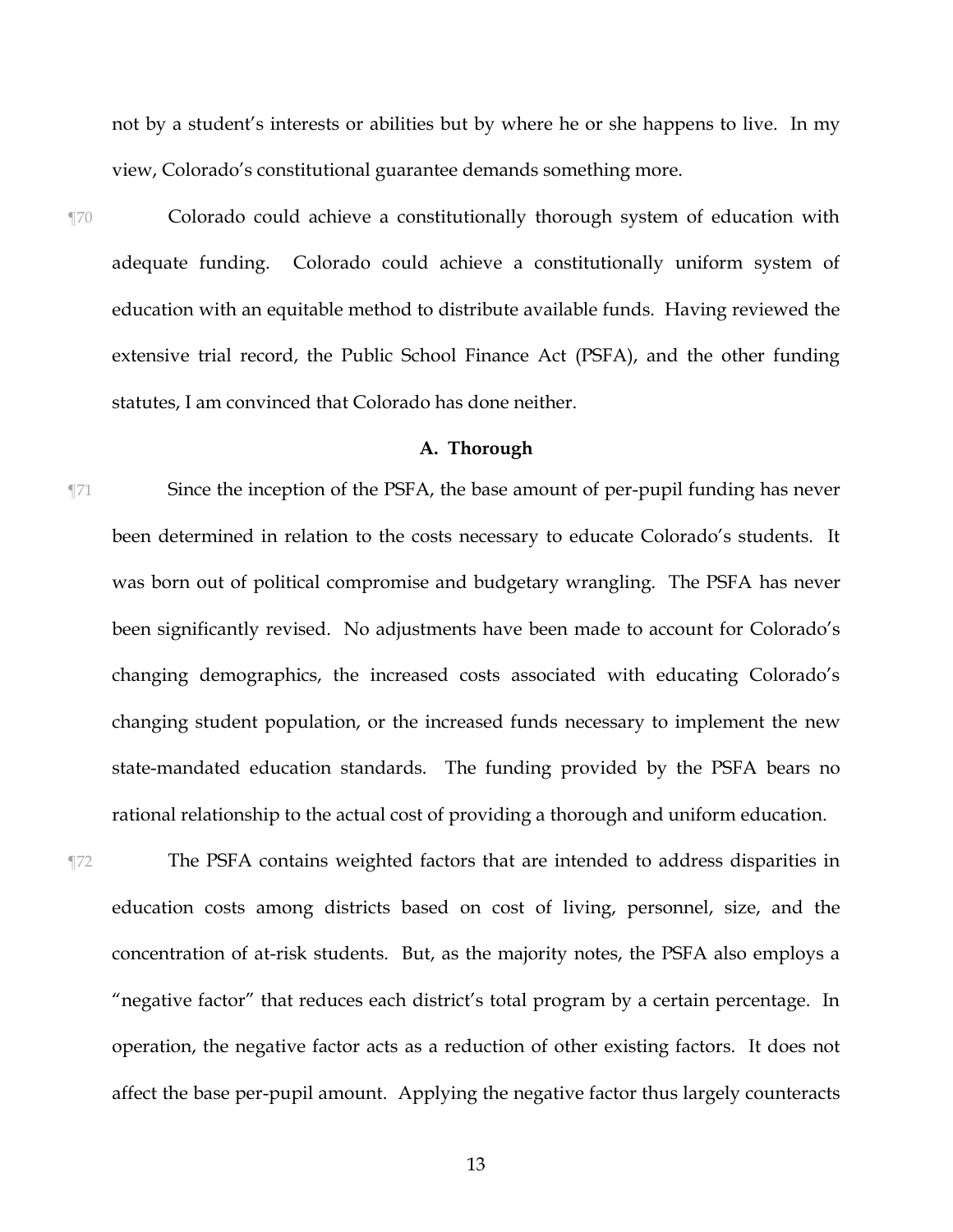the weighted factors' purpose of creating differentiated funding for districts that require it.

¶73 On its face, use of the negative factor is also an acknowledgement of the General Assembly's conscious choice to underfund public schools. In 2012, the negative factor cut nearly \$1 billion from the education budget. All school districts, irrespective of location, size, or student population, have been affected by these cuts. Jefferson County School District, Colorado's largest, has cut its budget by \$58 million, closed three schools, and laid off 430 employees. In Colorado Springs, School District 11 has closed nine schools. Aurora Public Schools has cut its budget every year for the last six years. As the majority acknowledges, the negative factor reflects fiscal constraints, not education policy. According to David Hart, chief financial officer of the Denver Public Schools, the negative factor makes it impossible for the General Assembly to honor the "original intent" of the PSFA. The negative factor bears no relationship—let alone a rational one—to the General Assembly's thorough and uniform mandate.

¶74 The majority points to categorical funding as a reason that the finance system bears a rational relationship to the thorough and uniform mandate. As the majority notes, categorical funding provides additional funding outside of the PSFA for particular groups of students requiring additional services, such as ELL students, gifted and talented students, and special education students. But the record shows that categorical funding is so inadequate that it fails to serve these students in any meaningful way. State support for ELL students is about \$127 per pupil, per year. This funding barely covers the cost of administering the state-mandated Colorado English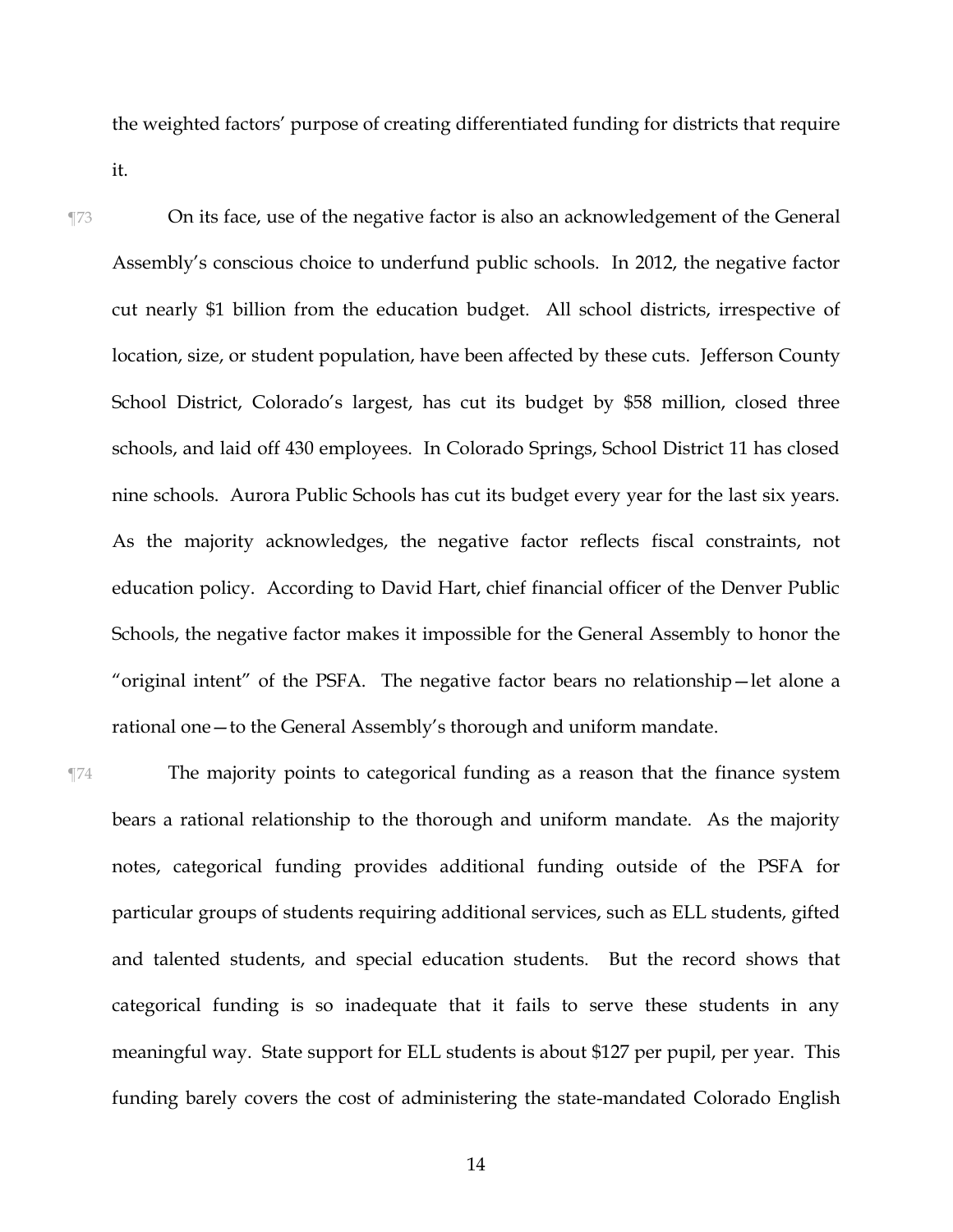Language Assessment test, let alone the cost of teaching a child English. Gifted and talented students receive about \$150 in additional support. For its financial contribution to special education, Colorado ranks last in the nation. According to Vody Herrmann, formerly with the Colorado Department of Education, this lack of state funding means that school districts are spending "much more in these various programs than what they're receiving in revenue, and that's coming out of their total program funding."

¶75 Perhaps most striking, however, is the finance system's method of funding capital construction. Unlike most states, capital construction in Colorado is funded exclusively at the local level. As the majority notes, school districts may contract for bonded indebtedness to fund capital improvements or the construction of new schools. By statute, however, bonded debt is capped at 20% of the district's total assessed property value. For 70 school districts, this means that they cannot raise enough money to build one new K-8 school building. For most others, this means that the districts cannot raise enough money to provide a safe and healthy learning environment for students. In Pueblo School District No. 60, the average age of a school building is over 50 years old. The Sanford school building, which houses all K-12 students, has elevated carbon dioxide levels and high concentrations of mold. The roof is partially collapsed. Several school districts, including Aurora Public Schools and District 11 in Colorado Springs, require hundreds of millions of dollars to address unmet capital needs. Mary Wickersham said it best when she testified: "I don't see a logical interpretation of a thorough and uniform system of free public schools that doesn't include schools."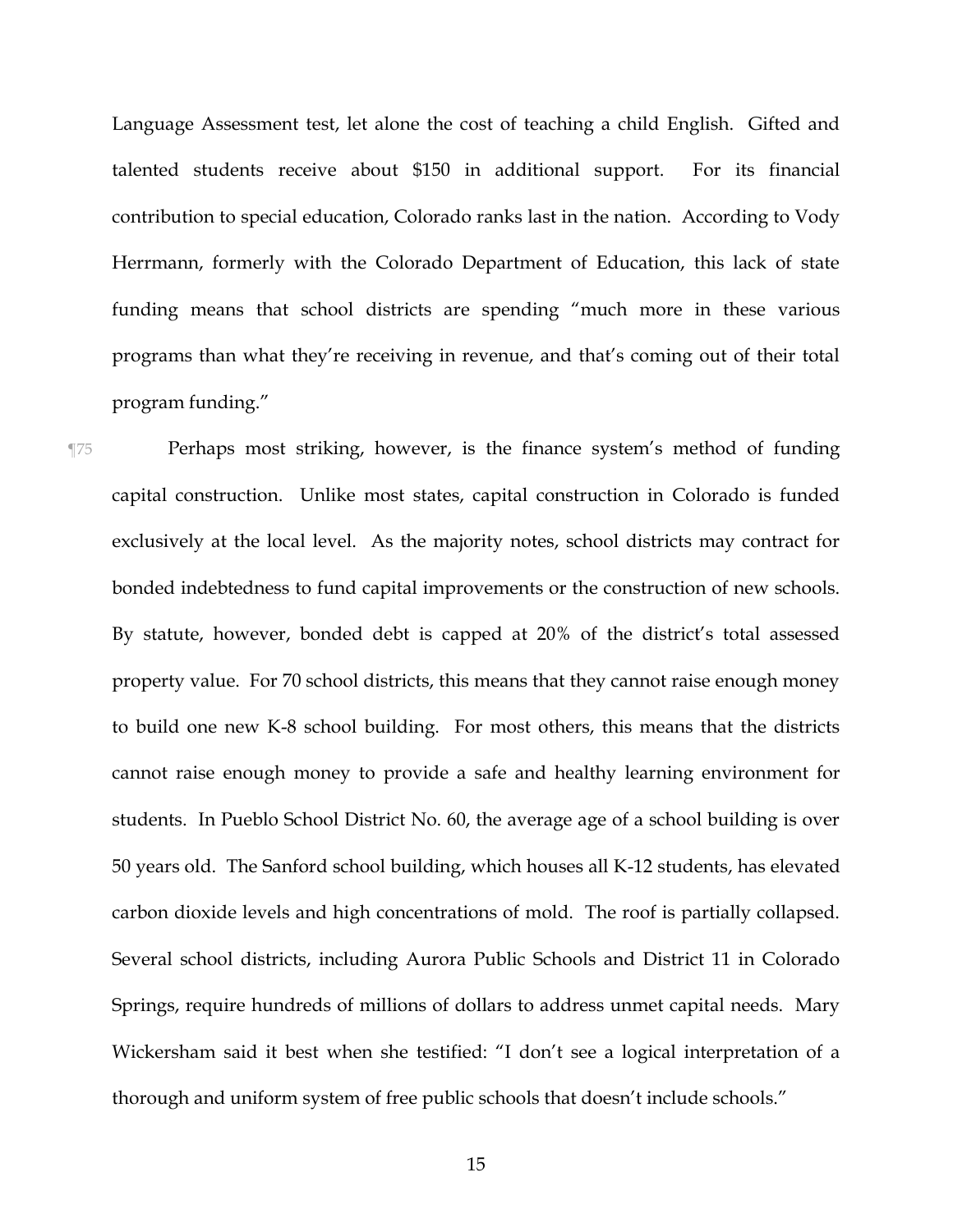# **B. Uniform**

¶76 Students at Vail's Battle Mountain High School enjoy state-of-the-art video editing labs, a culinary arts studio, and top-end Apple computers. Students at schools in the San Luis Valley attend buildings with crumbling foundations, partially collapsed roofs, caved-in ceilings, ancient heating systems, and inadequate plumbing. Some of these students receive only 40 minutes of computer time per week. Some computers still in use only take 5 ½-inch floppy disks. Taylor Lobato testified that, at Center High School, a single webpage took 20 minutes to load during an online assessment test. Former state Representative Jack Pommer testified that, under the current finance system, there are "some districts that could build educational palaces, and others that couldn't repair their roofs." In his words, "that clearly wasn't uniform."

¶77 Along with only a handful of other states, Colorado employs a regressive finance system, meaning districts with higher concentrations of poverty receive less funding. According to Dr. Bruce Baker, an expert in Colorado school finance, this problem is "built into the way the weighting scheme is structured." In one national study, Colorado received a "D" for "funding fairness" because per-pupil state and local revenues decrease as district poverty rates increase. Because districts with higher concentrations of poverty typically have higher education costs, districts with low property values get trapped in a cycle of poverty from which there is little opportunity to free themselves.

# ¶78 As the majority notes, the PSFA allows school districts to raise additional funding by asking their electorates to approve a "mill levy override" for education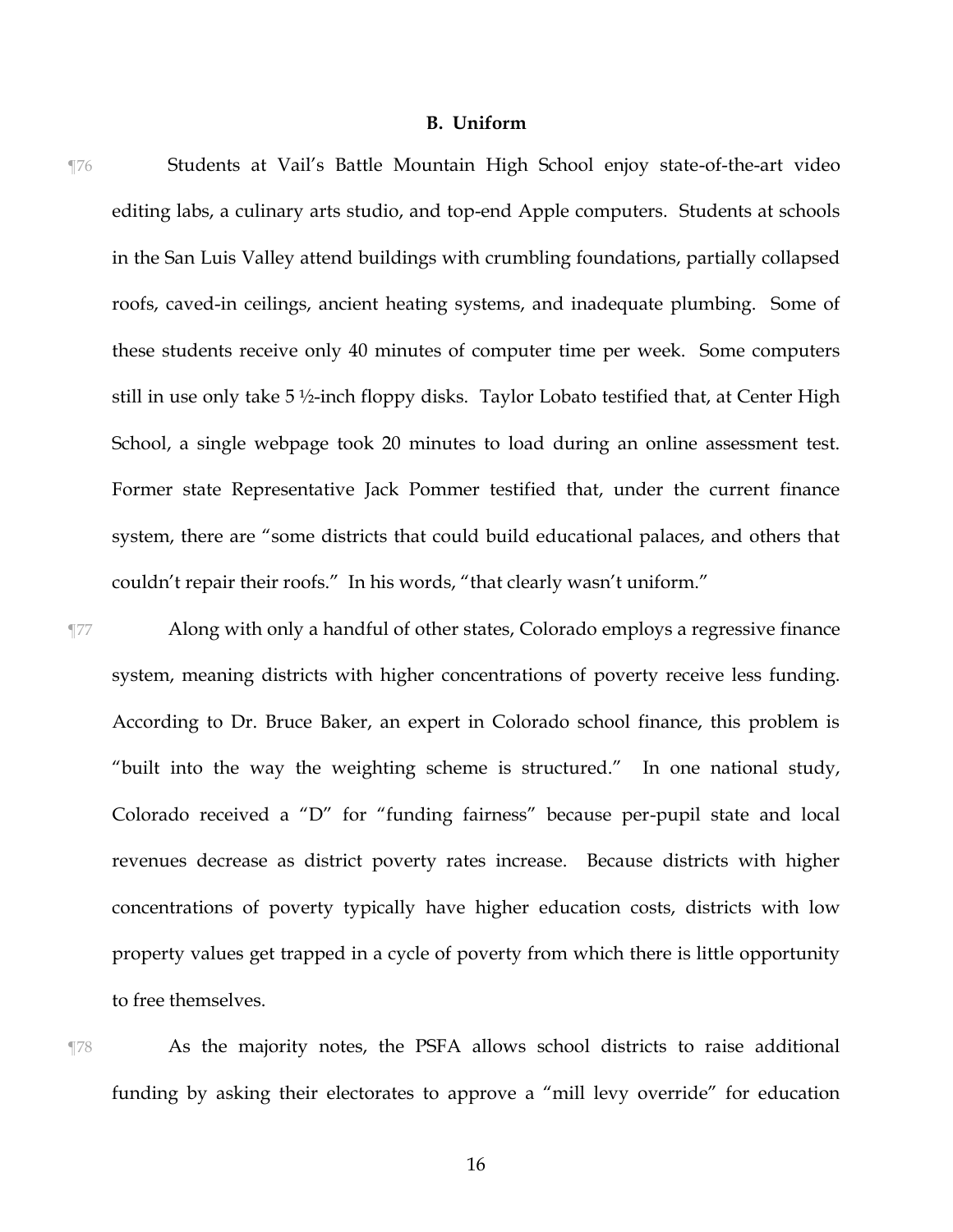purposes. However, because the amount of funding generated by a mill levy override is tied to local property values, districts with higher property values will always generate more money per mill than districts with lower property values. To generate revenues comparable to those generated by wealthier districts, districts with lower property values must assess more mills and, in effect, tax themselves at higher rates to generate less money. According to former state Senator Susan Windels, "one district could pass a mill . . . and raise a million dollars and another district coming from a poor rural area could raise a mill and raise \$13,000." Because a district's ability to raise additional mills is capped by statute, the inherent inequity built into the system will continue to exist. Districts willing to tax themselves at higher rates are statutorily prohibited from doing so.

¶79 Like the mill levy override, the finance system's method of funding capital construction not only exacerbates massive disparities among districts—it creates them. As noted, the finance system caps a district's ability to contract for bonded indebtedness at 20% of assessed property value. Thus, the total amount of capital funds a district is permitted to raise is purely a function of the district's property wealth. This means that, in Aspen School District, the per-pupil assessed property value is more than \$1 million. In Sanford School District, in the San Luis Valley, the per-pupil assessed property value is less than \$20,000. In operation, this means that the wealthiest district can raise \$219,000 per pupil and the poorest only \$1,100—a difference of nearly 20,000%. In Colorado, where affluent resort communities and counties with some of the highest poverty rates in the nation co-exist, a finance system that funds capital construction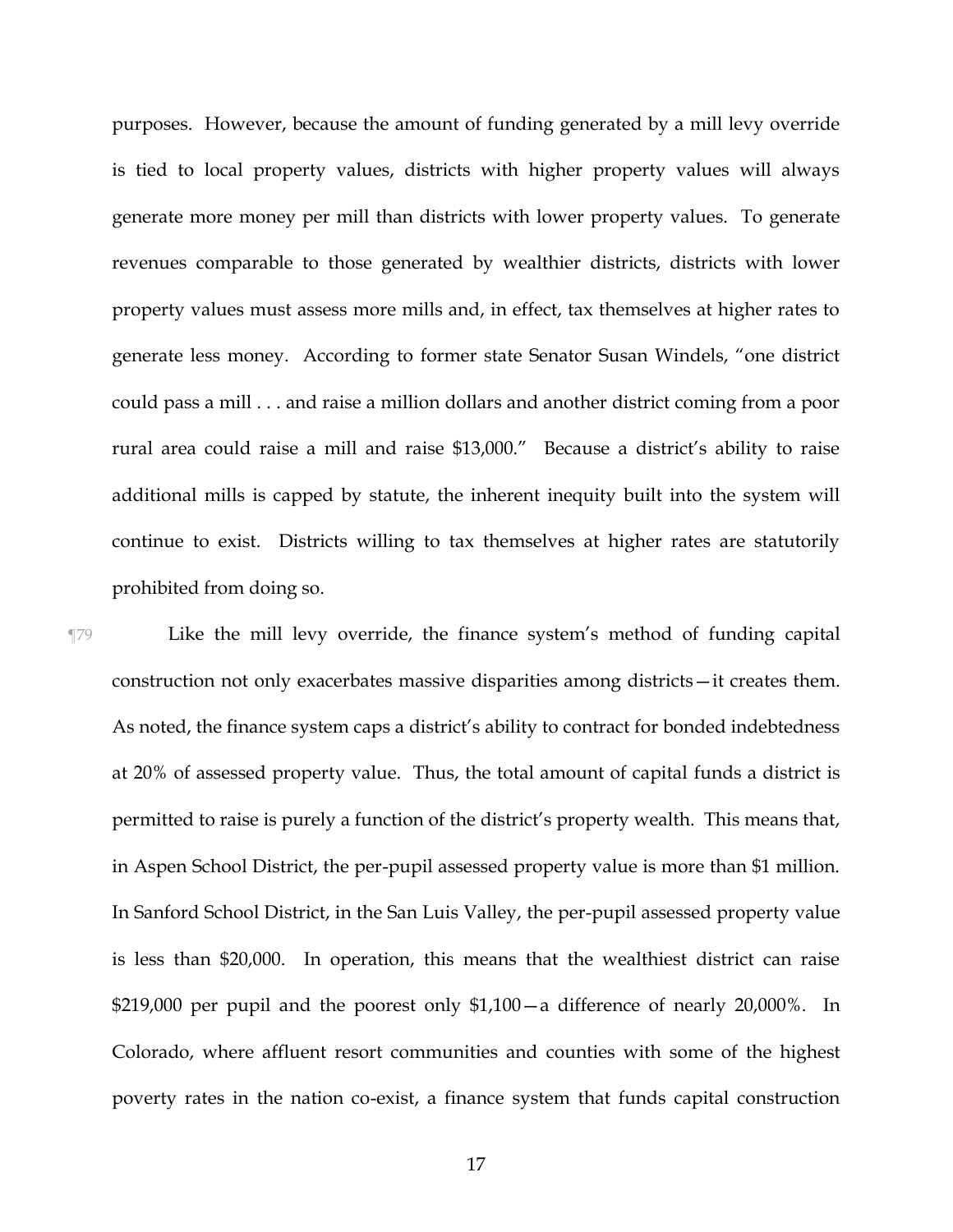based entirely on assessed property values, in Mary Wickersham's words, "drives a lot of inequities across the state." Under any conceivable definition of "uniform," a 20,000% disparity among districts in ability to fund capital construction rises to the level of a constitutional violation.

¶80 For the reasons stated, I respectfully dissent.

I am authorized to state that JUSTICE HOBBS joins in this dissent.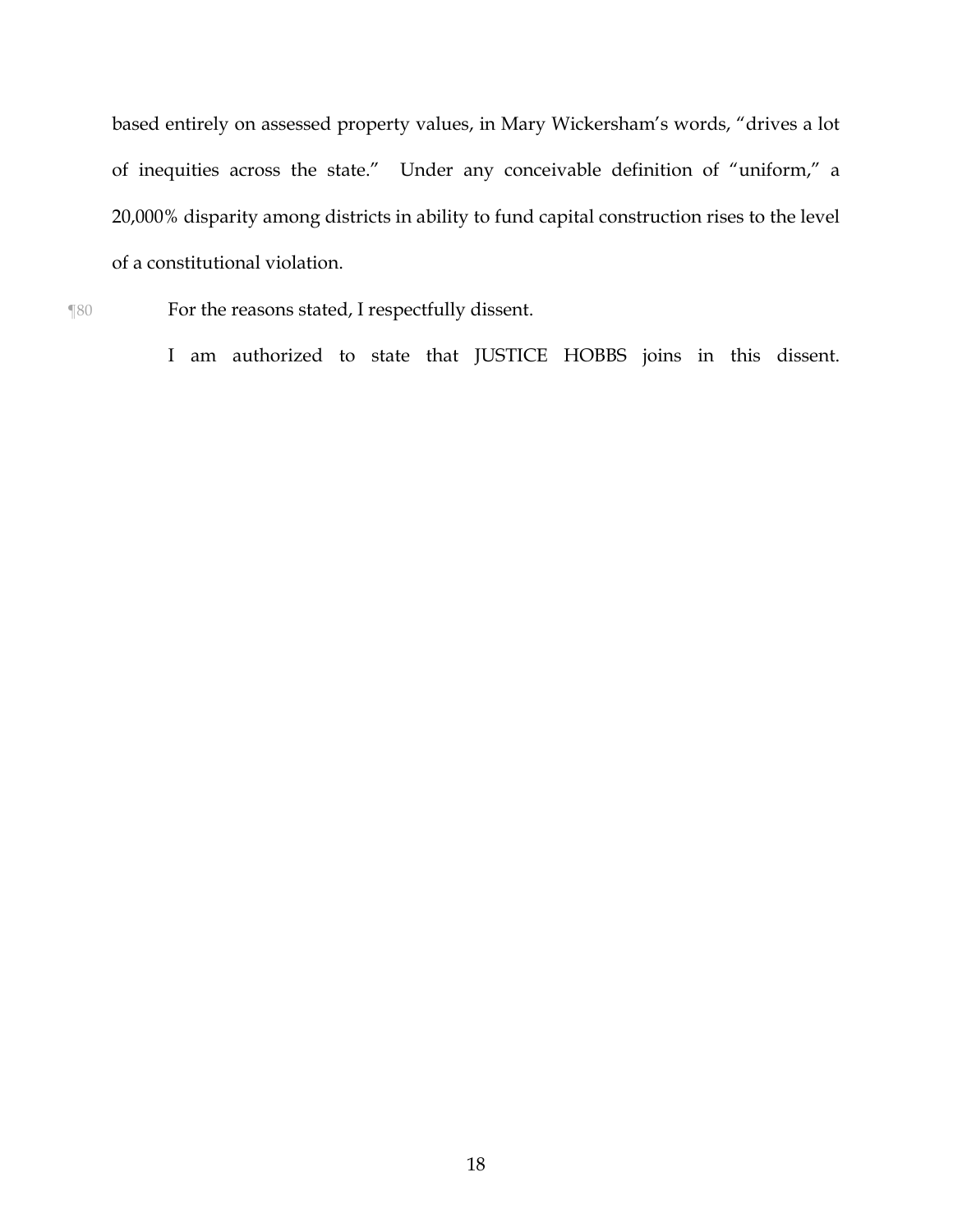JUSTICE HOBBS, dissenting.

- ¶81 I respectfully dissent. I join the Chief Justice's dissent, and I also write separately to address the context, intent, and purpose of the Colorado Constitution's Education Clause. The drafters of the Colorado Constitution entrusted to future generations the critical responsibility of educating each generation of the state's children. They adopted the Education Clause to ensure that each Colorado child has the opportunity to become an educated person equipped to participate in life's many challenges, opportunities, and responsibilities.
- ¶82 The founders did not intend that any area of our state would suffer in the future from substandard and unequal access to educational opportunity. Living in the current complex age requires more, not less, innovative ways to develop fundamental criticalthinking, problem-solving, and content-based skills. Today's learners are tomorrow's doers. Each of us fondly recalls a teacher or coach who inspired the expectations we set for ourselves and our communities. The creation of capable and conducive learning environments in public school classrooms throughout the state is the foundational principle of the Education Clause.
- ¶83 Yet, as Chief Justice Bender adeptly explains, based on the extensive trial record in this case, the current finance scheme for public school education through the twelfth grade does not promote a "thorough and uniform" system, contrary to the Education Clause. Instead, the currently unbalanced system of school finance systematically maintains and exacerbates educational deficiencies—leaving our public school system "so crippled by underfunding and so marked by gross disparities among districts that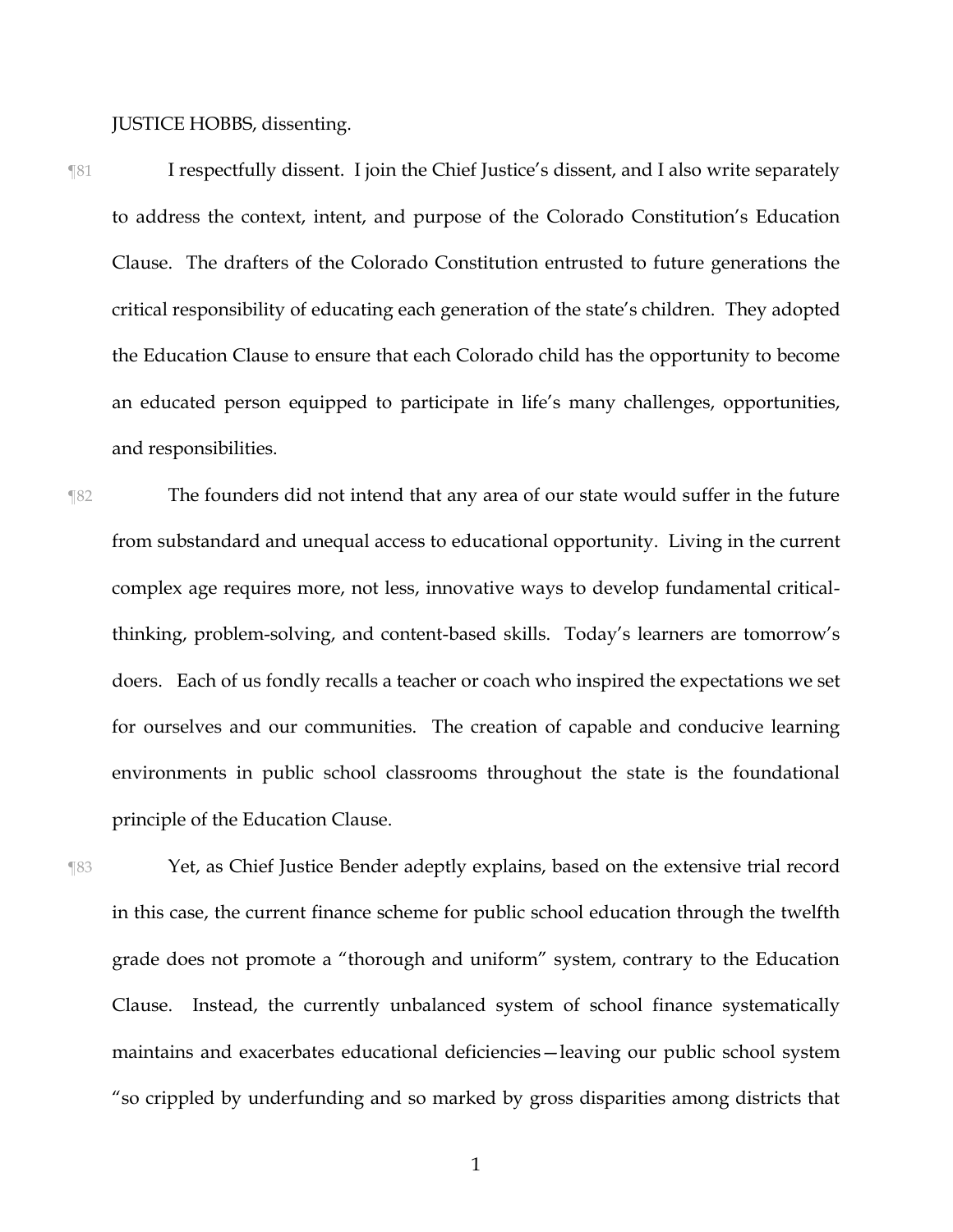access to educational opportunities is determined not by a student's interests or abilities but by where he or she happens to live." Dis. op. ¶ 69.

# **I. The Education Clause's Mandate**

- ¶84 The Education Clause directs the General Assembly to "provide for the establishment and maintenance of a thorough and uniform system of free public schools throughout the state, wherein all residents of the state, between the ages of six and twenty-one years, may be educated gratuitously." Colo. Const. art. IX, § 2.
- ¶85 The majority relies on Webster's Third New International Dictionary to conclude that a "thorough and uniform" system of public education "is of a quality marked by completeness, is comprehensive, and is consistent across the state." Maj. op. ¶ 18. Although completeness, comprehensiveness, and consistency are certainly elements of a thorough and uniform system of public education, these terms alone fail to adequately capture the intent of the framers in regard to the actual operation and effect of the public schools in each generation.

¶86 A "thorough" system is one "marked by completeness," as in "carried through to completion esp[ecially] with full attention to details" or "marked by attention to many details, esp[ecially] by sound systematic attention to all aspects and details." Webster's Third New Int'l Dictionary 2380 (1971) (emphasis added) (providing the example of a "thorough" course in mathematics). A system is "uniform" when it is "marked by lack of variation, diversity, change in form, manner, worth, or degree," "consistent in . . . character<sup>[]</sup> or effect," or lacks "variation, deviation, or unequal or dissimilar operation." Id. at 2498 (emphasis added). Therefore, I would begin with the presumption that the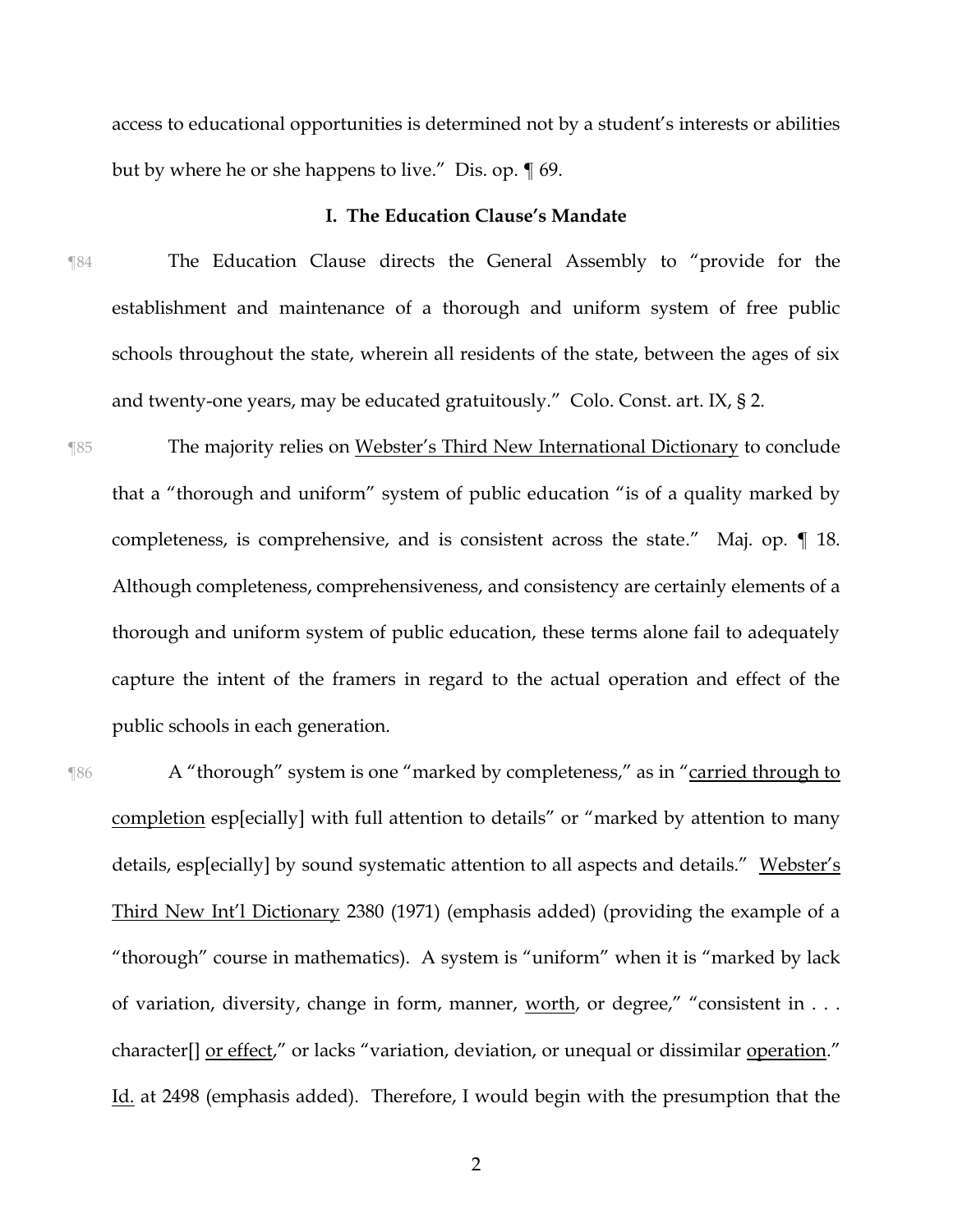drafters intended the General Assembly to establish and maintain a system of free public education marked by completeness, comprehensiveness, and consistency in character and effect across the state.<sup>1</sup>

- ¶87 Examination of the "thorough and uniform" mandate must also take into account the context in which the drafters adopted the Education Clause. See, e.g., People v. Rodriguez, 112 P.3d 693, 696 (Colo. 2005) ("Our state 'constitution derives its force . . . from the people who ratified it, and their understanding of it must control.'" (quoting Alexander v. People, 7 Colo. 155, 167, 2 P. 894, 900 (1884)).
- ¶88 In 1859, Colorado experienced a gold rush that initially spawned small settlements of mostly white males, accompanied by few women and children, in mining camps. See Edwin Grant Dexter, A History of Education in the United States 144 (1919); see also State Historical & Natural History Soc'y of Colo., History of Colorado 1150 (James H. Baker & LeRoy R. Hafen eds., 1927). "[W]hat few families there were, were ready to set out at a moment's notice for more promising fields, schools were few, and in many instances those that existed were hardly worthy of the name." Dexter, supra, at 142.

 $\overline{a}$ 

<sup>1</sup> See also Bd. of Educ. of Sch. Dist. No. 1 in City & Cnty. of Denver v. Booth, 984 P.2d 639, 647–48 (Colo. 1999) (consulting Webster's Third New International Dictionary to determine the plain meaning of "general supervision" in section 1 of article IX (the "Education Article") of the Colorado Constitution and proceeding to refine this definition in light of evidence of the framers' intent); see also Prior v. Noland, 68 Colo. 263, 267, 188 P. 729, 730 (1920) ("The presumption is in favor of the natural and popular meaning in which the words are usually understood by the people who have adopted them." (Emphasis added)).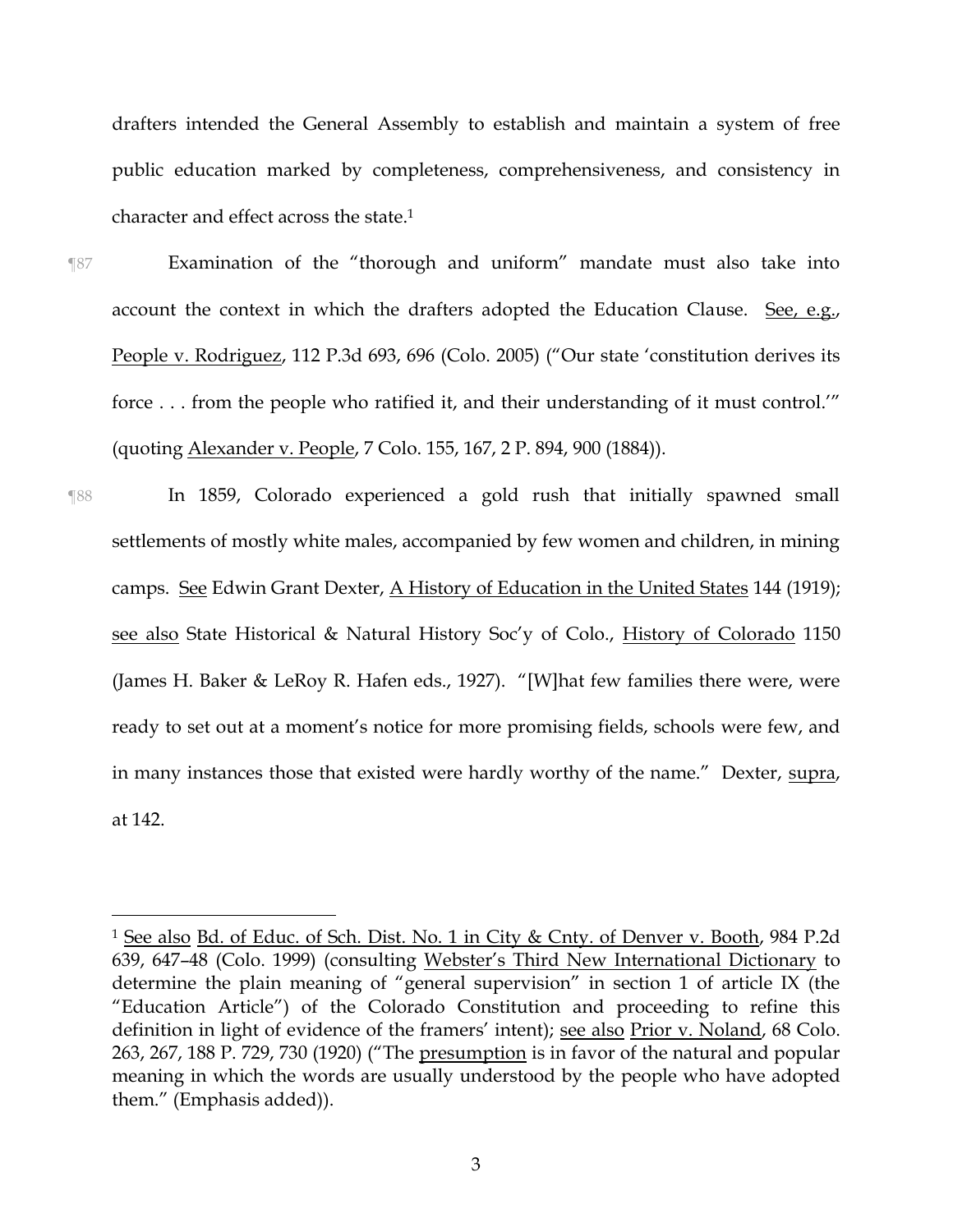¶89 As farmers arrived to help feed the miners and commerce gave rise to villages, the first school in the Denver area (and, likely, the state) opened in a rented room in Auraria on October 3, 1859, and, by October 20, it served twenty students. See History of Colorado, supra, at 1150. The following year, Boulder residents constructed the first known schoolhouse in the state; at the time, there were approximately forty children of school age in the immediate vicinity. See id. at 1153. "By  $1861...$  the number of school children within the boundaries of the entire [Colorado] territory were hardly sufficient, had they been gathered into one district, to have formed a first-class district school." Dexter, supra, at 144. That year there were four schools-all private-operating in Denver. See History of Colorado, supra, at 1154.

¶90 On September 10, 1861, Territorial Governor William Gilpin addressed the first territorial assembly, "dedicat[ing] a significant portion of his speech to a discussion of the 'pre-eminent' importance of education." Tom I. Romero, II, "Of Greater Value than the Gold of Our Mountains": The Right to Education in Colorado's Nineteenth-Century Constitution, 83 U. Colo. L. Rev. 781, 819 (2012). Gilpin articulated the widely held "belief that an educated electorate was the strongest safeguard of the nation's republican institutions" and "called upon the legislature to establish schools where all the children of the territory would 'receive generous instruction, uniform and thorough in its character.'" Id.; see also House Journal of the Legislative Assembly of the Territory of Colorado 10 (1861) (reproducing Gilpin's full speech).

¶91 Less than two months later, the legislature authorized "An Act to Establish the Common School System," requiring the territorial superintendent to "see that the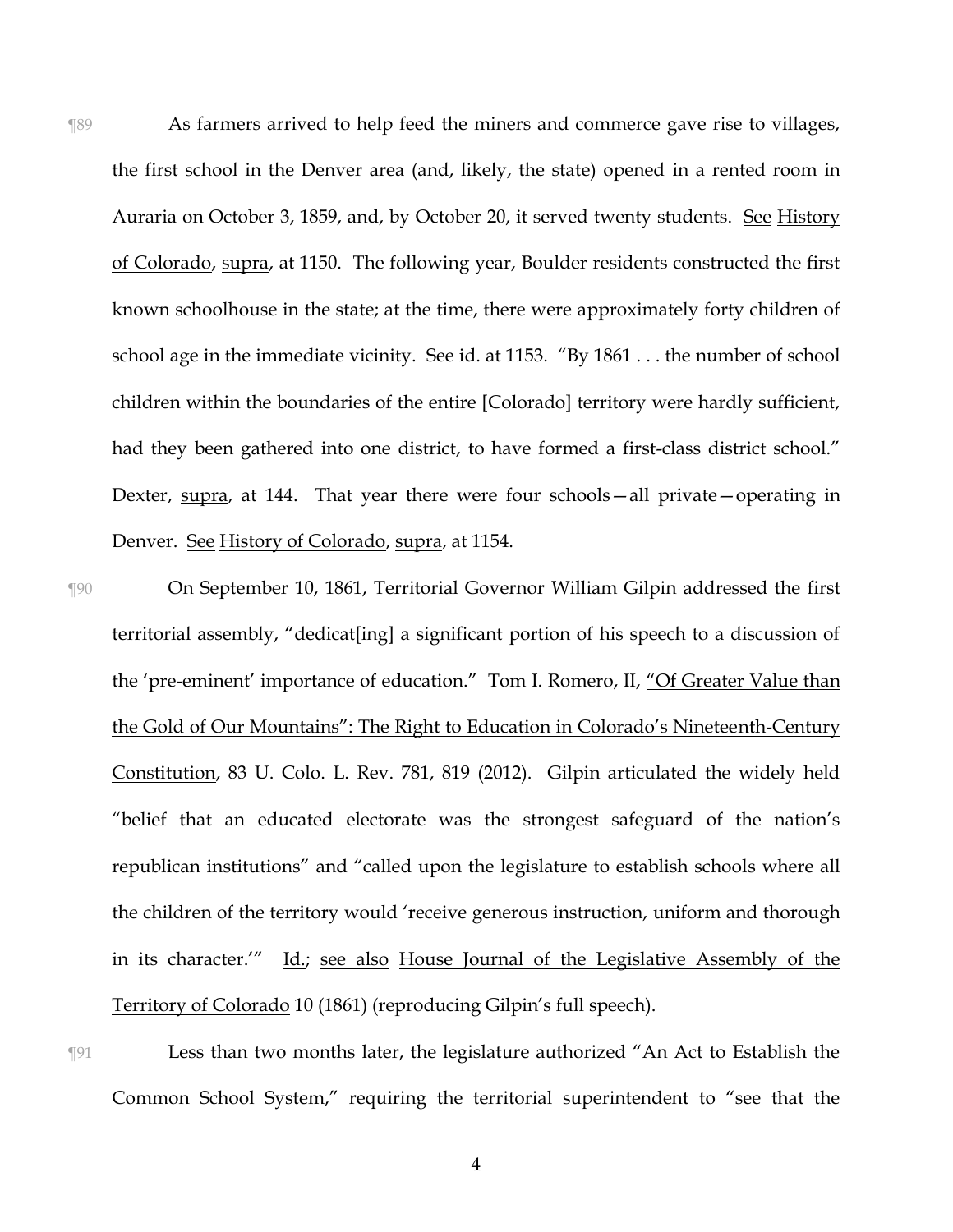school system is, as early as practicable, put into uniform operation." An Act to Establish the Common School System, sec. 3, General Laws, Joint Resolutions, Memorials, and Private Acts, Passed at the First Session of the Legislative Assembly of the Territory of Colorado 154 (1861). The act provided for a territorial superintendent, county superintendents, education taxes, and a permanent school fund. Colorado's first tax-supported schools opened in Denver in 1862. See History of Colorado, supra, at 1155; Junius Henderson, Colorado: Short Stories of Its Past and Present 125 (1927). "The significance of this public school legislation[,] enacted but three years after the first discovery of gold in the territory," is hard to overstate:

Demands for the organization of a stable government, for the establishment of courts of law, for an orderly procedure in the determination of mining rights were insistent and engrossing, yet the vision of these Colorado pioneers was not impaired by the pressure of material things. Not only in breadth of view but in practical provisions for the detailed management of a school system at once adequate for immediate requirements and flexible for adjustment to the needs of future years, are evident the sterling qualities of these men and the sound American traditions which they followed.

Henderson, supra, at 125–26 (emphasis added).

 $\overline{a}$ 

¶92 In practice, Colorado's education system fell well below the mark of "uniform operation" initially envisioned by the territorial legislature,<sup>2</sup> but as the territory's

<sup>2</sup> For example, in the chaotic environment that preceded statehood, it was not uncommon for county or school district officers to misappropriate, or neglect to raise, school funds. See Horace Morrison Hale, Colo. State Teachers' Ass'n, Education in Colorado: a Brief History of the Early Educational Interests of Colorado, Together with the History of the State Teachers' Association, and Short Sketches of Private and Denominational Institutions 21 (1885); see also Dexter, supra, at 144 (noting that "school funds were frequently misappropriated" before 1870).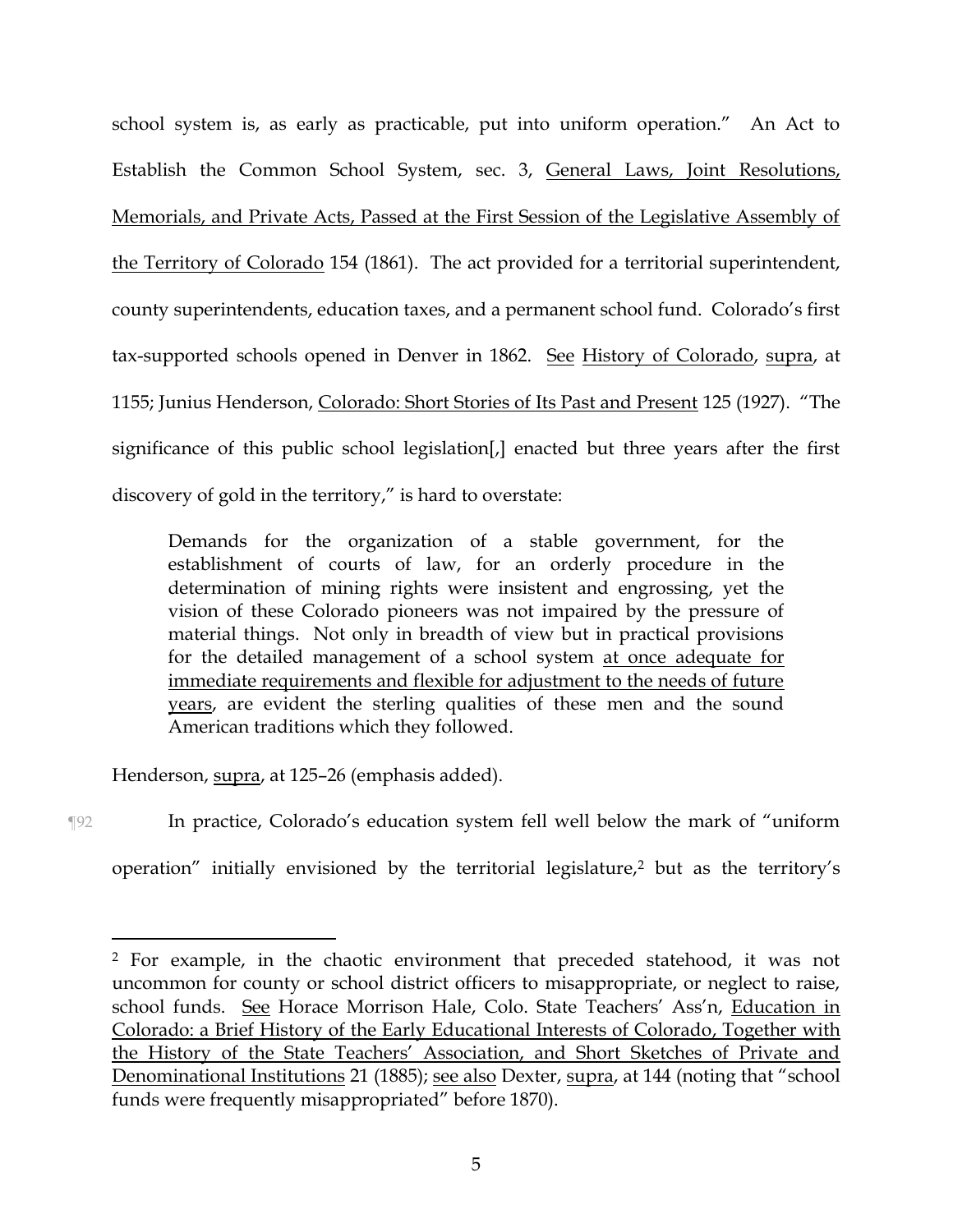population grew, so did "interest in education," such that "efforts to provide for the extension of the advantages of the public school were everywhere apparent." History of Colorado, supra, at 1156; see also Third Biennial Report of the Superintendent of Public Education of the Territory of Colorado for the Two Years Ending September 30, 1875 19 (1876) ("There is such a thing attainable in our Public Schools as a comprehensive, systematic course of education. There is sufficient time for the average mind to acquire it; but to acquire it, there must be systematic instruction." (Emphasis added)).

¶93 People recognized that the "advantages" of public schooling did not merely accrue to the educated individual but to society at large—an educated citizenry promoted democracy and productivity. See, e.g., Romero, supra, at 819; Second Biennial Report of the Superintendent of Public Education of the Territory of Colorado for the Two Years Ending September 30, 1872, and September 30, 1873 104–05 (1874) (explaining, in the context of describing the importance of public education, that the "power of the individual, as a part of the whole, to affect the general welfare, arises not merely from his relation as a member of society; he is a witness, a voter, a juryman, he may be a judge, a legislator or an executive"); First Biennial Report of the Superintendent of Public Education of the Territory of Colorado for the School Years Ending September 30, 1870, and September 30, 1871 25 (1872) [hereinafter First Biennial Report] (stating that "[n]o one familiar with the history of our Republic can doubt that the free school system is the safeguard of our liberties").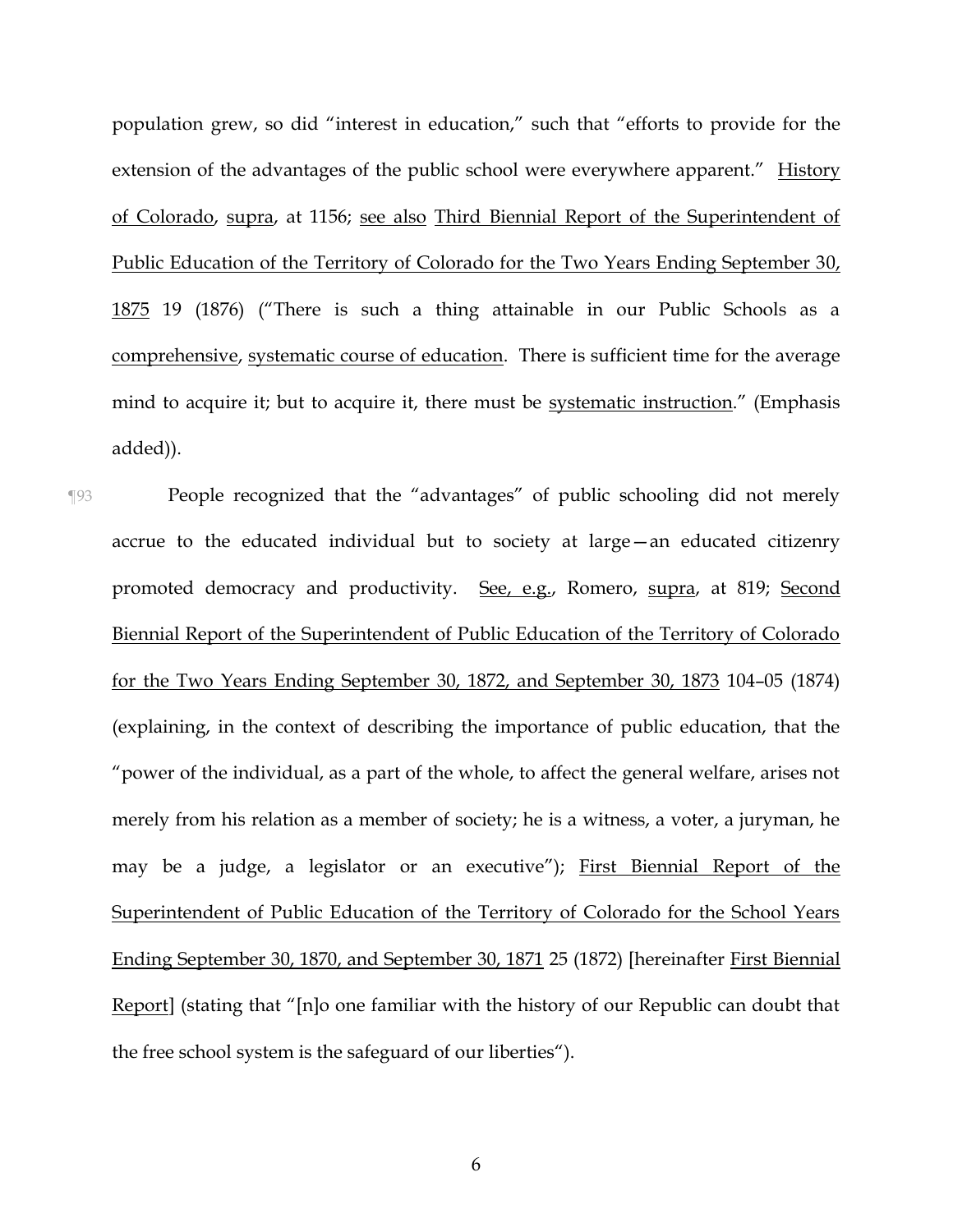¶94 Between 1870 and 1880, the percentage of 5- to 19-year-olds enrolled in schools in the United States grew from 48.4 percent to 57.8 percent. See Nat'l Ctr. for Educ. Statistics, U.S. Dep't of Educ., 120 Years of American Education: A Statistical Portrait 14 tbl.2 (1993). Colorado fared better than average, with 65 percent of the new state's school-aged population enrolled in 1876. See History of Colorado, supra, at 1156. By 1876, "there were 313 school districts . . . and 219 school houses" which served 14,085 enrolled students within its boundaries. Id.

¶95 Still, many school-aged children did not attend school regularly. See First Biennial Report, supra, at 22. In 1872, the Colorado Territory's Superintendent of Schools worried that "want of regular attendance" greatly hindered "the success of our schools." Id. at 15. Although the average length of the public school term during the decade hovered around 130 days nationally,<sup>3</sup> enrolled students attended an average of just 78.4 days of school in 1870 and 81.1 days ten years later. See Dexter, supra, 164 tbl. (reproducing a table from the 1902 report of the Federal Commissioner of Education).

¶96 Notably, in the run-up to statehood, Colorado's educational leaders expressed a strong desire to avoid sacrificing educational quality for educational quantity. For example, in 1872, the Superintendent of Schools explicitly identified the problem of "[d]istrict officers too frequently employ[ing] teachers of mediocre qualifications, who, 'work cheap,' that thereby the current expenses may be lessened, and they be enabled to

 $\overline{a}$ 

<sup>&</sup>lt;sup>3</sup> By comparison, today most states require 180 days of instruction per school year; Colorado requires 160. See Educ. Comm. of the States, Number of Instructional Days/Hours in the School Year 1, 2 tbl. (2013), available at http://www.ecs.org/clearinghouse/01/06/68/10668.pdf; see also § 22-32-109(1)(n)(I), C.R.S. (2012).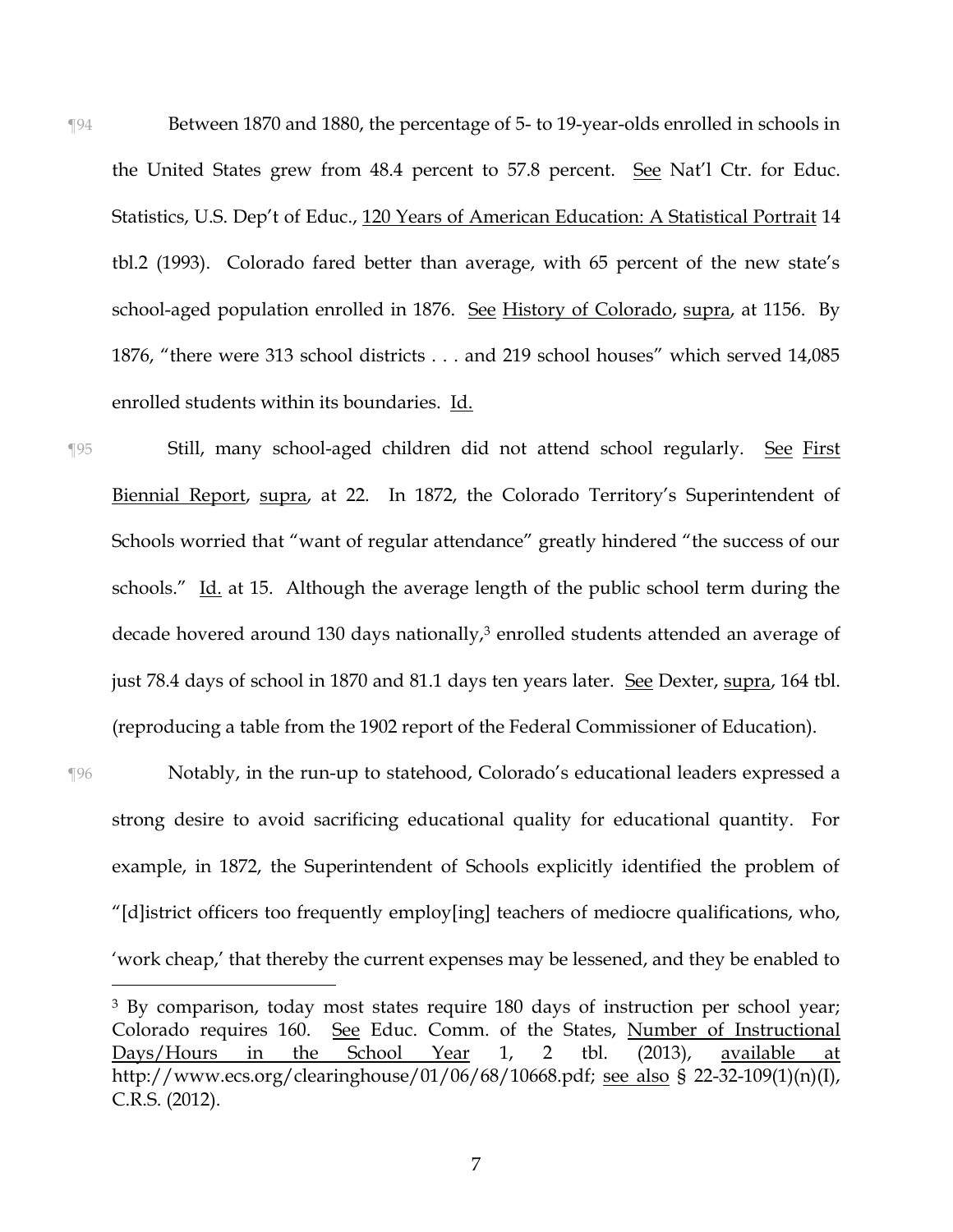continue the school for a longer term." First Biennial Report, supra, at 10. Foreshadowing the Education Clause's one-school-for-three-months-per-year requirement for a school district to receive funding, see Colo. Const. art. IX, § 2, the Superintendent emphasized that "it is far better that [a] school be taught but three months [a year] by a first class teacher, than six months by one unfitted for the position," First Biennial Report, supra, at 10 (emphasis added).

¶97 Against this backdrop, from late December of 1875 to March of 1876, Colorado held its Constitutional Convention. See generally Proceedings of the Constitutional Convention Held in Denver, December 20, 1875, to Frame a Constitution for the State of Colorado (1907) [hereinafter Proceedings]. Most of the work of developing constitutional provisions fell to the twenty-four standing committees. See id. at 24–25.

¶98 On January 5, 1876, the convention referred a multi-part education resolution to the five-member Committee on Education and Educational Institutions. See Proceedings at 43. Among other things, the resolution called for the legislature to "provide for the establishment and maintenance of a thorough and efficient system of free schools, whereby all children of the State between the ages of six and twenty-one years, irrespective of color, birthplace or religion, shall be afforded a good common school education." Id. (emphasis added). Three days later, the committee received a resolution requiring "at least one state university" so "[t]hat our public schools shall not only embrace the elementary, but also the higher branches of school education." Id. at 84–85. A preamble framed the need for state support of higher education, explaining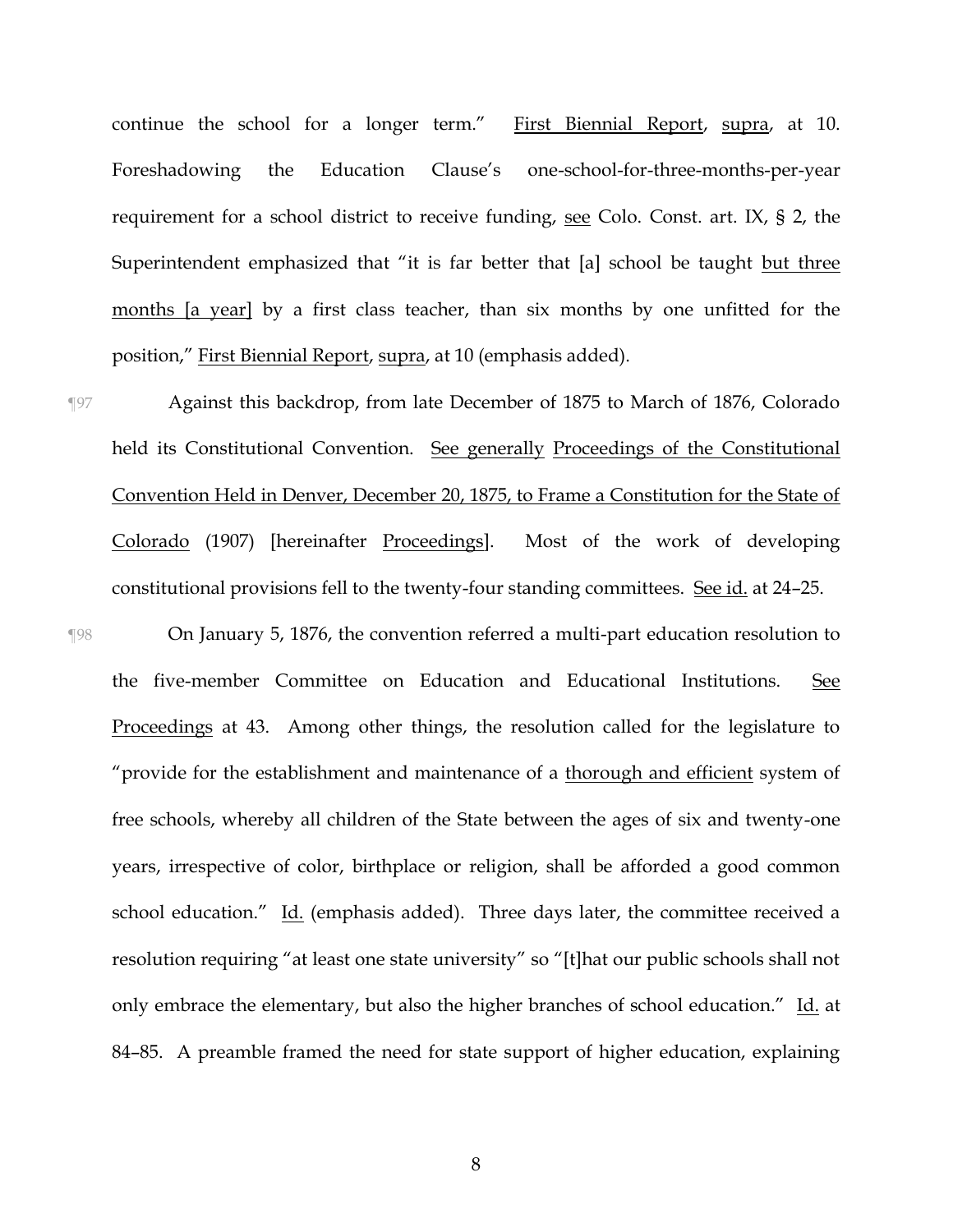the state had an interest in ensuring the ongoing availability of effective educational opportunities which progressed according to the demands of the times:

The nature of our free institutions pre-supposed a high degree of intelligence of the people, and as the permanence . . . and effectiveness of those institutions become the more secure and productive of good, the more this intelligence is promoted and spread; and . . . [t]he constant growth of our common country in number, as well as in its commercial, industrial and political relations, admonishes us not to neglect to progress according to the demands of our times.

Id. (emphasis added). Although these words did not expressly address elementary education, the principles apply in that context with equal force.

¶99 Other state constitutions incorporating an affirmative right to education loomed large in the committee members' minds. Public education had "emerged as an essential issue in responding to important changes in social, political, and economic life for many Americans," and the states responded in kind. While "many of the original states . . . scarcely mentioned education in their constitutional documents, between 1800 and the adoption of the Colorado Constitution in 1876, thirty-two out of thirty-seven state constitutions [adopted] (excluding Colorado['s]) contained detailed provisions for education." Romero, supra, at 796. The notion that public education is "essential to republican government" was "[s]o settled . . . that in the late nineteenth century Congress required several territories to create free, nonsectarian public schools as a precondition for statehood." David Tyack & Thomas James, State Government and American Public Education: Exploring the "Primeval Forest," 26 Hist. Educ. Q. 39, 59 (1986) (emphasis added); see also Ordinance of 1787: The Northwest Territorial Government, §§ 13–14, art. III. While most constitutional provisions developed during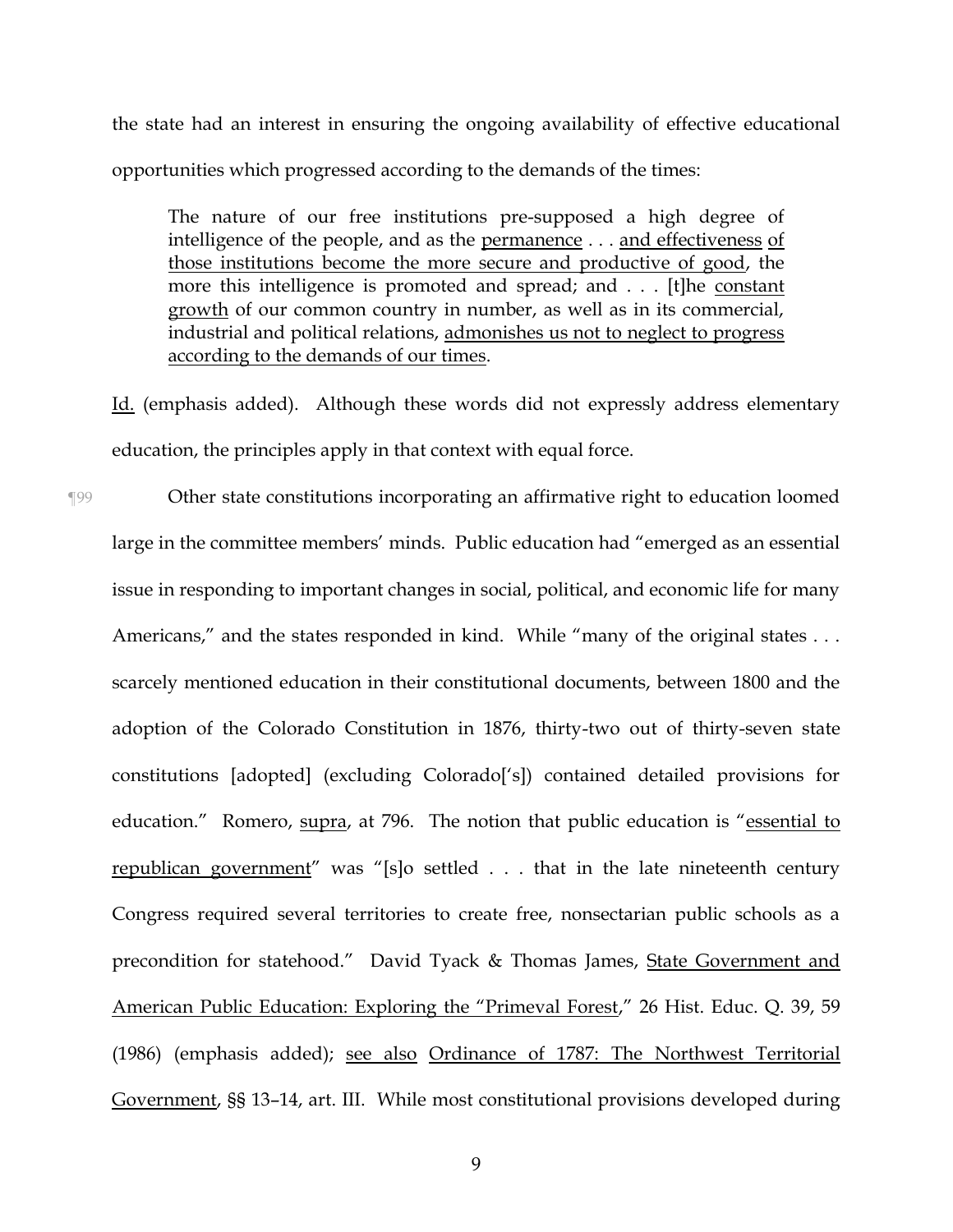this time period limited state authority "as a way to correct abuses or to protect against the power of special interests," state education articles reflected "a strong and evolving sense of [affirmative] governmental responsibility" for education. Tyack & James, supra, at 48, 53.

¶100 Two of the five members of the Colorado Constitutional Convention's Committee on Education and Educational Institutions had previously been high-profile educators in Illinois, which had adopted a constitutional mandate for a "thorough and efficient" system of public education a few years earlier. Romero, supra, at 803–04, 826– 27 (emphasis added). Delegates to the Illinois convention had intended—at minimum—for that state's system of free public schools to provide a general education that would "enable one to perform his duties as a good citizen." 2 Debates and Proceedings of the Constitutional Convention of the State of Illinois 1733 (1870). Although they "disagreed over the scope and specific content" of a thorough and efficient system of public education, most Illinois delegates "indicated that some level of education was necessary to achieve societal goals of extending civic education, virtue, and socially desirable skills to all of the state's residents." Romero, supra, at 809.

 $\overline{a}$ 

¶101 While the contemporaneous record of discussion about education at the Colorado Constitutional Convention is slim,<sup>4</sup> it does reveal that provisions "draw[ing] a sharp distinction between public and private schools" and prohibiting racial, as well as religious, discrimination proved highly controversial. Romero, supra, at 828–31; see also sources cited therein, e.g., Constitutional Convention: The Petitions Still Rolling In,

<sup>4</sup> See Romero, supra, at 835 n.266.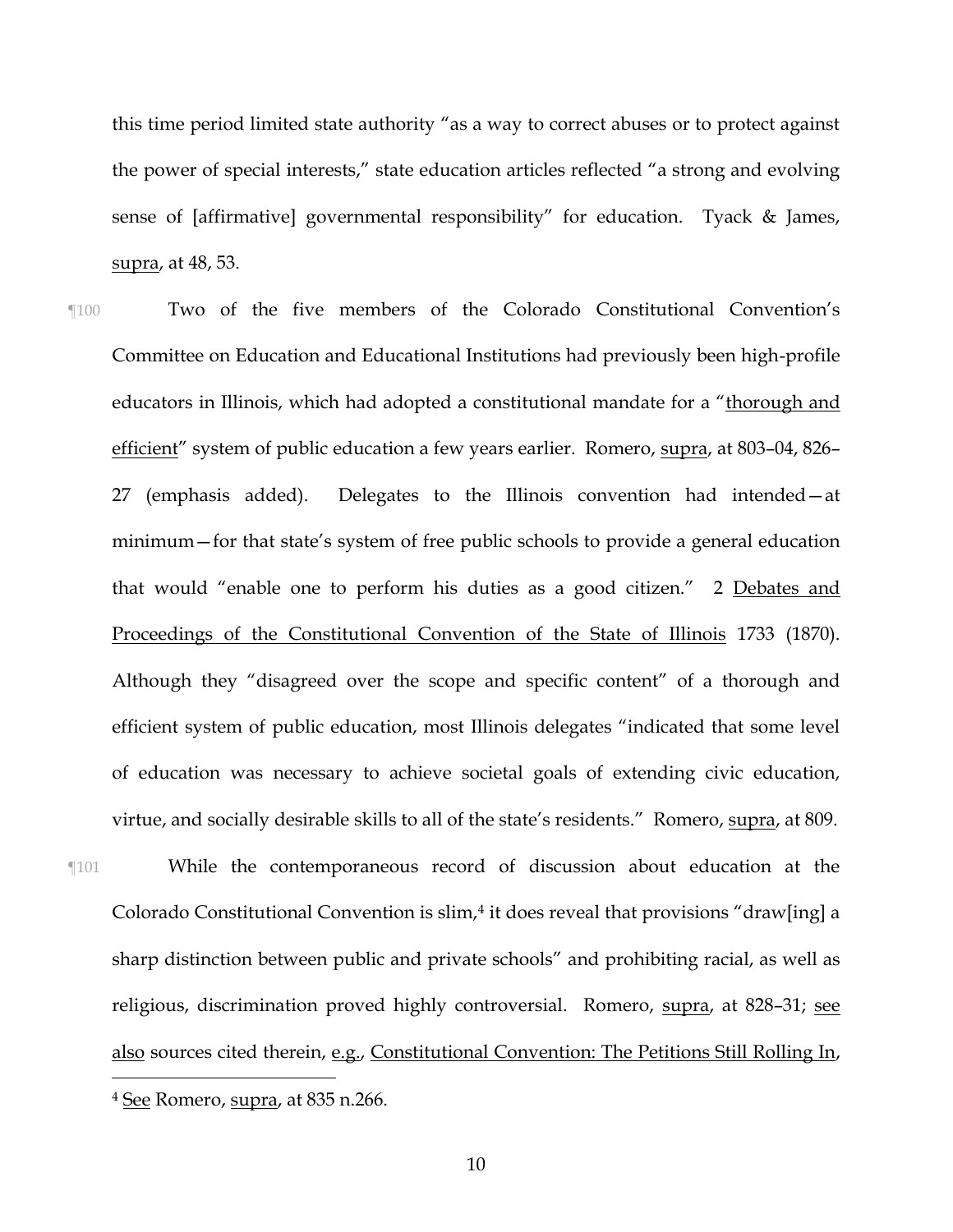Rocky Mountain News, Feb. 11, 1876, at 3. Nonetheless, the delegates eventually adopted both. See Proceedings, supra, at 686-87.

¶102 By contrast, the central mandate of the Education Clause appears to have elicited no public debate at the convention. Although the committee issued multiple revisions of the Education Article, and the convention at large discussed other proposed language within it, the final phrasing of the "thorough and uniform" mandate—"[t]he General Assembly shall . . . provide for the establishment and maintenance of a thorough and uniform system of free public schools throughout the State"—appeared in the first proposed version of the article and never varied. Compare id. at 185 (reproducing the first committee report's proposed language for the Education Article, with the Education Clause appearing in section 2, as it does today), with  $id$  at 686 (reproducing the final Education Article, article IX). Colorado was the first state to incorporate this particular wording into a constitutional mandate for public education. See Romero, supra, at 833 n.252, 836.<sup>5</sup> We have no record of why the committee chose the phrase "thorough and uniform" over "thorough and efficient" (the original language contained within the resolution the convention initially referred to the committee). However, the broader phrasing indicates that the framers valued maintaining a minimum, uniform level of educational quality throughout the state more highly than streamlining the educational bureaucracy.

 $\overline{a}$ 

<sup>&</sup>lt;sup>5</sup> At the time of the Colorado Constitutional Convention, the education articles of six states' constitutions included a "thorough and efficient" mandate. See Ill. Const. of 1870, art. VIII, § 1; Minn. Const. of 1857, art. VIII, § 3; Neb. Const. of 1866, art. VII, § 1; N.J. Const. of 1844, art. IV, § 7(6) (adding the mandate with the amendments of 1875); Ohio Const. of 1851, art. VI, § 2; W. Va. Const. of 1863, art. X, § 2.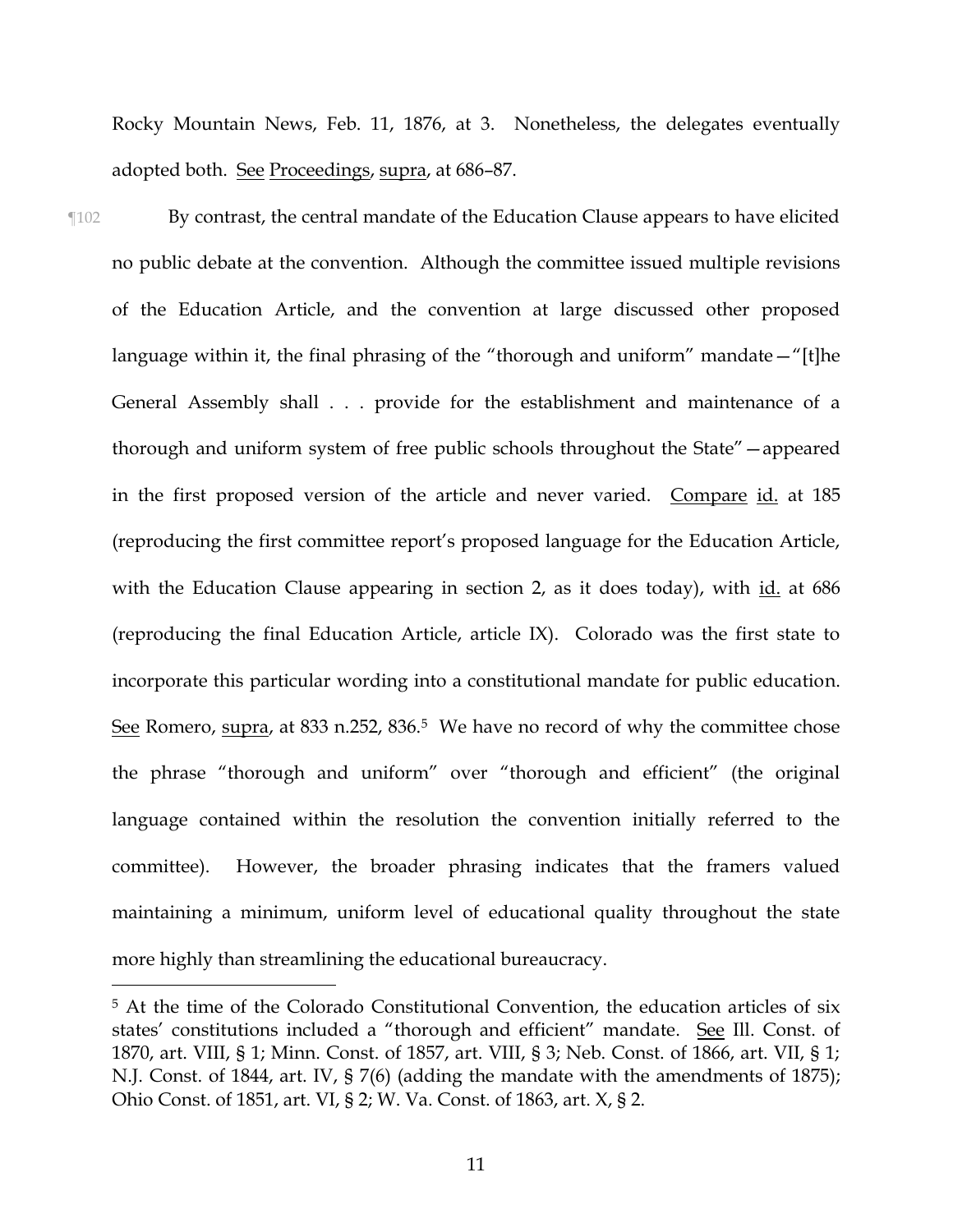¶103 Addressing the people of Colorado at the convention's close, the framers summarized the Education Article as "forever guarantee[ing]" the existence and "maintenance of free public schools" for Colorado's children. Proceedings, supra, at

727. The full article summary reads as follows:

By the provisions of this article the general supervision of the public schools is vested in a Board of Education.

The maintenance of free public schools, and the gratuitous instruction therein for all children between the ages of six and twenty-one years, is forever guaranteed.

It is declared that the public school fund shall forever remain inviolate and intact; that neither the State, nor any county, city, town or school district shall ever make any appropriation, nor pay from any public fund any thing in aid of, or to help support, any school or institution of learning of any kind controlled by any church or sectarian denomination whatsoever; that no religious test shall ever be required as a condition for admission into any of the public schools, either as pupil or teacher; that no religious or sectarian dogmas shall ever be taught in any of the schools under the patronage of the State.

The General Assembly is required to pass suitable laws to husband, to the fullest extent, the several grants of land donated by the General Government to this State for school purposes. It is provided that the several institutions of learning and charity now fostered by the Territory shall be perpetuated and cared for by the State.

Id. (emphasis added).

¶104 Examining the Education Clause in its context reveals that, from the time of the

First Territorial Legislature, Coloradans strove to provide a system of free public education directed at achieving an informed and productive populace. This overarching commitment to the goals of education cannot fairly be extricated from the meaning of "thorough and uniform" while maintaining fidelity to the framers' intent. In creating the "thorough and uniform" requirement, the framers intended that the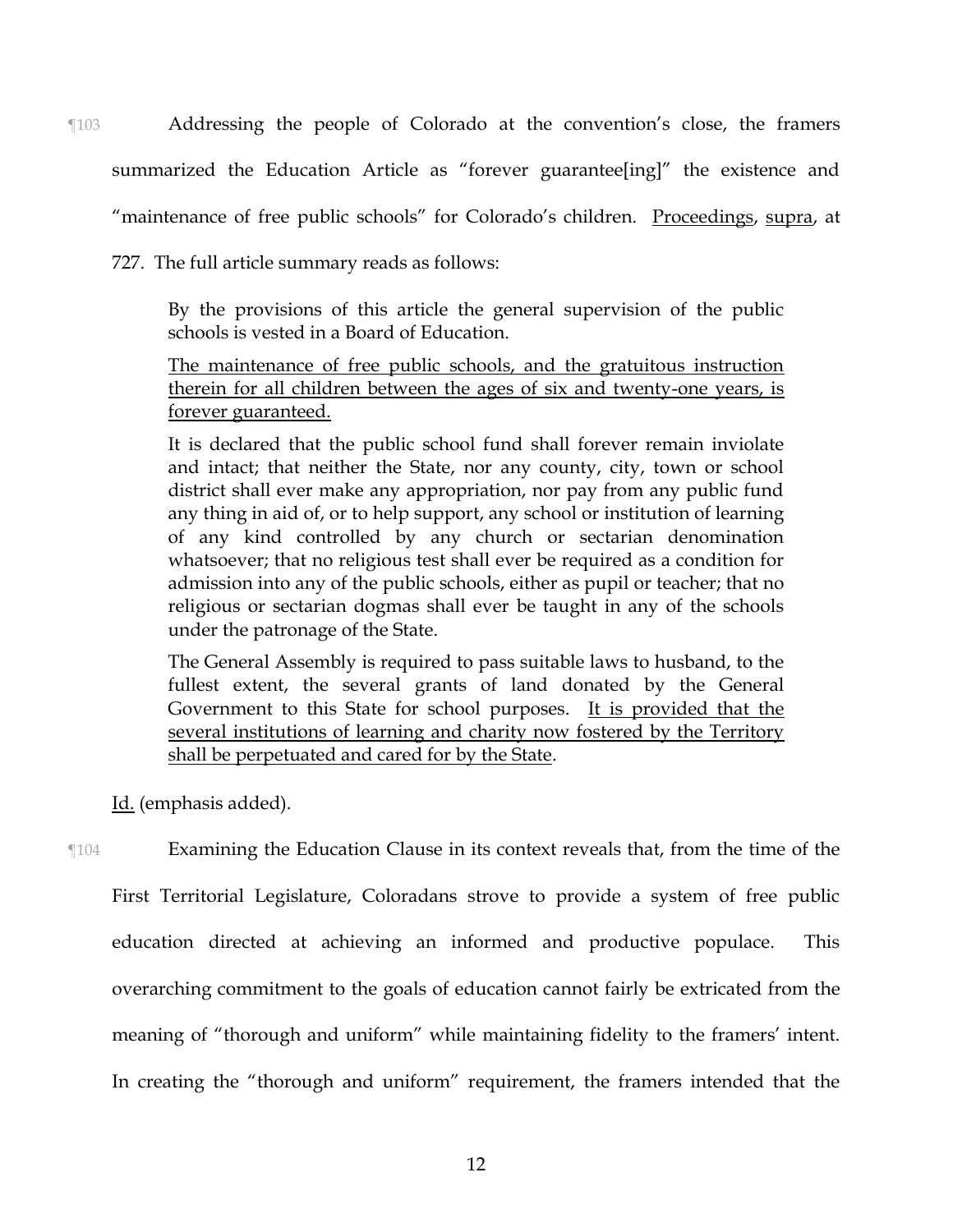legislature would establish and maintain a complete and comprehensive system of public education that consistently affords Colorado children the opportunity to develop the skills and knowledge necessary to participate fully in the opportunities and challenges of a dynamically growing state.<sup>6</sup>

¶105 Far from being satisfied with a bare minimum number of school houses in every school district, the framers staked our state's future on the commitment of each succeeding generation to meeting the educational needs of Coloradans border to border within our boundaries. To this end, the Education Clause mandates that the legislature provide for "establishment and maintenance" of a thorough and uniform system of public schools. "Establishment" of a system is "the act of bringing into existence, creating, founding, originating, or setting up [the system] so that a certain continuance is assured." Webster's Third New Int'l Dictionary, supra, at 778. On the other hand, "maintenance" encompasses "the labor of keeping something . . . in a state of repair or efficiency" and "the action of preserving or supporting." Id. at 1362. Thus, system "maintenance" entails ongoing recognition of—and responsiveness to—the actual

 $\overline{a}$ 

<sup>6</sup> This broad standard reflects both deference to the legislature's primary role in providing for the establishment and maintenance of a thorough and uniform system of free public schools and "recognition of the fact that the specific educational inputs or instrumentalities suitable to achieve this minimum level of education may well change over time, as a 'constitutionally adequate public education is not a static concept removed from the demands of an evolving world.'" Conn. Coal. for Justice in Educ. Funding, Inc. v. Rell, 990 A.2d 206, 255 (Conn. 2010).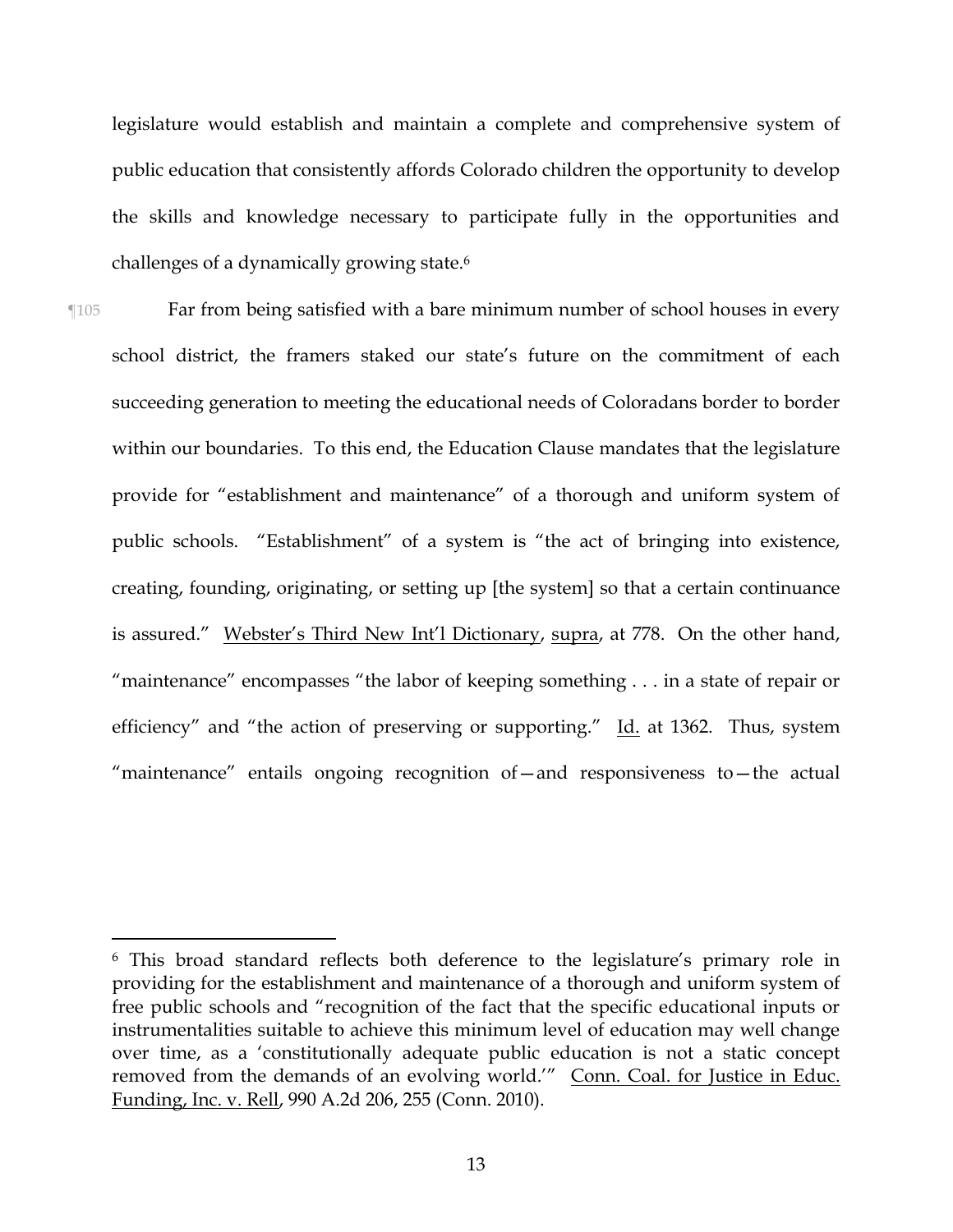condition of the learning environments made available to our children to meet contemporary standards and expectations. 7

¶106 The drafters were acutely aware that the knowledge and skills necessary for citizenship and productive participation in the workforce would change drastically from 1876 onwards. They lived in a rapidly evolving era of great social, political, and technological change. They understood that a thorough and uniform system of public schools could not remain static, divorced from practical realities. They contemplated changing conditions that would shape what maintaining a thorough and uniform system of public education actually requires. Although the Education Clause itself required the operation of one school in each district, open for at least three months per year, no one can seriously argue that such a system would qualify today as "thorough and uniform" under any definition.<sup>8</sup> Delimiting education to such a "system" would

 $\overline{a}$ 

<sup>7</sup> As I described above in paragraph 86, the words "thorough" and "uniform," themselves, encompass operation and effect.

<sup>8</sup> The framers likely included the secondary mandate for maintenance of "[o]ne or more public schools . . . in each school district within the state, at least three months in each year," Colo. Const. art. IX, § 2, to serve several purposes—vitally important at the time—which are, today, subsumed by the Education Clause's primary "thorough and uniform" mandate. First, this mandate avoids the perceived false-economy of requiring school districts to hire mediocre teachers "cheap" for longer periods of time than they could feasibly afford to pay superior teachers. Furthermore, tying school district fulfillment of the mandate to receipt of state funding functioned as a check on misappropriation of state school funds by local officials in districts not adequately serving the state's youth. In essence, in 1876, a "thorough and uniform" system of public education that provided the requisite opportunity to develop the skills and knowledge necessary to be a good citizen and a productive member of society reasonably contemplated a single school operating three months per year in a school district. However, given the changed circumstances we face in the world today, the primary mandate subsumes the secondary and forms the constitutionally acceptable floor.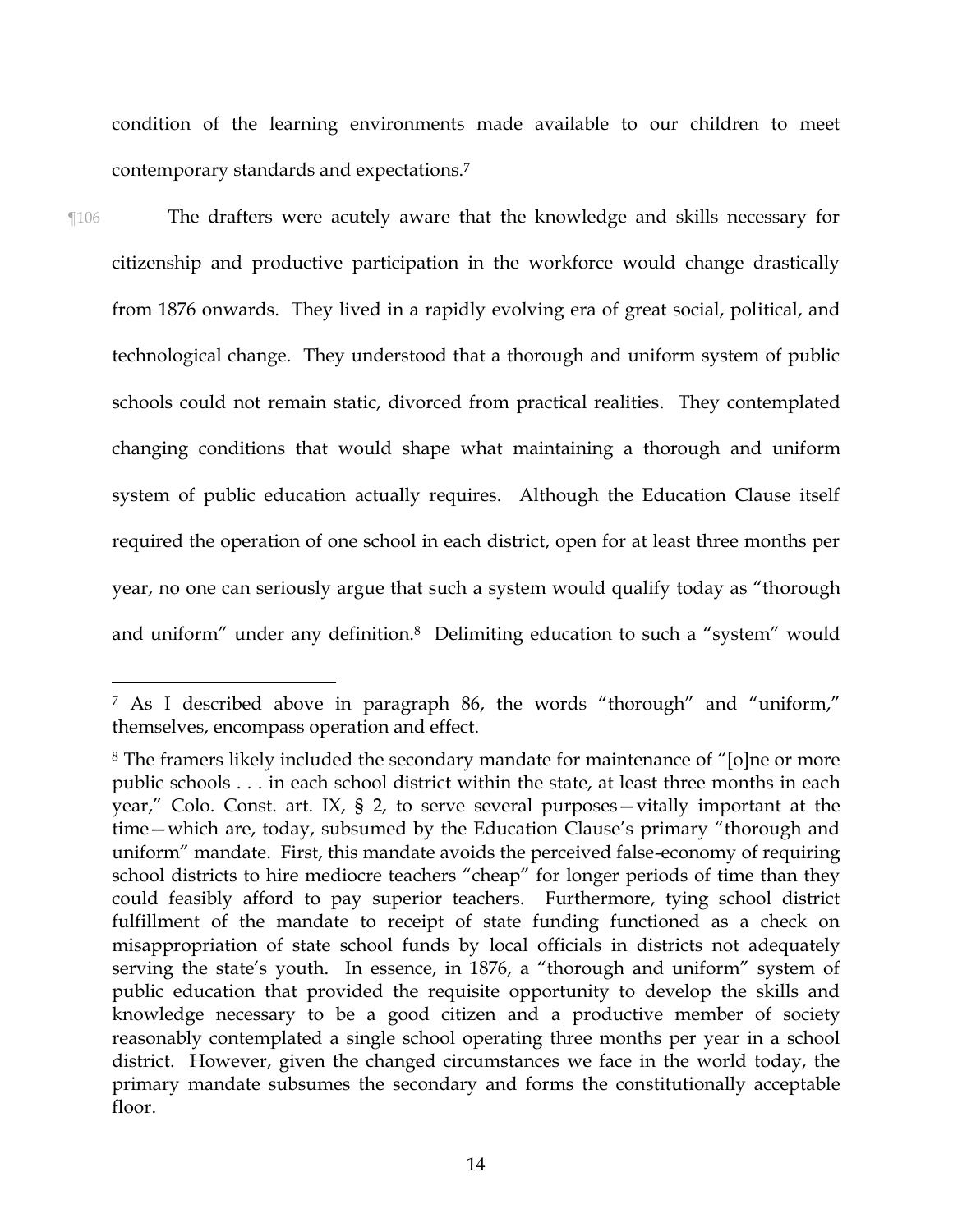certainly not afford all Colorado children the opportunity to develop the knowledge and skills necessary for citizenship and productive participation in society. More importantly, as implementer of the Education Clause's intent and purpose, the General Assembly has set standards for educational achievement in the public schools throughout the state, while, at the same time, the state has failed to provide the funding necessary to achieve these standards.

# **II. The General Assembly's Standards for Public School Education Are Relevant to Construing the Education Clause**

¶107 The General Assembly's own pronouncements regarding the level of education expected under the Education Clause are relevant to constitutional interpretation. See e.g., Lobato v. State (Lobato I), 218 P.3d 358, 375 (Colo. 2009) ("The trial court may appropriately rely on the legislature's own pronouncements to develop the meaning of a 'thorough and uniform' system of education."); Owens v. Colo. Cong. of Parents, Teachers & Students, 92 P.3d 933, 935 (Colo. 2004) (stating that the General Assembly "has significant authority to guide and implement educational policy").

¶108 In 1993, the General Assembly adopted H.B. 93-1313 as Part 4 ("Education Reform") of the Educational Accountability Article (now located at article 7 of Title 22), directing implementation of a standards-based education system. The "ultimate goal," according to the legislature, was "to ensure that Colorado's schools have standards which will enable today's students of all cultural backgrounds to compete in a world economy in the twenty-first century." § 22-7-401, C.R.S. (2012); see also § 22-7-403(2), C.R.S. (2012) (declaring that all Colorado residents between six and twenty-one years of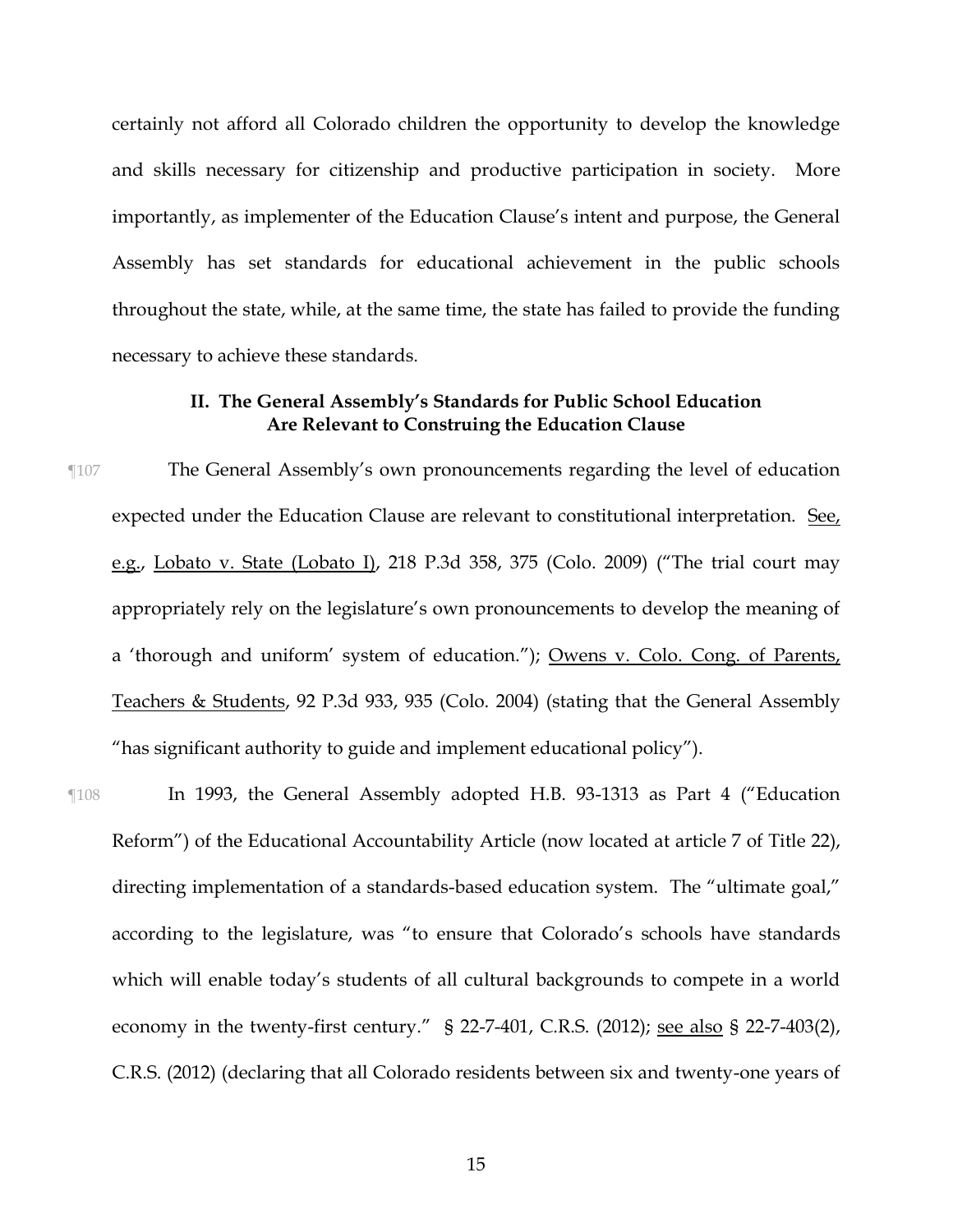age have a fundamental right to education that assures each resident the opportunity to achieve the standards required by the legislation at a performance level "sufficient to allow such resident to become an effective citizen of Colorado and the United States, a productive member of the labor force, and a successful lifelong learner").

¶109 In 2008, the General Assembly enacted the Preschool to Postsecondary Education Alignment Act (the "Colorado Achievement Plan for Kids," or "CAP4K") as the "next generation of standards-based education." § 22-7-1002(1)(d), C.R.S. (2012). The legislature declared that, "[f]rom the inception of the nation, public education was intended both to prepare students for the workforce and to prepare them to take their place in society as informed, active citizens who are ready to both participate and lead in citizenship." § 22-7-1002(1)(c), C.R.S. (2012). CAP4K required the state Board of Education and the Colorado Commission on Higher Education to ensure that Colorado's education standards "are sufficiently relevant and rigorous to ensure that each student who receives a public education in Colorado is prepared to compete academically and economically within the state or anywhere in the nation or the world." § 22-7-1002(1)(e), C.R.S. (2012).

¶110 In 2009, in order to assure accomplishment of the goals of CAP4K, the General Assembly enacted the Education Accountability Act. The Act expanded on preexisting law by further defining the parameters of an "effective system of statewide education accountability" and emphasizing the importance of "maximizing every student's progress toward postsecondary and workforce readiness and postgraduation success." § 22-11-102(1), (1)(a), C.R.S. (2012).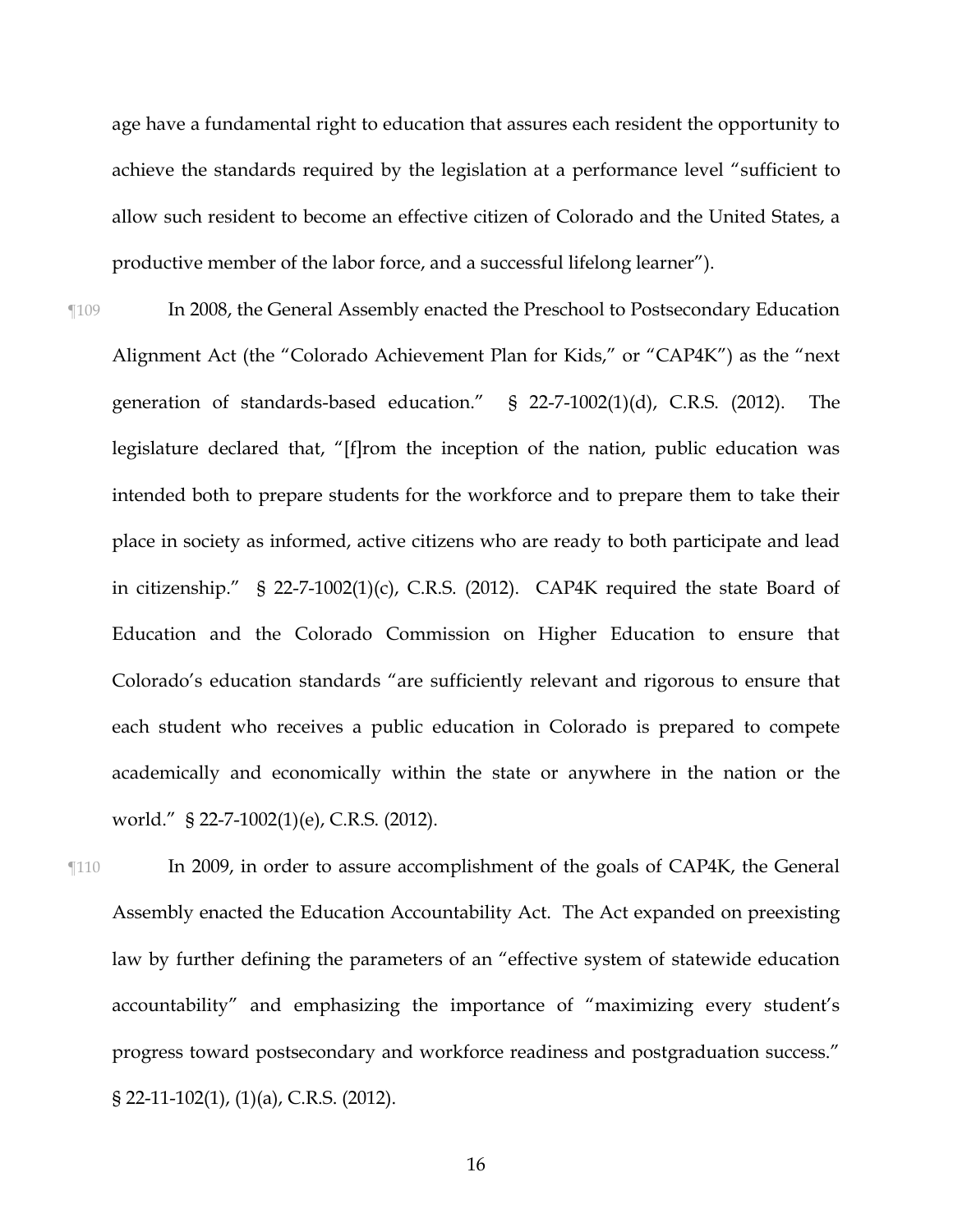¶111 Thus, the General Assembly has consistently identified the purpose of its educational policies as enabling Colorado students to be effective citizens of Colorado and the United States, productive members of the labor force, and successful lifelong learners. It has plainly recognized what the drafters intended by the phrase "thorough and uniform."9 It has passed significant legislation establishing a general schoolfunding formula applicable to all school districts, "categorical" funding for categories of students identified as requiring more financial assistance, and a statutory mechanism for districts to borrow money from their constituents to improve infrastructure or build new schools.

¶112 The majority cites the existence of uniformly applicable laws to support its conclusion that the school finance system is thorough and uniform. See maj. op. ¶¶ 25–

 $\overline{a}$ 

<sup>9</sup> Other states have drawn similar conclusions about the meaning of similar constitutional mandates. For example, the Supreme Court of Ohio examined its constitutional education clause, which contains a "thorough and efficient" mandate, and determined

<sup>[</sup>t]he operation of the appellant school districts conflicts with the historical notion that the education of our youth is of utmost concern and that Ohio children should be educated adequately so that they are able to participate fully in society. Our state Constitution was drafted with the importance of education in mind.

DeRolph v. State, 677 N.E.2d 733, 745 (Ohio 1997) (concluding school funding system violated state constitution); see also Edgewood Indep. Sch. Dist. v. Kirby, 777 S.W.2d 391, 397 (Tex. 1989) (interpreting "an efficient system of public schools" as not allowing concentrations of resources in property-rich school districts and requiring substantially equal access to similar tax revenues per pupil at similar levels of tax effort); Rose v. Council for Better Educ., Inc., 790 S.W.2d 186, 211–13 (Ky. 1989) (describing an "efficient system of common schools" as one that the state adequately funds to meet specific educational goals; that provides an adequate education with the same opportunities to all children in the state, regardless of place of residence or economic circumstances; and that the state continuously monitors to ensure it meets its constitutional mandate).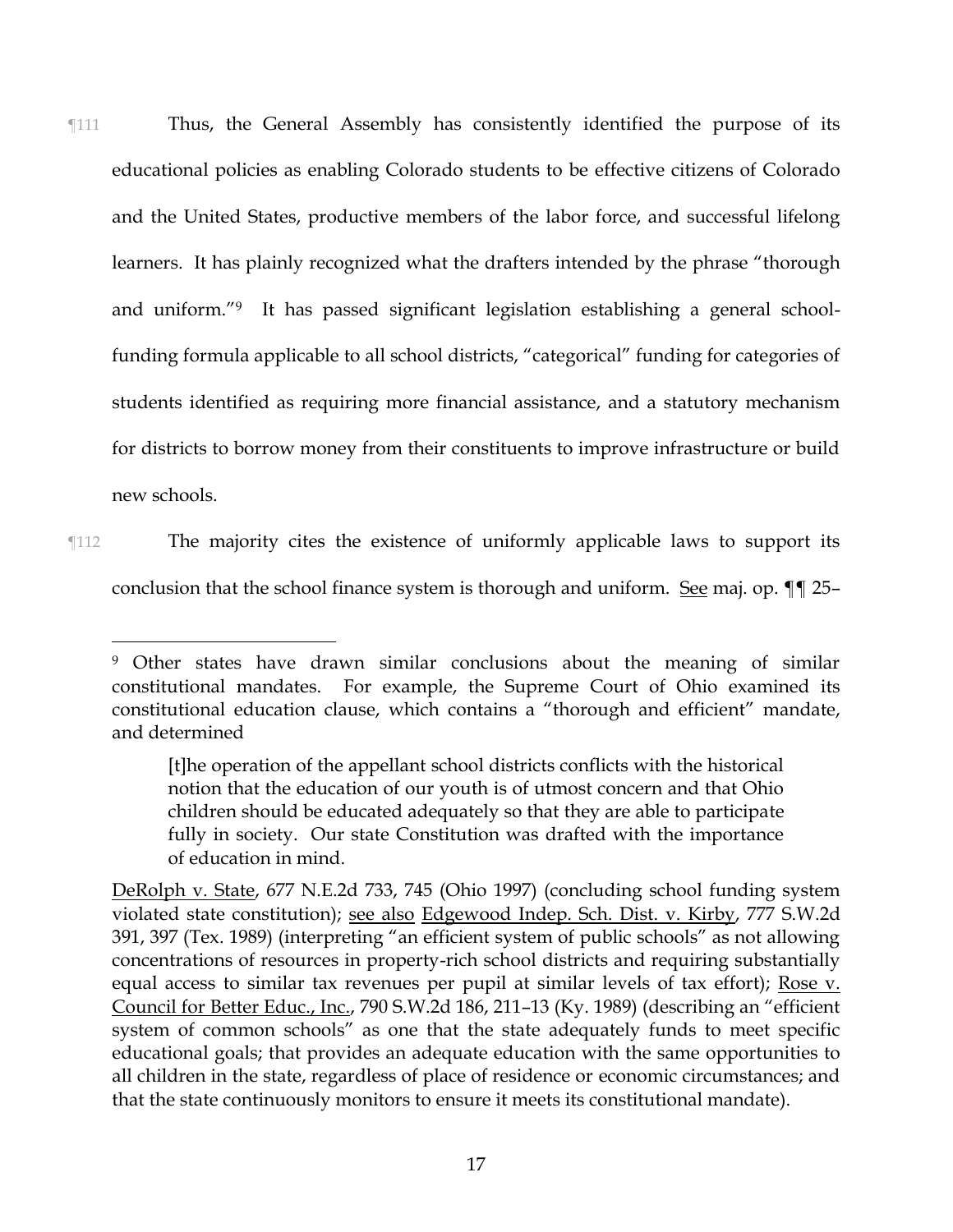32. However, the Education Clause requires more than a thorough and uniform system of laws—it mandates "establishment and maintenance of a thorough and uniform system of free public schools." Colo. Const. art. IX, § 2 (emphasis added). The record in this case—so well analyzed by the Chief Justice—demonstrates a substantial disconnect between the purported function of the school finance system and its actual operation. Instead of maintaining a thorough and uniform system of public schools, the current system of school finance maintains and exacerbates educational deficiencies. Therefore it is not rationally related to achieving the Education Clause's mandate.

## **III. Disparity and Remedy**

- ¶113 In Lobato I, we determined that the plaintiffs alleged appropriate claims that "the state's public school financing system is unconstitutional because it is underfunded and disburses funds on an irrational and arbitrary basis" and held that, in order to succeed in the lawsuit, the plaintiffs "must demonstrate that the school finance scheme is not rationally related to the constitutional mandate of a 'thorough and uniform' system of public education." 218 P.3d at 374. In my view, the record unequivocally establishes that the plaintiffs met this burden.
- ¶114 Colorado is not achieving the thorough and uniform system of public education our constitution's framers envisioned. The existence of uniformly applicable laws may be necessary, but it is not sufficient, to fulfill the "thorough and uniform" mandate set forth in the Education Clause. The current school finance scheme does not adequately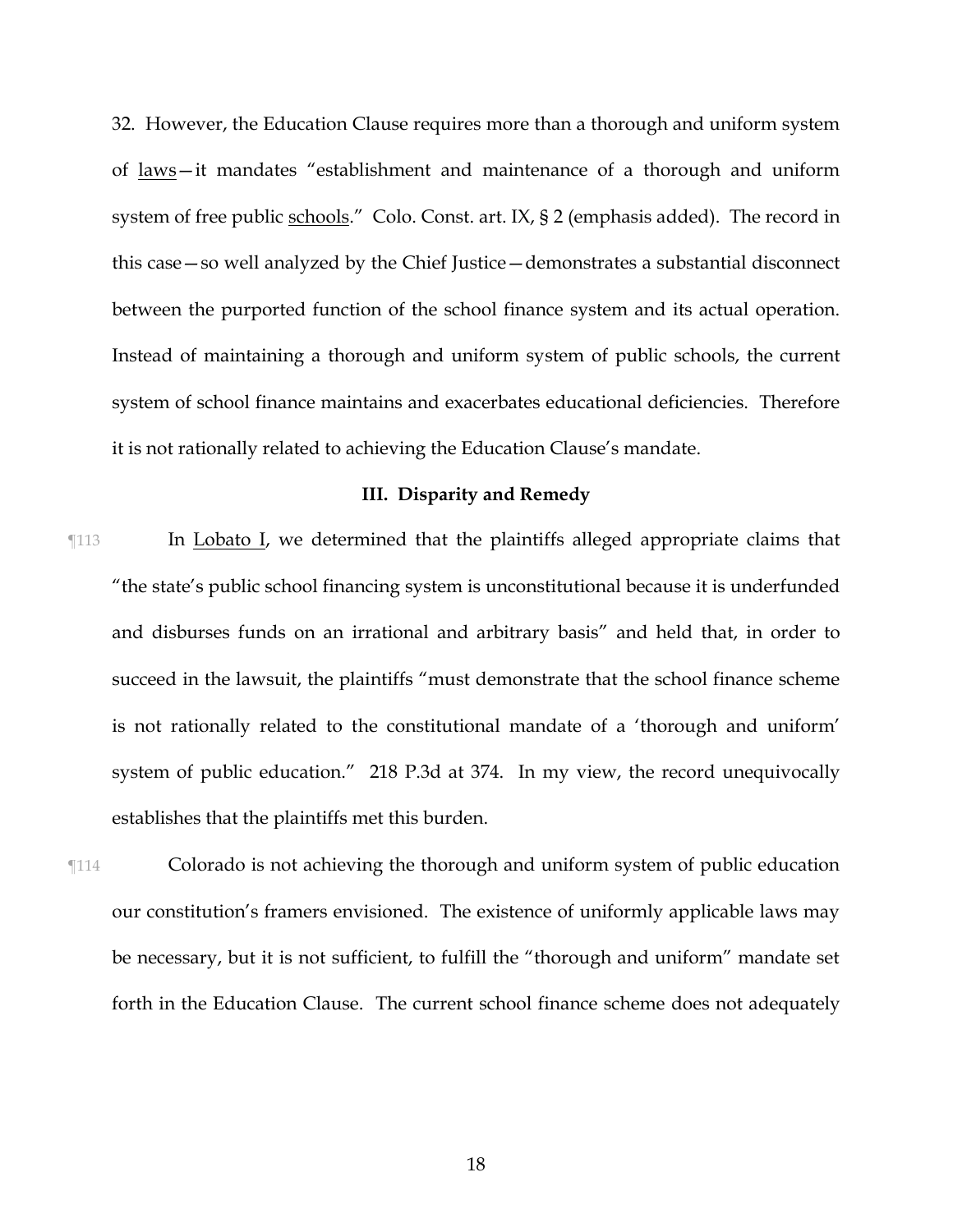support the General Assembly's standards-based education system.<sup>10</sup> Student performance is declining in important ways while barely holding steady in others; only four states have a lower rate of high school completion than we do, and Colorado's achievement gaps between different demographic groups (based on race and income) are some of the widest in the nation. Dis. op. ¶ 58. The record in this case demonstrates that the quality of education students receive is highly disparate from place to place within our state, with many districts failing to provide students with adequate opportunity to develop the basic knowledge and skills necessary for citizenship and productive participation in society. Property-tax poor districts suffer from being unable to generate sufficient funds to maintain their facilities or achieve the standards the General Assembly has set, leaving them truly "starved for funds." DeRolph v. State, 677 N.E. 2d 733, 775 (Ohio 1997) (Douglas, J., concurring). In school districts across the

 $\overline{a}$ 

<sup>10</sup> As an example, the Public School Finance Act attempts to account for a number of variables—such as cost of living, personnel costs, pupil numbers, and at-risk student population—in reaching the "total program" funding level for each school district. However, noticeably absent from this calculation is an explanation of how the base perpupil funding amount relates to implementing the General Assembly's standards-based system. Since 2006, statewide base per-pupil funding has remained essentially constant (with an annual adjustment for inflation), despite significant changes related to beginning CAP4K implementation. See § 22-54-104(5)(a)(XIII)–(XIX) (listing statewide base per-pupil funding for each budget year between 2006–07 and 2010–13); Analysis of the Costs of Colorado's Achievement Plan for Kids (CAP4K), First Interim Report 22–25 (2010) (estimating new costs to school districts associated with implementing several components of CAP4K). Even assuming, for the sake of argument, the funding formula used to calculate districts' total programs adequately accounts for the costs they actually face in carrying out state statutory mandates, the "negative factor" pays no heed to that accounting. Instead, this across-the-board reduction slashes every school district's total program by the same percentage in order to balance the state budget. See § 22-54-104(5)(g)(II), C.R.S. (2012). Therefore, even if district funding at total program levels would be consistent with the Education Clause's mandate, district funding subject to the negative factor would not be.